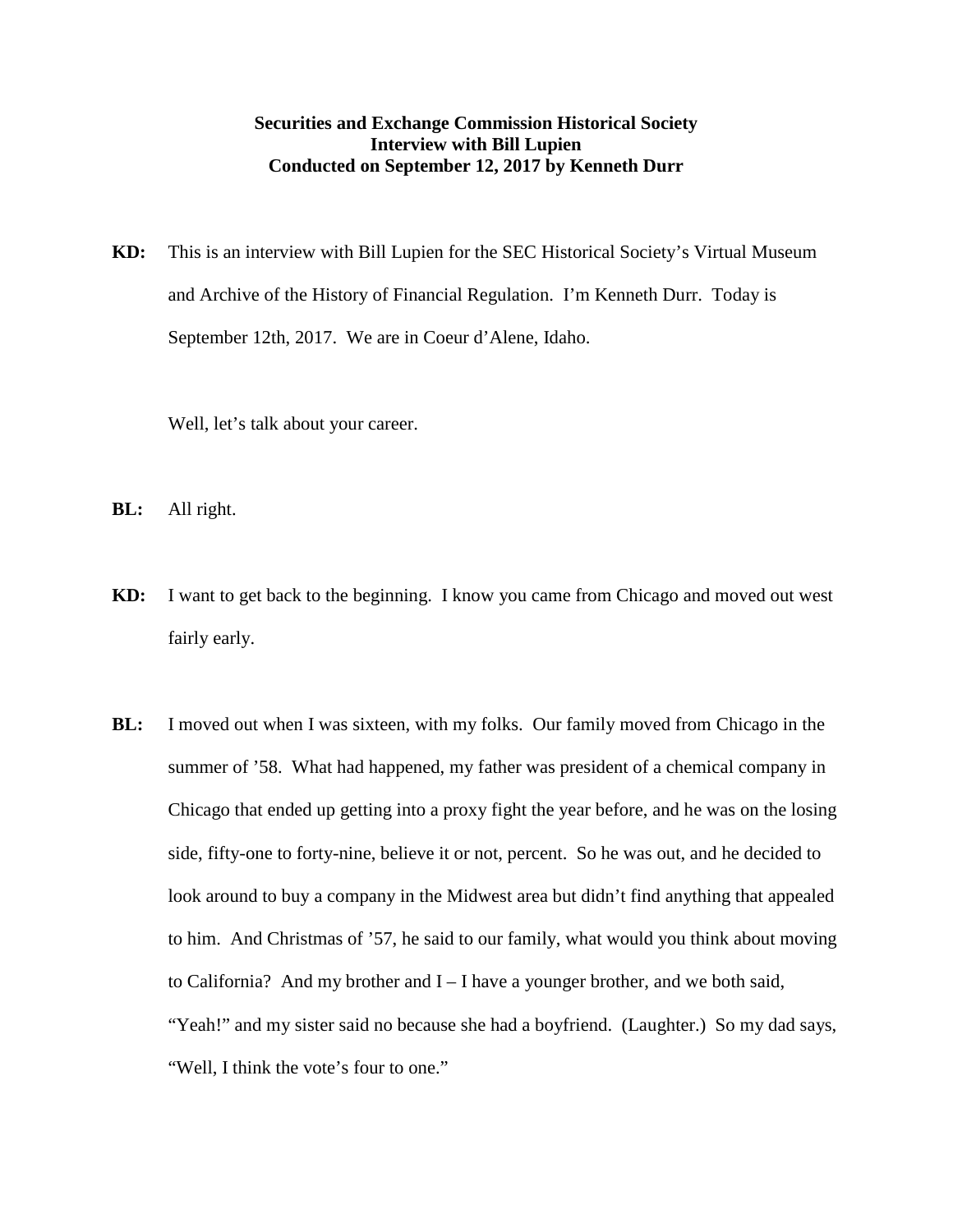- **KD:** So you came to school at San Diego State, right?
- **BL:** Well, actually, I finished high school in Pasadena, one year. I got out here and went into my senior year in California. And then I went to Pasadena City College, actually went for a year. I dropped out of college. I'm kind of a little bit like some of the other crazy inventors. I didn't think I needed college, to be honest with you, and I was bored. Exceedingly bored. So I dropped out and I moved to Denver with a fraternity brother of mine. Couldn't get a job. It was in the middle of a recession, 1960. And my fraternity brother got a job as an accountant with Hilton Hotels. They had just opened. The problem was he wasn't an accountant. So I would help him at night on his job, because he had the job and I didn't have one.

Eventually, I got a job. That was quite a tale, but I won't waste the time on that. And my job was working in a battery manufacturing plant for missiles. This is very early on. It was at Ford Aerospace, and we were making silver zinc batteries, and that was interesting to me because – of course, I had a very menial job. I worked on a plating tank. I don't know whether you know what that is. It's not nice. You wear a rubber suit, rubber gloves, and goggles, of course, and you're working with 440 volts and bad chemicals. You've got potassium hydroxide, which isn't so bad, but you've got various assets and so forth to etch and plate this stuff.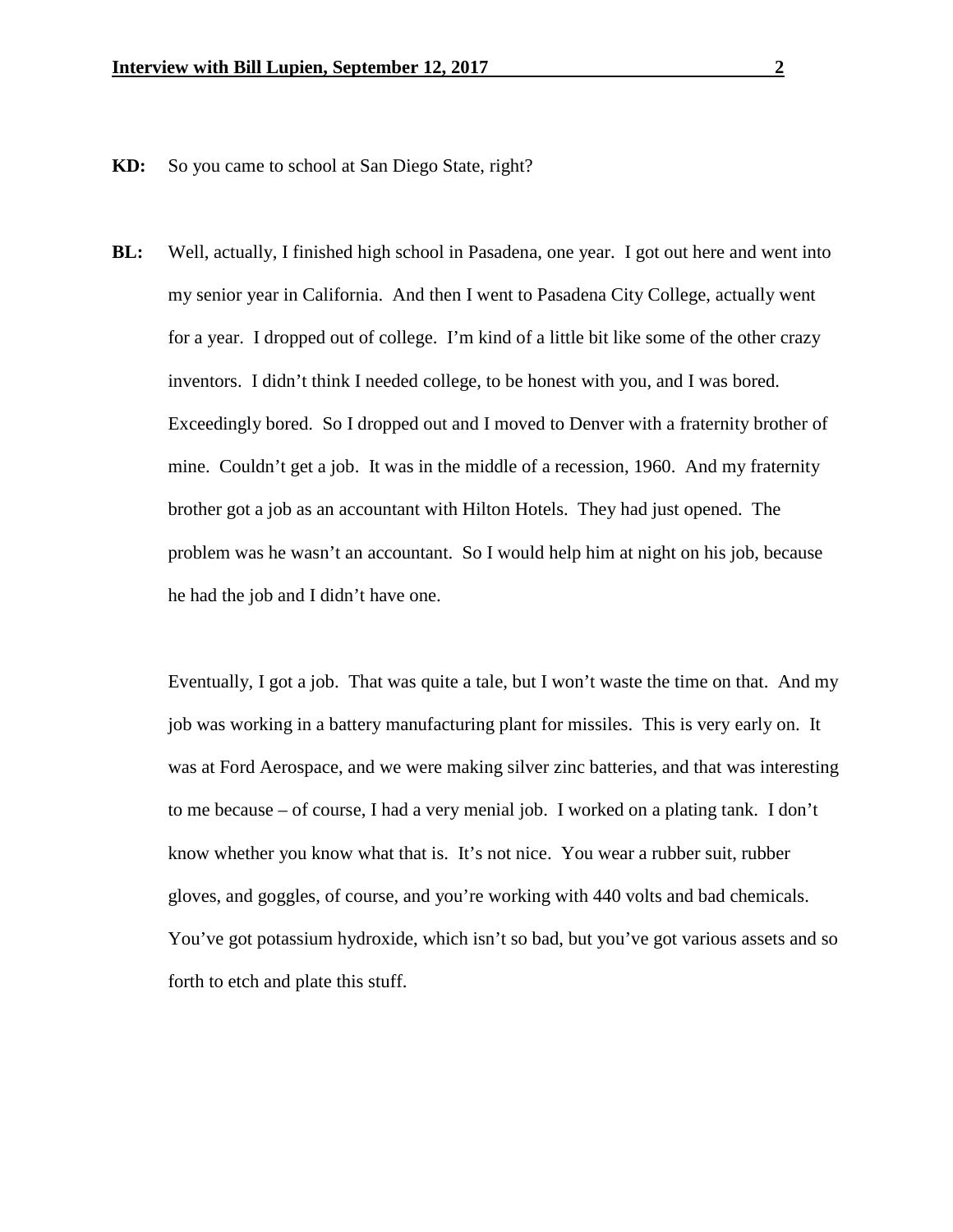So I did that for a few months and then after the factory would close at 3:30, I went into the chemical lab and there were nine PhDs in chemistry working in there, and I just volunteered. I didn't ask to get paid or anything. I'd just work with them until maybe 5:00 or 5:30 and then leave. And after a month or two they said, "Hey, would you be interested in working in the lab here?" And I said, "Well, I don't have a degree in chemistry." They said, "Oh, no. For what we want, you don't need a degree." I said, "Well, what do you want me to do?" And they said, "Well, you can clean test tubes and clean up our experiments and just help us set up experiments." I said, "Okay, yeah, I can do that."

So I did that for about nine months, and I worked – I guess it was eight months – worked with all PhDs in chemistry, various types, which was fascinating. Very quickly, they let me – remember, now, my father was president of a chemical company, so I had probably the best chemistry set any kid ever had. I really did. Because I used to go in Saturdays with him when he had to go to the office and then I'd go into the chemistry lab and I'd tell the guys what I needed, and then they'd give me stuff to take home. At any rate, I worked with them, actually developed some of the experiments that they wanted done for the Air Force. It was a very fascinating job. But I realized – they kept saying to me, "You've got to go back to college." I said, "I hate college." They said, "I know, but you need that degree. You've got to go back."

So finally, I realized I had maxed out on my income very quickly. They said, "We can't pay you any more. You're already hitting the top." And of course I was going nowhere.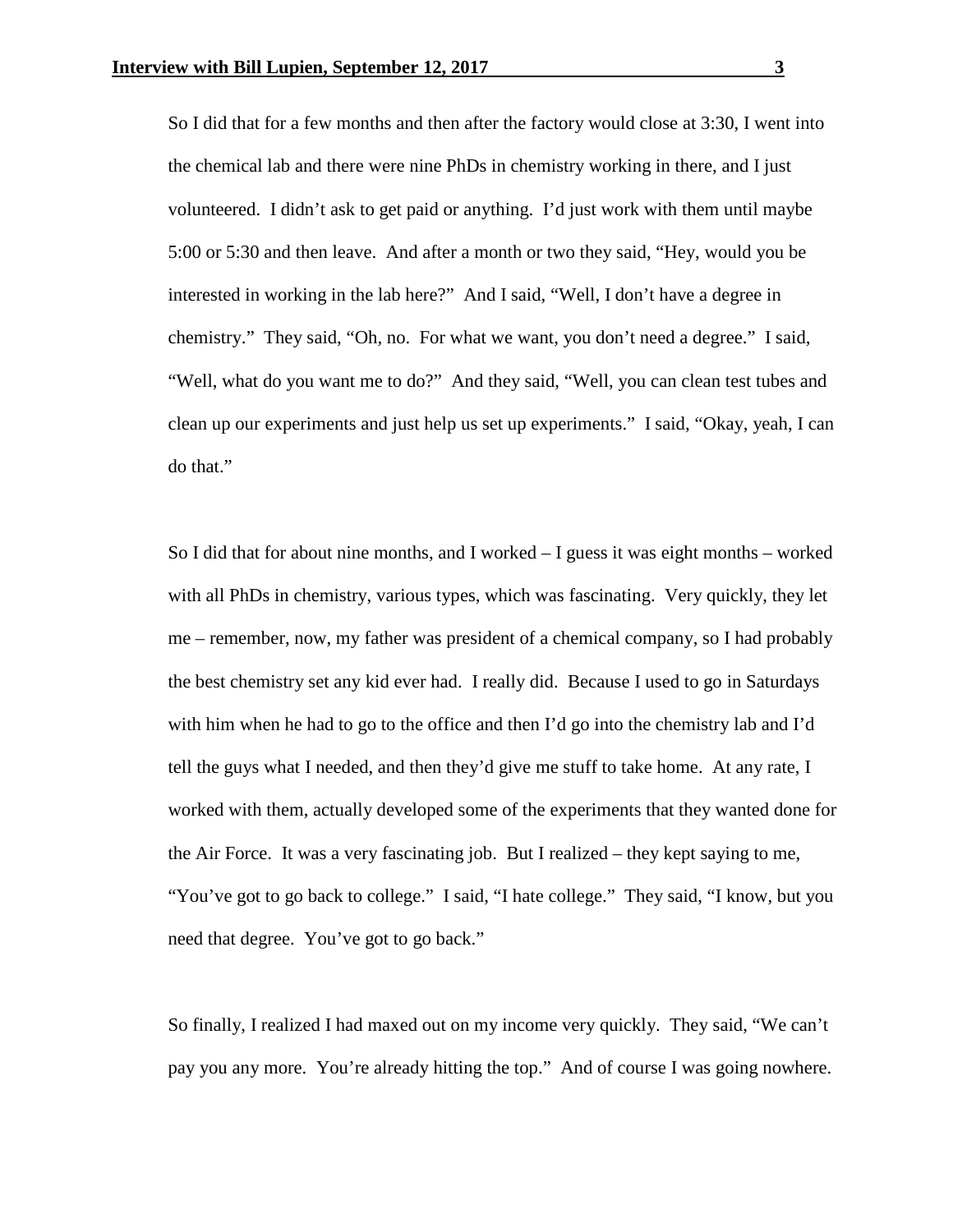And so I called my dad up and I said – my brother and sister both were in private universities, and it was expensive and they were paying for it. There weren't student loans in those days. And I said, "I'd like to go back to college. Could you help me a little bit?" He said, "Well, what do you have in mind?" I said, "Well, it would help if I'd get \$100 a month." And he said, "Yes, I can do that." So I got \$100 a month, which basically I shared an apartment with two other guys and the apartment was seventy-five a month, so we each contributed twenty-five, and then the other seventy-five was for food and fuel to get around and books and whatnot, although I still worked. I worked part time while I was in college, which was okay with me. I always worked. I've been working since I was twelve, because I like to work. I mean, that's just an important thing for you to understand. I mean, I'm going to be seventy-six next month. I'm still working, not because I have to. I love it. It's intellectually challenging. It keeps me, I think, younger, thinking younger, and active.

So I eventually went to San Diego State, and I went actually – I talked to my dad. I had been an ag major, believe it or not. Remember, I grew up just outside of Chicago and I worked on farms in the summertime, and loved it. And something got in my head that I wanted to be a cattle rancher. And in particular, I wanted Black Angus. Don't ask me why. Just as a kid, I was thinking that. So that was my major in the first couple of years. Now, there's a funny thing about that. As an ag major, you take all of the heavy science classes, so I had, of course, chemistry, physics, biology, botany. Oh, I've forgotten all the different – you know, these are the so-called hard classes for a guy in business school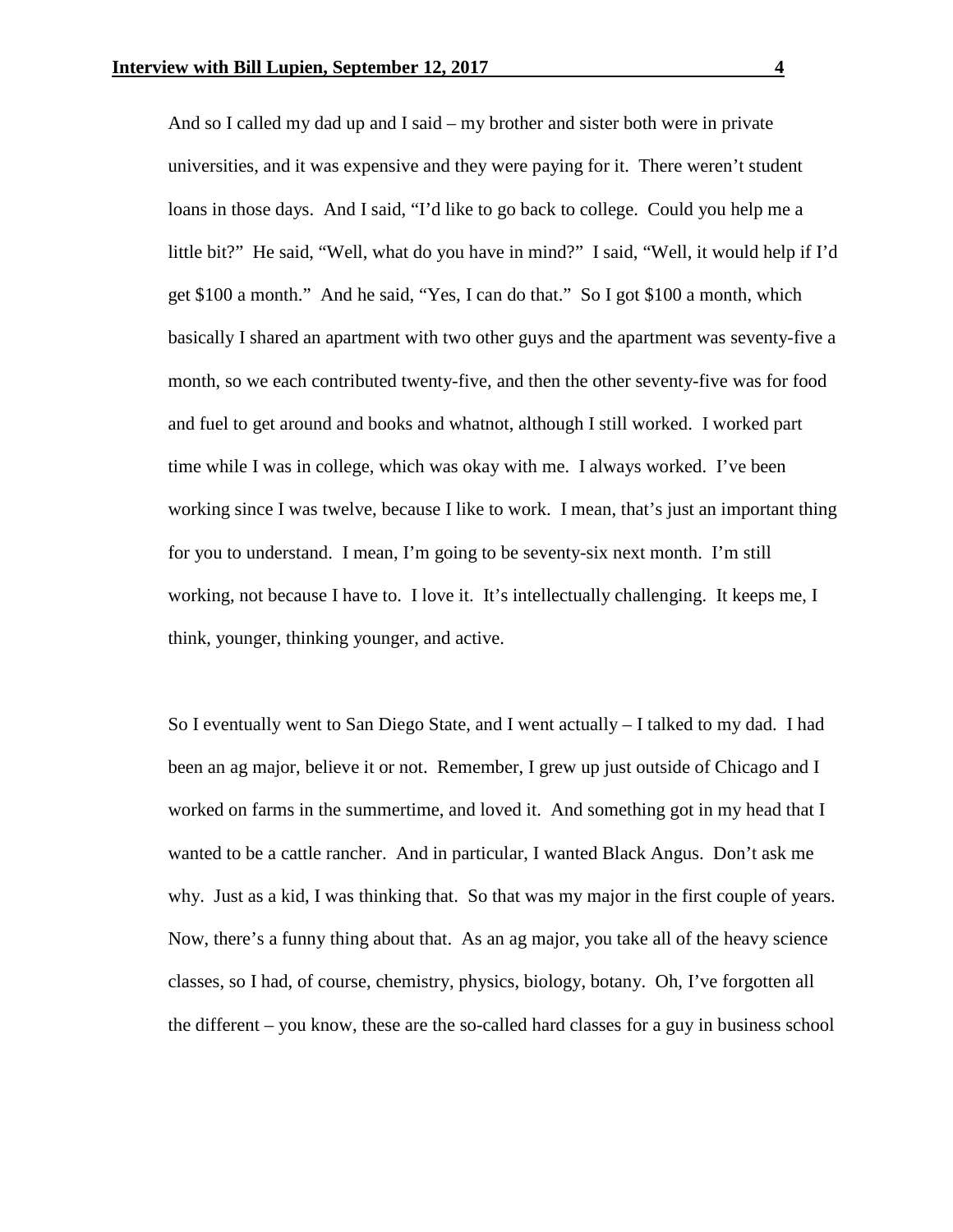or on the business side of things. No business guy would take those classes if they could avoid it. I took them all, and I liked them.

And then I came back and my dad says, "I know you've got your heart set on being a cattle rancher." And I said, "Yes, I do, Dad." "Well," he said, "I've got bad news for you." I said, "What's that?" He says, "Cattle ranches are expensive and we don't happen to own one in the family." And I said, "Well, I'll work as a ranch manager and save my money and buy a ranch." He said, "Son, it doesn't work that way. They don't make any money. If you just want to do it for the lifestyle, then keep doing that." I said, "No, I want to own one." He said, "That won't work." I said, "Well, what do you recommend that I do?" And he said, "I think you have a mind for business. Go into business, make your money, then buy your cattle ranch." And you'll see later that's what I did.

So I said, "Well, what should I major in?" And he said, "Well, I'd recommend marketing." Now, you have to understand my father went through the Depression, so I'm right after the Depression, basically, and he's saying, "There's one job that you could always get in the Depression." And I said, "What's that?" He said, "Salesman." And he said, "That's the point of the spear." I said, "What do you mean?" He said, "That's where everything starts. You don't make sales, nothing else happens behind it." So I thought, oh, okay. So that was my objective. I went in as a marketing major.

I took a financial class as an elective, and I happened to be very, very fortunate to have as my professor the dean of the business school. He only taught two classes: one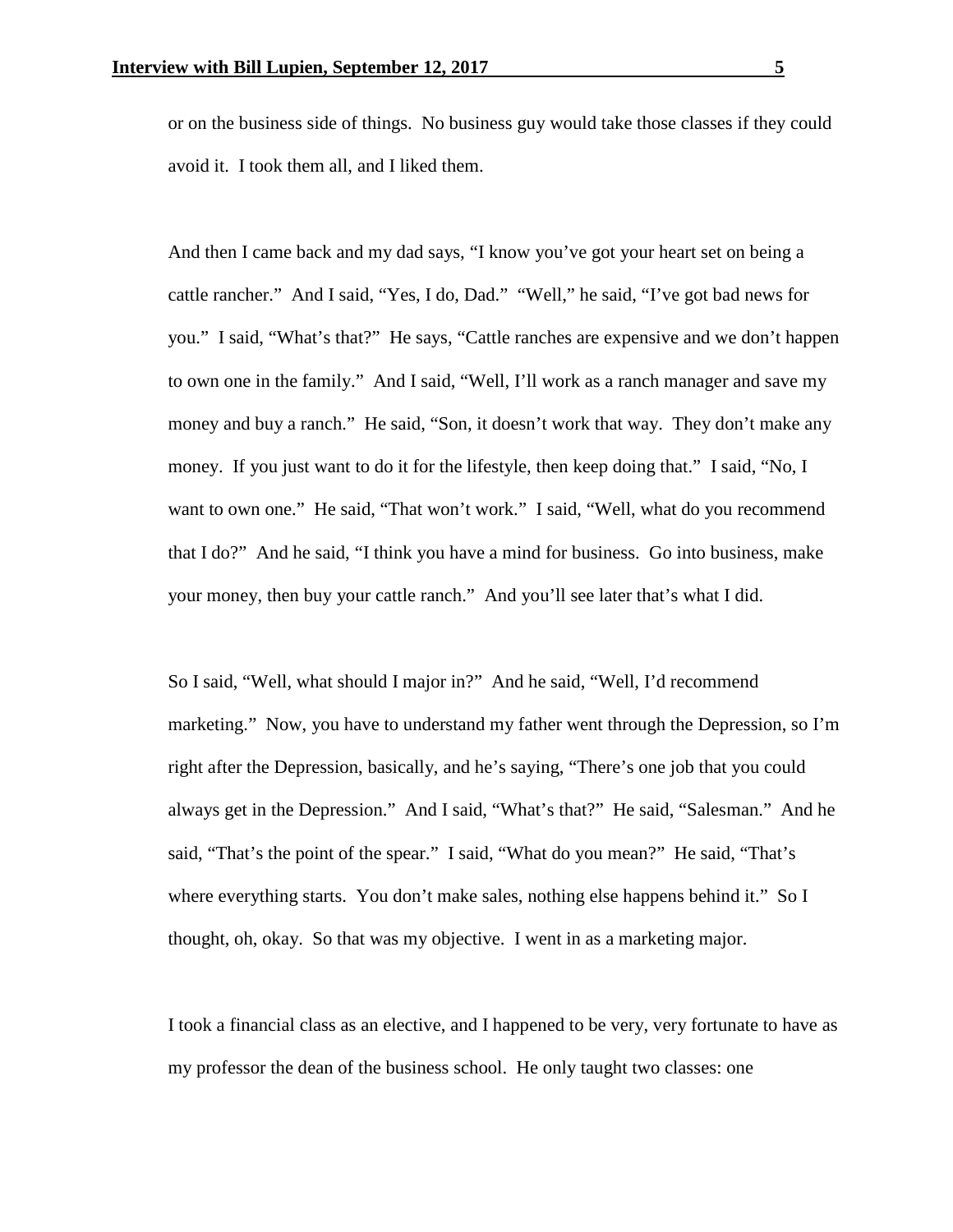undergraduate and one graduate class. And by chance, I happened to get him in this undergraduate class, and I just loved it. He gave us a mock trading account, and I ran that \$100,000 thing into almost a quarter of a million in one semester. And we had to clock the trades in. You couldn't cheat. We had to go into his office and clock in our trades. So I aced that class and he asked me if I wanted to be his reader, which I didn't even really know what that meant. And I asked him, I said, "Well, what does that mean?" He said, "Well, you'll read all the papers and score them and work with me on that and so forth and so on." I said, "Well, yes, that sounds like fun."

- **KD:** Sort of like a graduate assistant.
- **BL:** Yes, exactly. But I wasn't a graduate student yet. So I got into my senior year and I knew I couldn't go to graduate school. We had just gotten married and I wanted to get out and work. So I asked him if I could audit one of his graduate classes, which was a class called "Financial Analysis," and it was a terrific class. And he said, "No, I don't let anybody audit a class." He said, "Why do you want to audit it?" I said, "Well, I can't go to graduate school, and you're offering it in the graduate business school. But I'd really like to take that class." And he said, "Well, if you'll take it for a grade, I'll let you take it." I said, "Well, I don't mind taking it for the grade. That's not why I wanted to audit it. That's fine, yes, if you'll let me in there."

So I get into this class with eight graduate students, funny thing happened. The first class we get to, eight guys have slide rules, and I don't have one, don't know how to use one,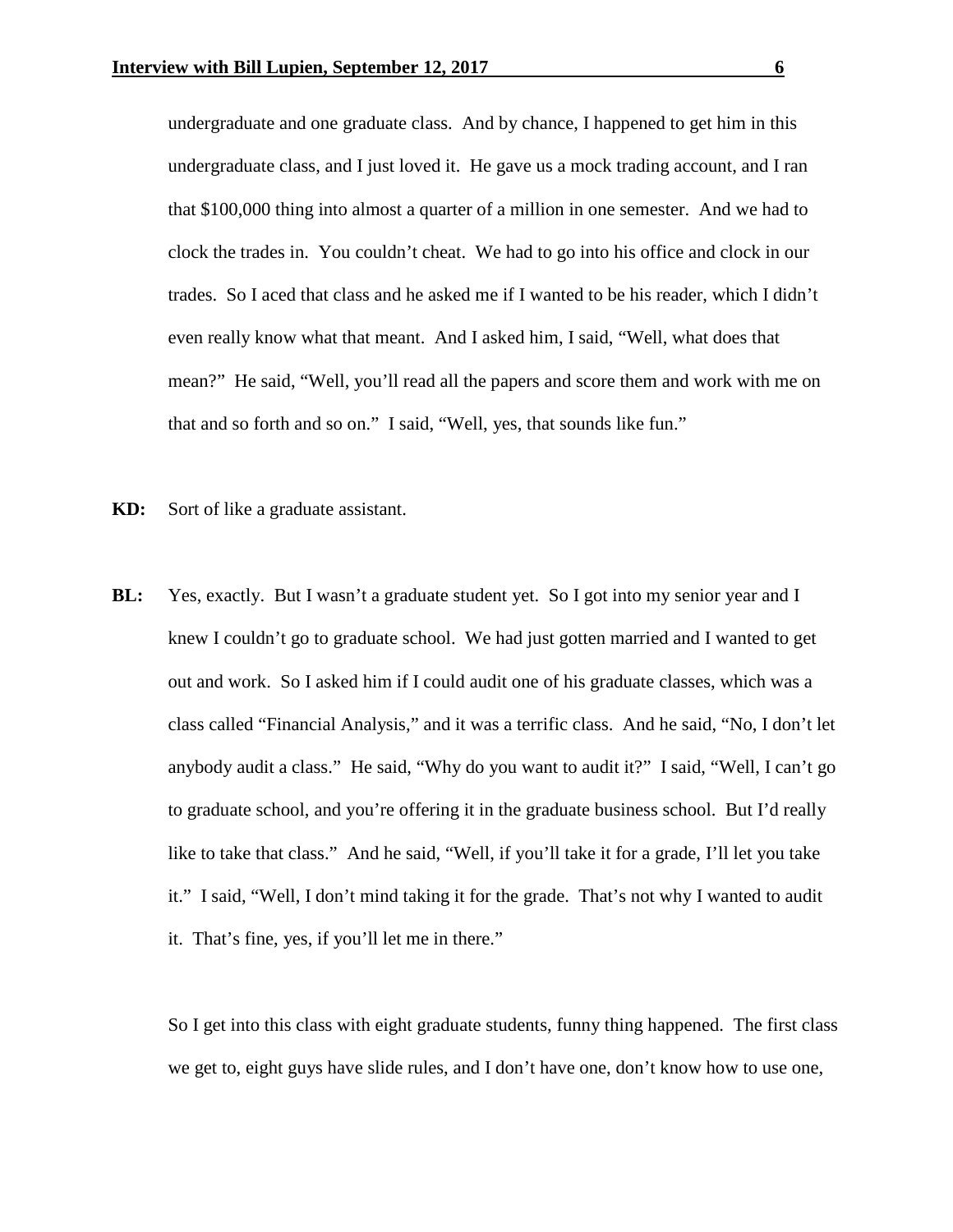and he throws up some question and they all go (zipping sound effect) and they've got the answer. So I went, well, I've got to learn how to – this is before calculators. And so I went back to my folks' house in Pasadena – it's about a two-hour drive from San Diego – and I said, "Dad, you used to have a slide rule, didn't you?" And he said, "Yes." And I said, "Would you get it out and teach me how to use it this weekend, because I'm getting beaten to the punch here every time there's a question." He said, "Sure." So he teaches me how to use the slide rule over the weekend, I take it back. Next time I'm competing with these guys.

He did the case study type of teaching, and he had been a student at one time of Benjamin Graham. So he used Benjamin Graham's book as the class book, which was terrific because we learned every financial ratio you could know, every way to analyze a company, every way to tear apart the balance sheet, the income statement, and everything else. How you read an annual report, like start at the back, not at the front.

**KD:** I've heard that.

**BL:** It's true. Read all the notes. You know, the stuff that no one wants to read. At any rate, he was a phenomenal professor, just a phenomenal guy. So I graduate – well, let me back up. I went to him and I said, "You know, I like finance even better than marketing. I'd like to change to finance." He said, "I'll tell you what. You give me summer school and one semester, and I'll get you a dual degree: a degree in marketing and a degree in finance." I said, "Yeah, I think I can do that," which I did. So I graduated a little bit late,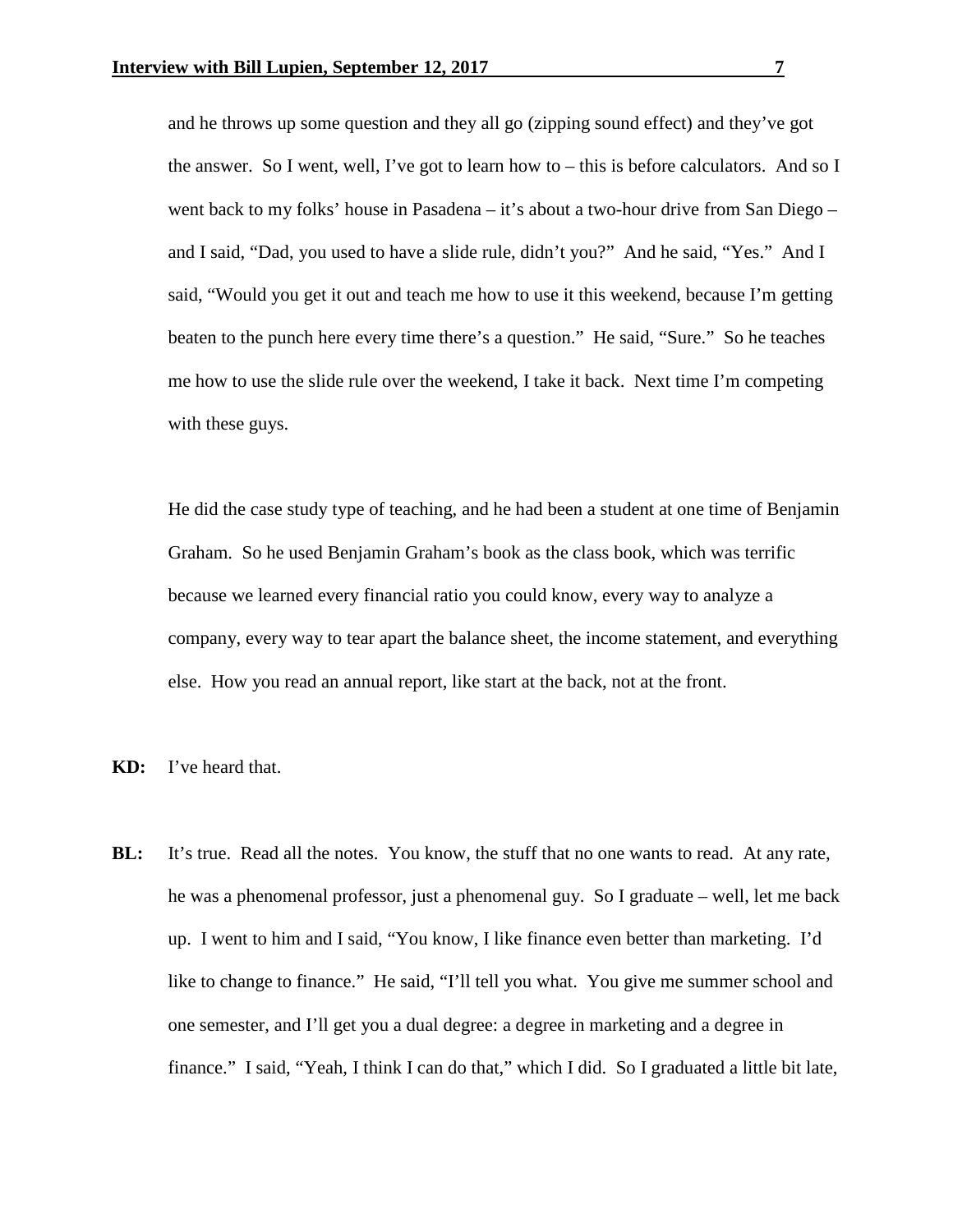but I ended up with two degrees, and never regretted it, by the way. So my background is a funny one. That's why I wanted you to understand. I got the science part, which at first you think, where are you going to use that? Then you've got marketing and sales, and then you've got the financial analysis part. Later in life, I found out those are important.

- **BL:** So anyway, the combination was a great combination. Much later, of course, now I'm in business and one of the first things we have to analyze is things about semiconductors.
- **KD:** So you had a little bit of a jump on that.
- **BL:** I did. I had quite a jump on it, actually.
- **KD:** So did you go into a brokerage firm out of college?
- **BL:** I did. I went to a very small firm. You'll laugh at this. We moved back to Pasadena. We're both from – well, she grew up there, in that area. Moved back to Pasadena, and I went to a pretty good-size firm because I had a friend there. He was the assistant manager. He says, "You'll get a job here. I'll introduce you to the manager." So I had this interview with the manager, quite long, and at the end of it he says, "Well, I can't hire you." I was shocked. I said, "Why not?" He said, "You look too young." That's the truth. That's what he said: "You look too young." And I said, "What difference does that make?" He said, "Pasadena has a lot of little old ladies that come in here, and we couldn't have you sitting in here. They'd wonder who you were." I said, "I can do it. If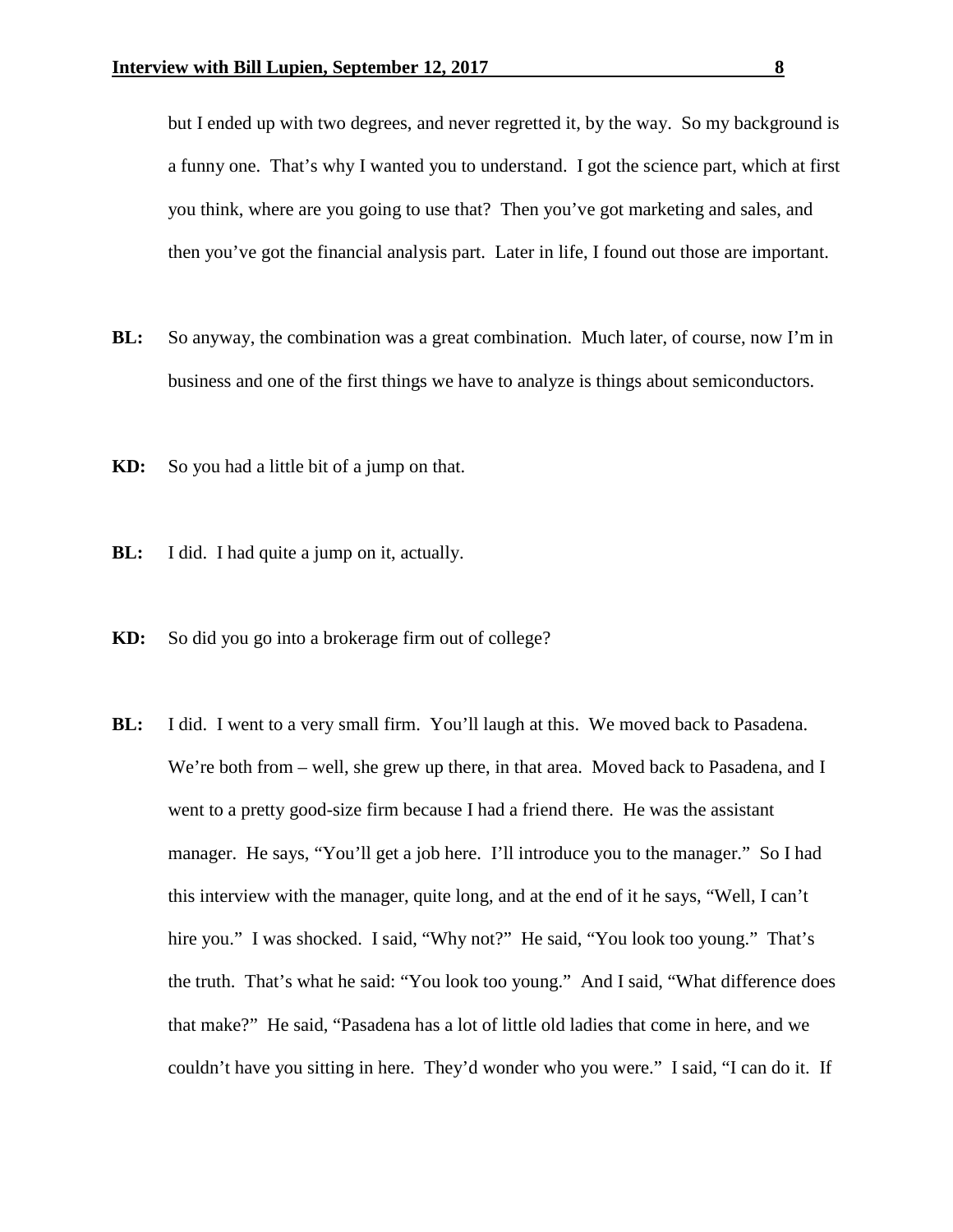you'll give me one of those desks you have out there and a phone and some cards – you don't have to pay me – I know I can do it." He said, "No."

So I went to my friend, who was the assistant manager, and told him what had happened. He said, "That's crazy. You know more about the market than I do." And I did, by the way, because I had been studying it and trading for some – while I was in college, I traded. And he said, "Well, if you don't care what size firm you want to go to work for, I've got a guy over in Arcadia," which is next to Pasadena, "and he'll hire you." I said, "Well, send me over there." So I went over there and interviewed – it's a three-man office, three-man company. Now, there was a huge advantage to that that first you don't see, and that is when you did get an order, you had to execute the order yourself, okay? So if it's an over-the-counter stock, you'd call around to the three different brokerage firms and get their quotes and do your trade. If it's a listed stock, you call the exchange floor, put your order in, so forth and so on.

Right away I'm beginning to see the inner workings of trading which the average retail broker never sees. They're not allowed to see it, frankly. You know, you have to give that to the trading department, they take care of it, and you're sheltered from all that. But I very quickly learned that and thought, hmm, that's the area I'm really interested in. And I started to trade pretty actively from my own account. And while I was working there, the guy that owned the company called me in his office one day and he said, "Hey, one of my clients owns an apartment building here in Arcadia. He's looking for a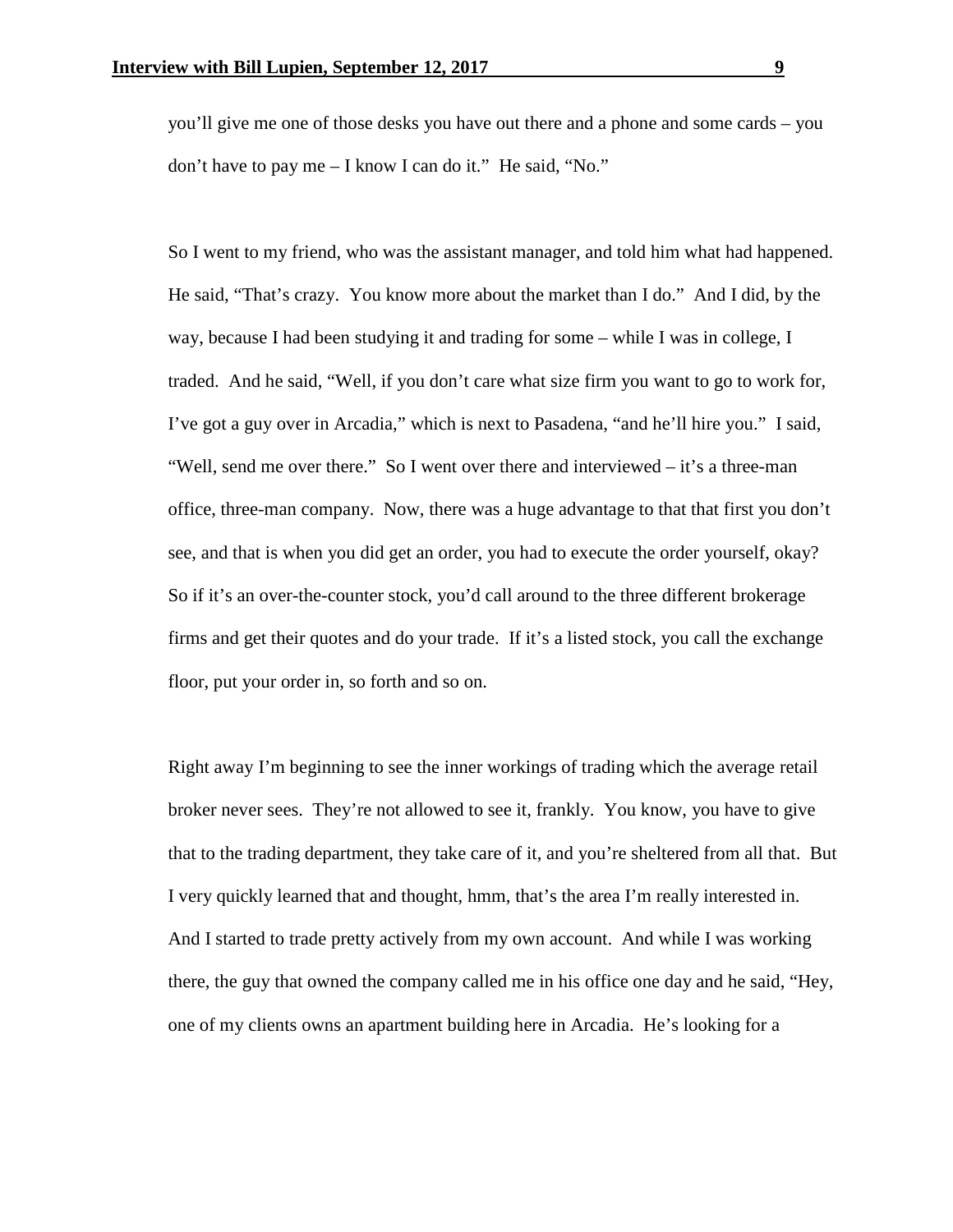manager. Would you and your wife be interested in managing it?" And I said, "Well, I don't know. Maybe." And he says, "It's free rent." I said, "I'll go take a look at it."

Now, we were paying \$125 a month at that time in Pasadena. The rent there was \$350 to \$375, so you can imagine the differential in quality. It had a swimming pool, it had all the things you'd like to have but we didn't have. I drove by it on my way home and it looks pretty good, and I told my wife. She says, "Well, I don't know anything about managing an apartment house." I said, "Well, there's not too much to know. If there's a plumbing problem, call the plumber; if there's an electrical problem, call the electrician; and collect the rent." So we applied for that and got it. So we went to where we were paying no rent.

And I should back up. When we first got married, I said to my wife, "We are going to save \$50 a month every single month as a minimum. If we can save more, I want to." Now, she was the breadwinner. She was making \$350 a month. That's \$350 gross, you understand. So you've got to take your Social Security out of that and your taxes and everything else. Anyway, we always saved fifty or more. We were tight, because I wanted capital and I recognized that capital was how you play the game. No capital, you don't play it.

**KD:** So this being a landlord kind of helped –

**BL:** It helped a lot, because that's \$125 bucks every month that I wasn't shelling out.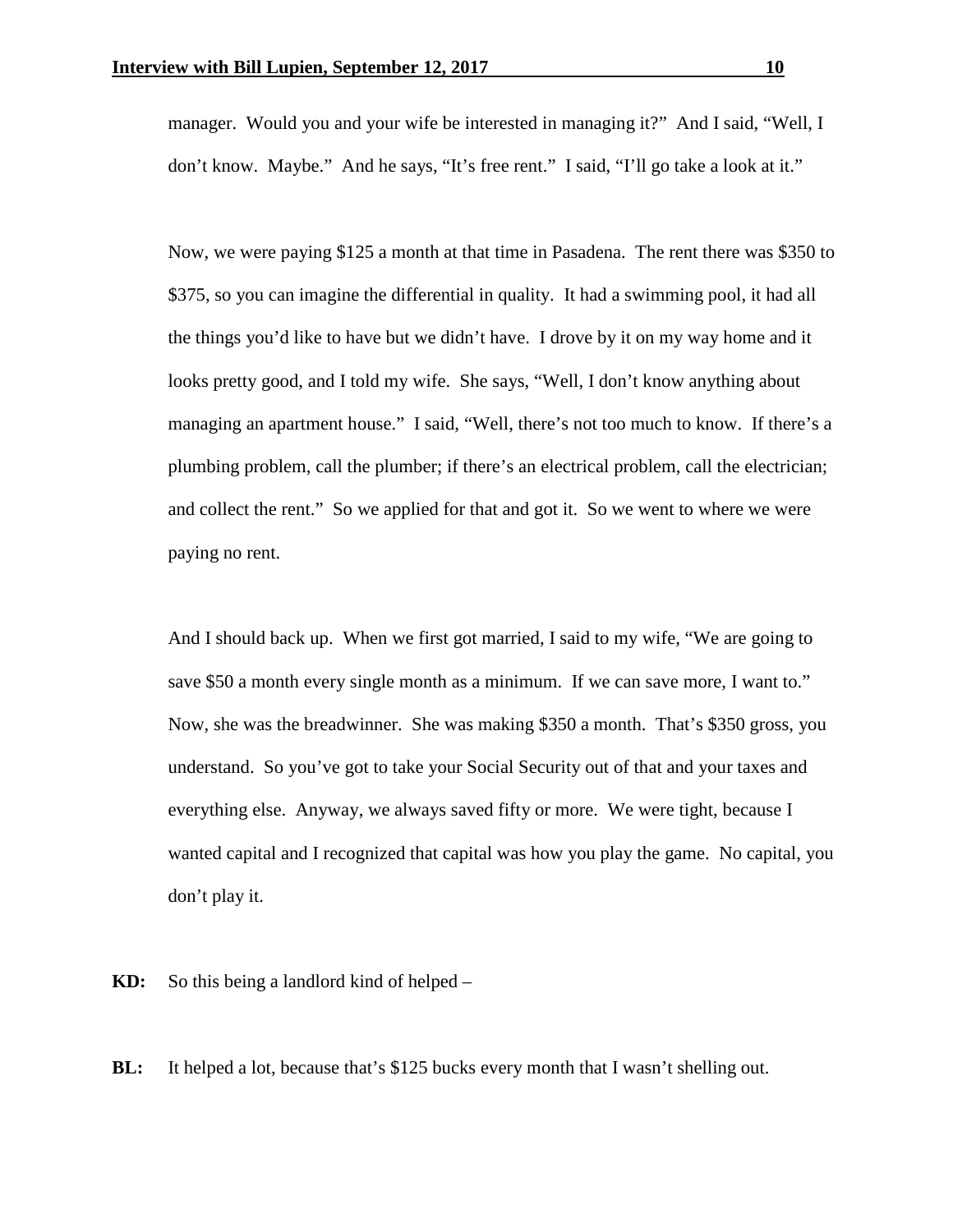- **KD:** Were you involved with the Pacific Exchange in that brokerage job?
- **BL:** No. I called the Pacific to enter orders, so I was familiar with some of the guys on the floor, but I hadn't been down there.
- **KD:** What was the name of this small firm that you were in?
- **BL:** It's called Corporate Securities.
- **KD:** How long were you with that firm?
- **BL:** Well, that's the next part of the story. I saw that there was a gentleman in the apartment complex after we were managing it that drove a Rolls-Royce that came home in the early afternoon and then went and played golf. And I said to my wife, "What does the guy in number ten do?" She said, "I don't know, but his brother lives here also. Why don't you ask his brother what he does?" So I did. I knew his brother, in a different apartment. I went over and I said, "What does your brother do?" He said, "Oh, he works on the stock exchange floor."

So, now, here's a point that is a turning point in many people's lives. I could have decided, well, I'm not going to go talk to the guy, but I went and rang his doorbell. And I said, "I'm the new manager, I wanted to introduce myself, and I guess we're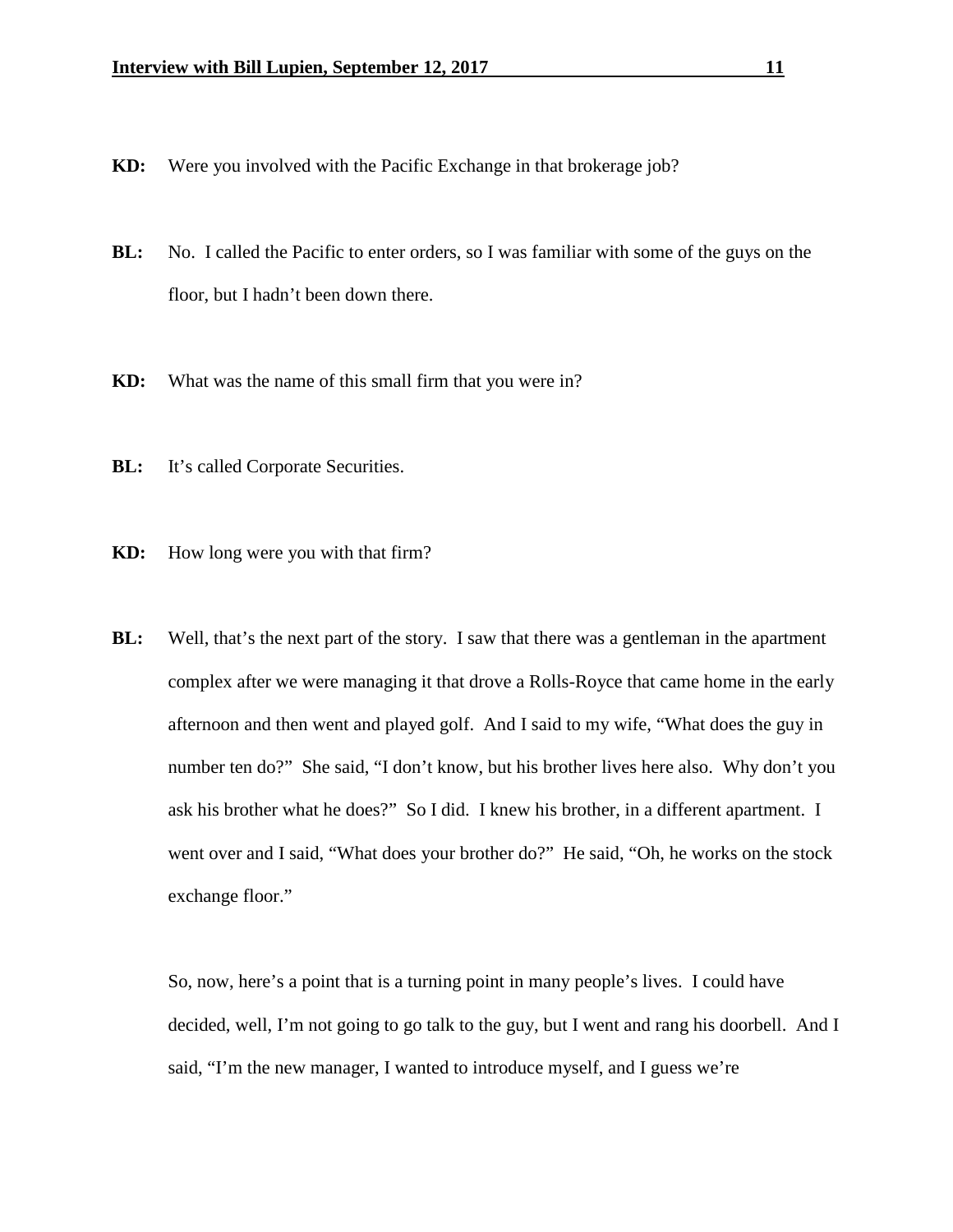competitors." And he looks at this kid, meaning me. He said, "I don't think so." (Laughter.) "But come on in. Have a drink." And I wasn't even drinking in those days, at all. So he said, "Well, you want a Coke?" I said, "Okay." So, came in, talked to him. It must have been two hours. Just a fascinating guy. And next he said, "Yes, you can come over anytime you want." Because I said to him, "Give me ideas that I can work –" We didn't have a research department, so he was giving me ideas.

I had been coming over to his apartment talking to him almost every evening, and I guess about two months later, maybe three, I can't remember exactly when, he called me on a Saturday morning and he said, "Can you come over? I want to talk to you." And I said, "Sure." I came over and he said, "I fired my clerk yesterday. Do you want his job?" And I said, "Yes." So he said, "When can you start?" I said, "Tuesday. I'll go in Monday and resign." And he says, "Okay." So I did. I resigned and went to work on Tuesday.

Now, the funny thing is I come back and I tell my wife and she says, "Oh, good. I know you really think you like that. How much are you going to make?" And I honestly didn't even ask. Now, I was making about \$1,000 a month as a broker, and she said, "Well, how are you going to find out?" I said, "Well, I guess when I get my first paycheck I'll find out." And she said, "Okay. Seems unusual, but okay." So my first paycheck, I get it and it's \$400.

**KD:** Oh, gee.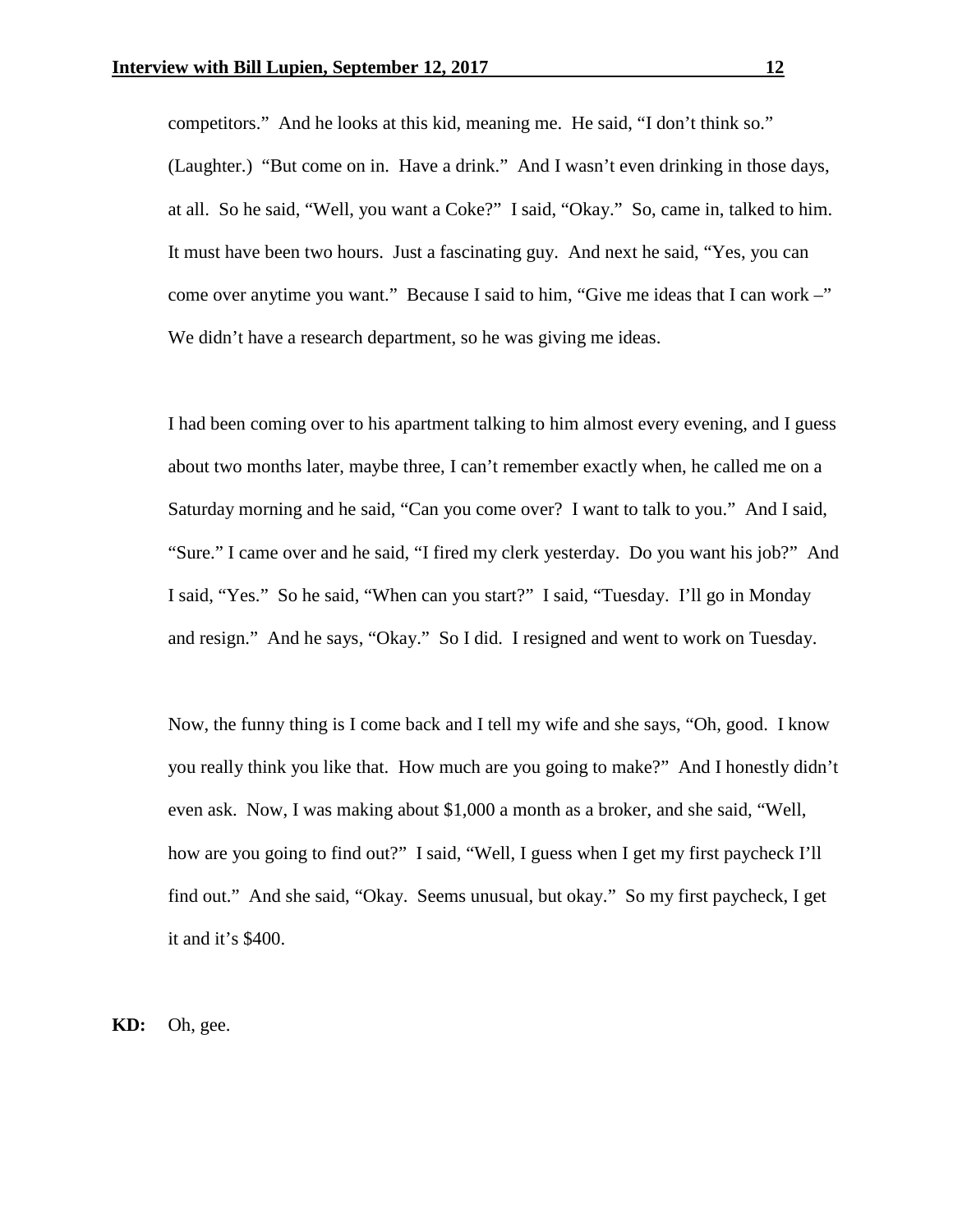- **BL:** But I didn't say anything. I had to bring it home and give it to her. I said, "It doesn't make any difference." She said, "What do you mean, it doesn't make any difference?" I said, "What I make right now is not the key. I'm learning. Every day, this guy is teaching me."
- **KD:** Was this Mitchum, Jones & Templeton?
- **BL:** Yes. He was one of the specialists for Mitchum they had five specialist posts, and he had the biggest one and the best one. He'd been chairman of the board of governors twice before, and he was very late in his career. He had no children, so over time, not officially, but more or less, he adopted me. I would say he invested his time and energy into teaching me. So I was working down there for about a year and a half, and I got drafted into the army. It's funny because I thought I wouldn't be drafted because Lyndon Johnson said if you're married before this date, you won't be drafted. Well, we were married before that date so I wasn't even thinking about being drafted. And so I called the draft board and I said, "I think you made a mistake." And she said, "What kind?" I said, "Well, I've been married since before the cutoff date." And she said, "We didn't make a mistake. We're out of single guys. We're into the married guys, and you're going."

Okay. So I went and told my boss, and this was one of the amazing things. He said, "Well, I know what it's like. I was in the Seabees in the navy in World War II." And he said, "The hard part is on your wife, because they don't pay you anything." And I said,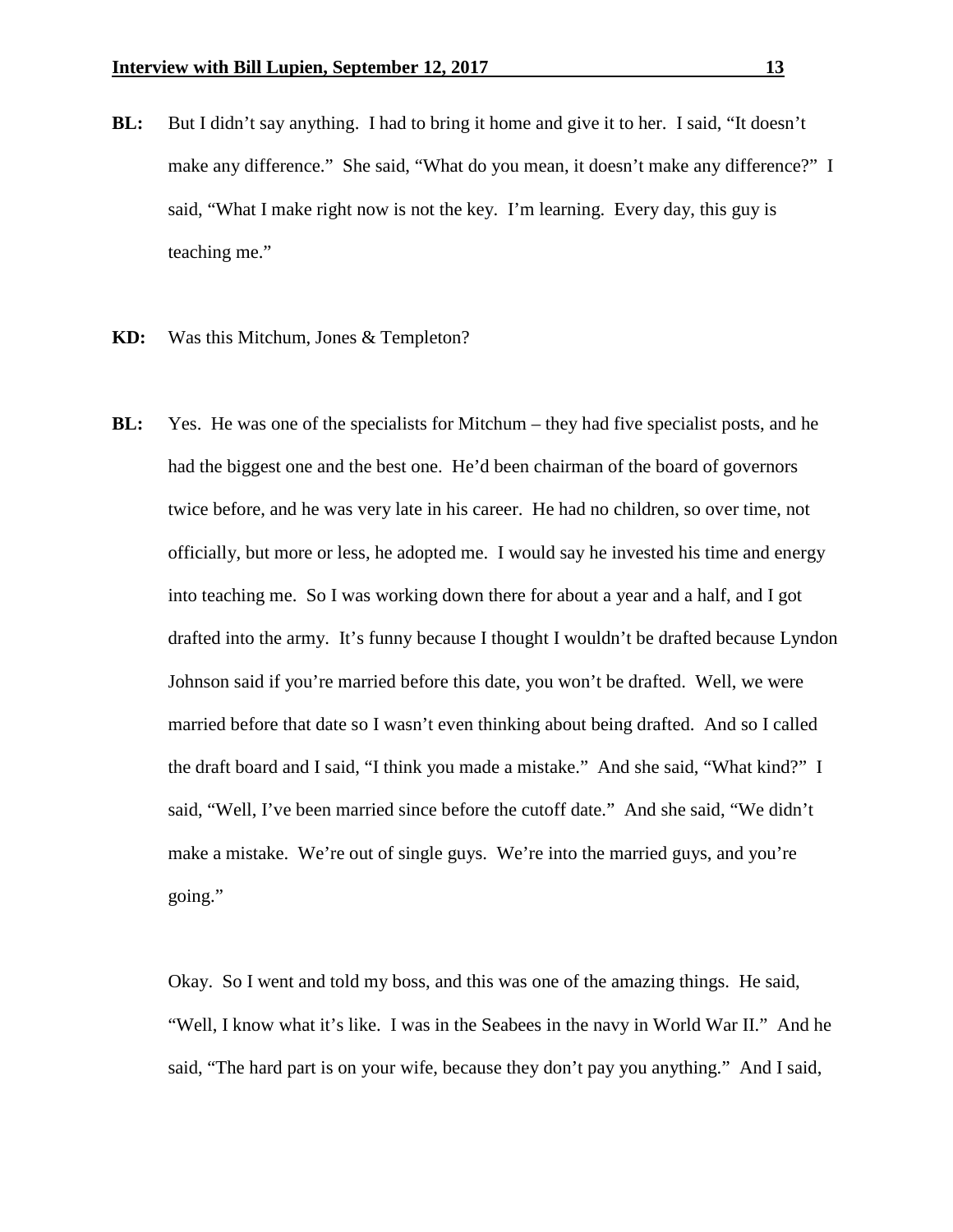"Yes, I know." And he said, "I'll tell you what. I'll pay –" And by this time, my base salary was \$450 a month, but I got a percentage, by the way. He said, "I'll pay your base salary all the time you're in the army if you promise to come back to work for me in two years and one day." I said, "You've got a deal."

So I get into the army and they give you these stupid tests which basically, to me, they look like IQ tests. They don't say that, but I've taken enough tests that – you know. So I'm sitting there thinking. I'm in downtown LA. I said, do I ace this or do I dump it? And I look around the room and I said, I think I'm going to ace it. These guys don't have the choice. So I did. And I must have really aced it, because now I'm in boot camp and the captain of our unit calls me in and he says, "You're going to OCS." I said, "No, I'm not going to do that." And he said, "Well, you got the highest score I've ever seen. You're perfect material for Officer Candidate School." I said, "No, I'm not going to do it." So he kept on me and I finally just said, "Look, I'm just not going to do it."

The next day, I get a call from a major to come up to battalion headquarters, and he starts in on me. I said, "Sir, let me explain what the facts are. I am being paid \$450 a month under the agreement I'll come back in two years and one day. I don't want to go to OCS. I'll do my two years and I will not try to be a problem. I'll do everything I'm supposed to do. But that's it." He said, "You're making almost as much money as I am as a major. Get out of here." Nicely. I mean, he was very nice about it. So I spend my two years in the army and I never left California.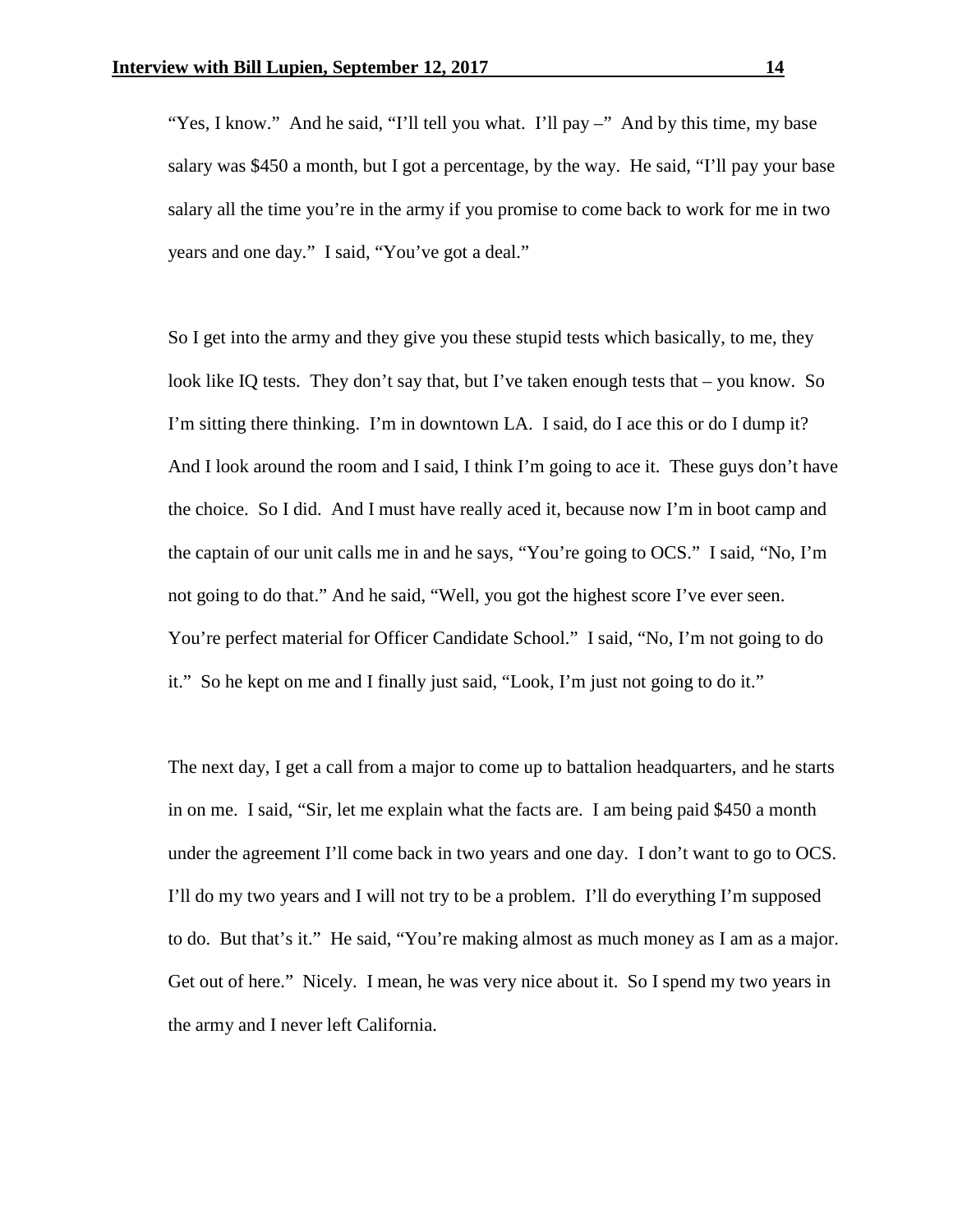**KD:** And then went back.

- **BL:** And went back. Went back to work for him. That was in September of '68. And my boss called me up on Christmas Eve and he said, "Come over. I want to talk to you." So I went over at Christmas. I'd been back three months. And he said, "I'm retiring and I'm giving the specialist post to you." And I was stunned. I was twenty-seven. There wasn't anybody down on the floor running a post at that age. I mean, they were like forty-seven, fifty-seven, sixty-seven, because a lot of them had come back from World War II and went back to their jobs, and they just didn't have replacements yet. Later, of course, lots of young people came in, but at that time, I was one of the first to kind of  $-$  so the so-called floor trading committee voted me down.
- **KD:** These are specialists from all the brokers that are –
- **BL:** Actually, they weren't specialists. The floor trading committee is a combination of specialists and floor brokers, and they're the first level of adjudication, so minor infractions get dealt with at that level. If there's a higher infraction, they go to the board of governors, and if they're higher than that then they get into the courts and whatnot. But usually, they never get – the exchange takes care of its problems pretty much internally, and most of them are pretty minor. So they turned me down and my boss said, "That is totally ridiculous. If I pick out my replacement, I should have the right to determine who it is."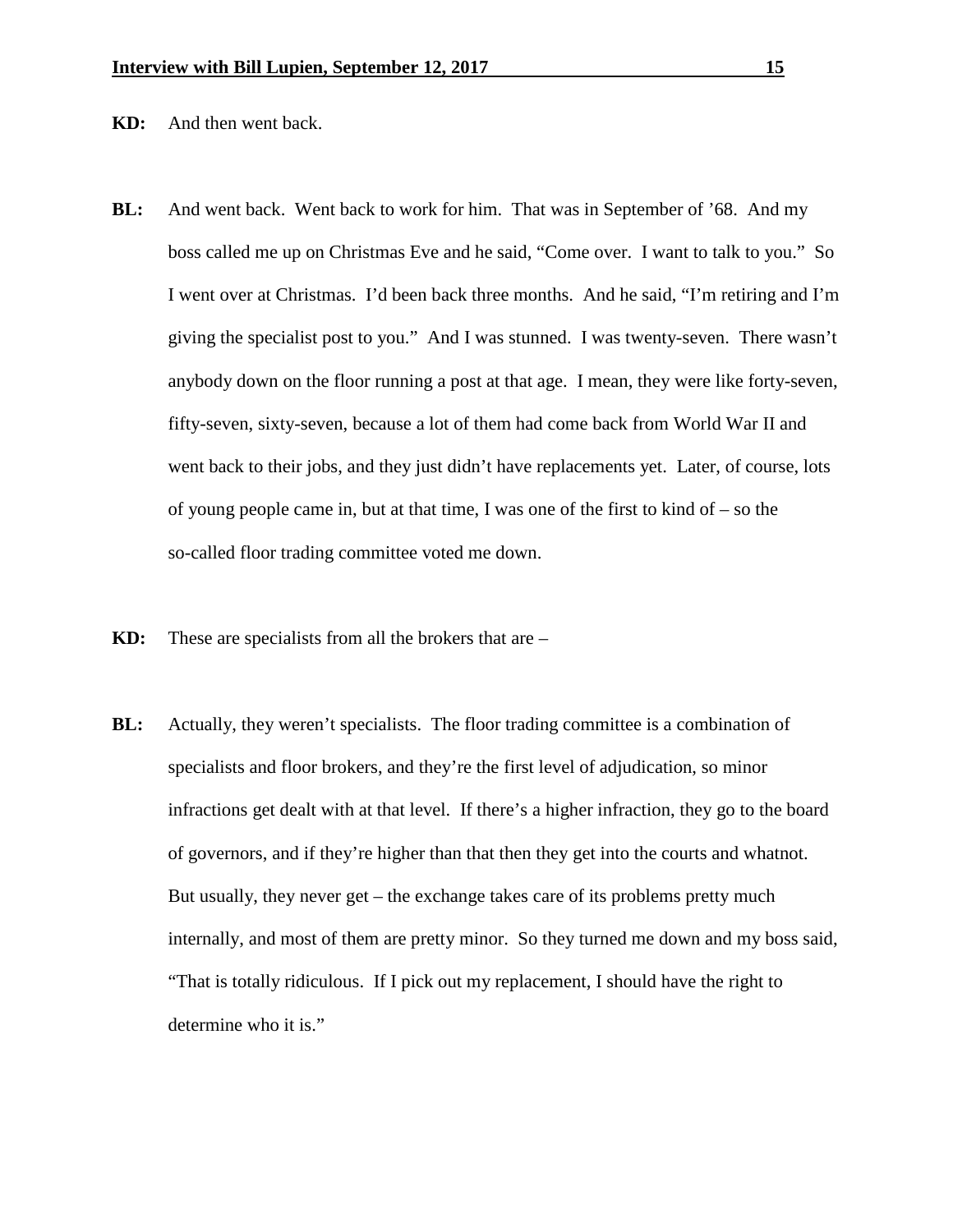So I didn't know this but as a former chairman of the board of governors, he could call for a governors meeting, which he did. Now, I wasn't in that meeting but I was told by some guys that were in there that – this guy, my boss, was of Russian heritage, and a big guy, with a hand that was just like a mitt. And I guess he went into that board meeting and he chewed them out left and right, and one guy told me that he hit the table so hard that the whole table jumped, and this was a big long table. And he said, "If I pick out my replacement, who the hell are you to tell me he's not the right guy? If he isn't the right guy, I'll come back. But he's the right guy. I call for a vote." And they voted unanimously, overrode the floor trading committee.

Now, that's a problem because my first day, I'm really on the hot seat. I mean, I know what's happened. And you've always heard about knees knocking? Well, believe me, I actually had them knocking. And I thought, I can't do anything that won't reflect really well on my boss and on our company and for the exchange. So I started out, made good markets, and for the first three months I lost money every month. It scared me. We had gone into a bear market and I had never seen a bear market. I didn't know what you did. I was familiar with short selling, but not really adept at it. So anyway, I figured it out after three months and started to make money, and I ended up profitable for the year but not for the first three months. And I made money every single year that I was a specialist, which was seventeen years.

During that time, I was fortunate in moving up very rapidly within the firm, and in  $1974 -$  now, I'm only thirty-three – they asked me to be president of the firm, which I –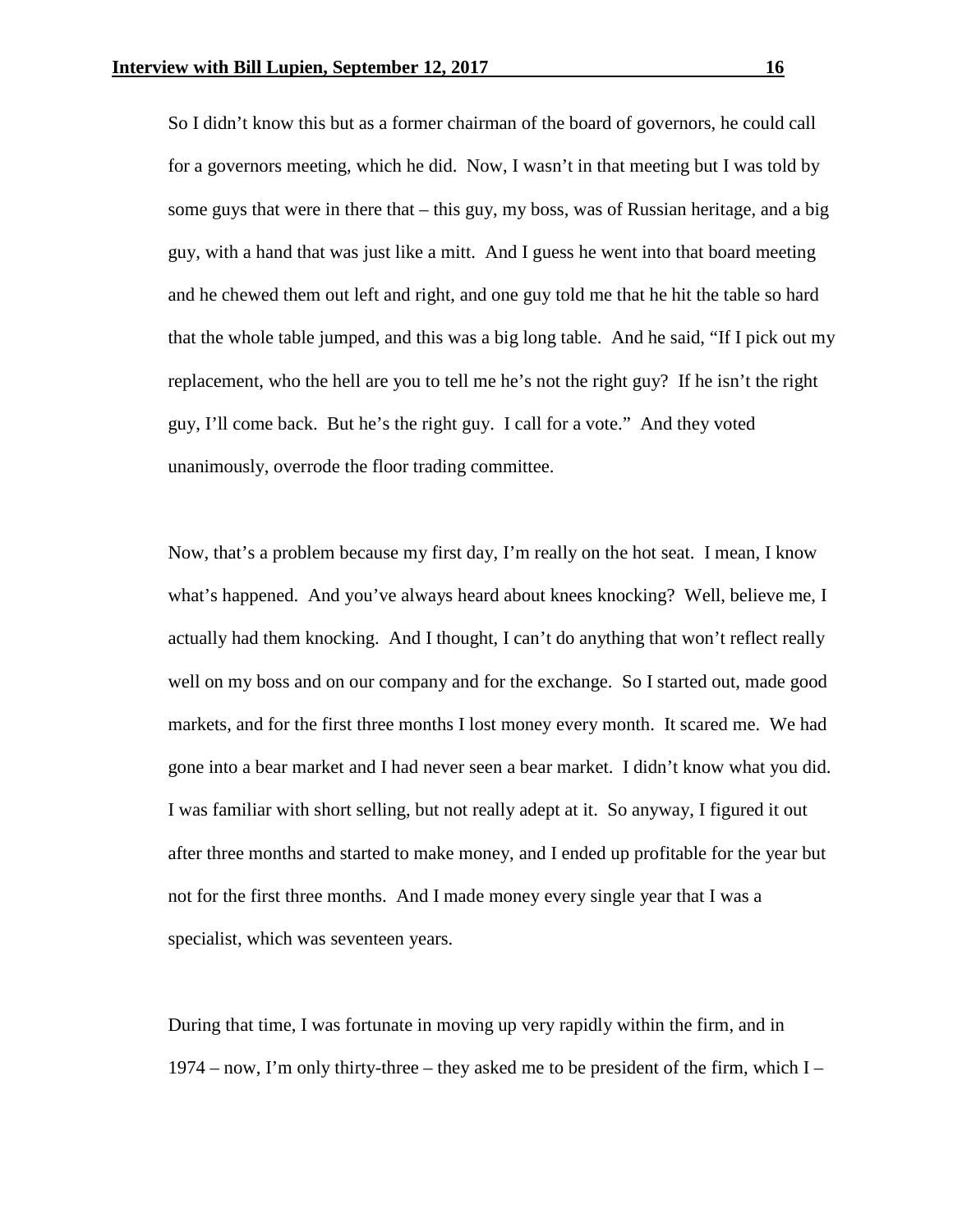this is going to surprise you – I said no. And they said, "Why are you saying no?" I said, "I don't really want to be president. I'm not interested in running the company. I love what I'm doing. I want to continue to make markets. That's what I know and that's what I want to do." And they said, "Well, you can do that during the morning and you can come up to the office in the afternoon." And I said, "Well, I would only do it under one condition and that's if Al Mainland –" who had been the president. Much, much older. I think he was a Booz Allen partner before he came to work for us. Very sharp guy. I said if he would stay on and help me with the operational side of things, then I would consider it. And they asked him and he said yes, he would do it. He was a fabulous guy.

So now I have two jobs, really. Now, I have to back up because I skipped over something that was very important. In 1968 when I came back from the army, we were involved in the back office problems that we had, which I'm sure you –

- **KD:** That was one of my questions, yes.
- **BL:** Yes, okay. So we come back and we were forced to close on Wednesdays and close early Monday, Tuesday, Thursday, and Friday, and you weren't supposed to solicit orders on Wednesday. Well, voila! On Thursday morning there was this massive influx of orders. Obviously, the salesmen were out working on Wednesday anyhow. But we were really restricted on time, and therefore how much money you can make, because that's a function of trading. So now we're getting close to the time that the SEC has determined that we could go back to normal hours, the back offices had caught up, they brought in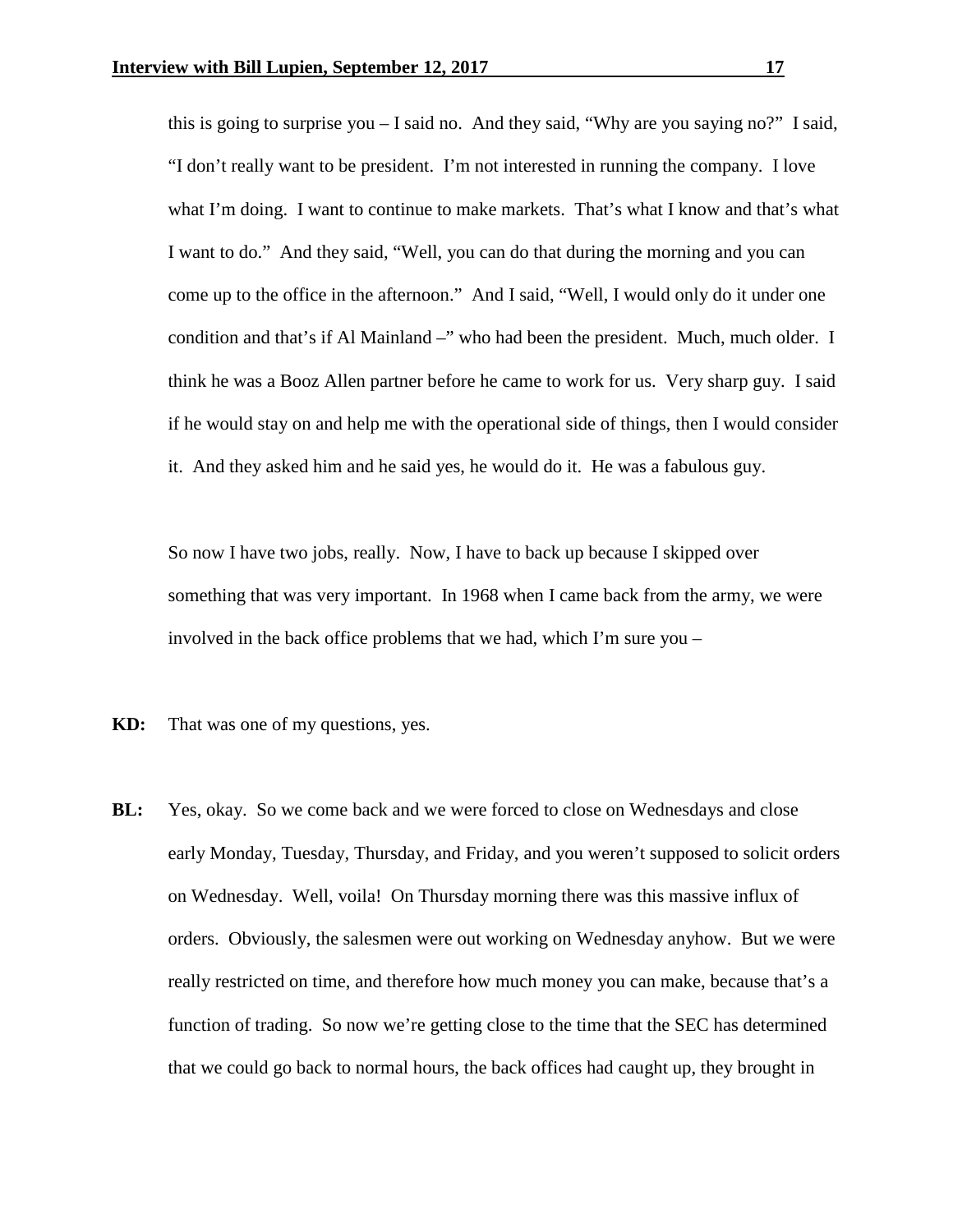computerized systems. In those days, they said we spent a billion and a half dollars getting the back offices up to speed, and everything's a go.

And I said, "Well, what about us?" And everybody says, "What do you mean, what about you?" I said, "We have paper and pencil down on the floor. We're so far behind it isn't even funny. There isn't anything that's automated down here. When we do an odd lot, we write it up on a piece of paper and we walk it over to each of the booths on the exchange floor and drop it off." I said, "We've got to automate. We're going to get inundated." "Well, how would you automate?" And that's where I started to think about how you automate systems. Now, I'm not a systems guy. I did program a teeny bit at San Diego State in Fortran, and I mean a teeny bit, in a marketing research class. But I never even took computer science. I just studied the Fortran and worked with a guy in the computer area.

- **KD:** But this was the back office crisis, automating the back office functions. You're talking about automating the exchange floor itself.
- **BL:** On the floor. And out of that, I said, "You know, and there's an opportunity for us. If we automate and we're the only automated exchange, we can offer services to our members that nobody else can offer, including the New York Stock Exchange." And so we develop something. We originally called it COMEX, and of course the COMEX Commodity Exchange challenged us and we lost – well, we just said, yes, we realize that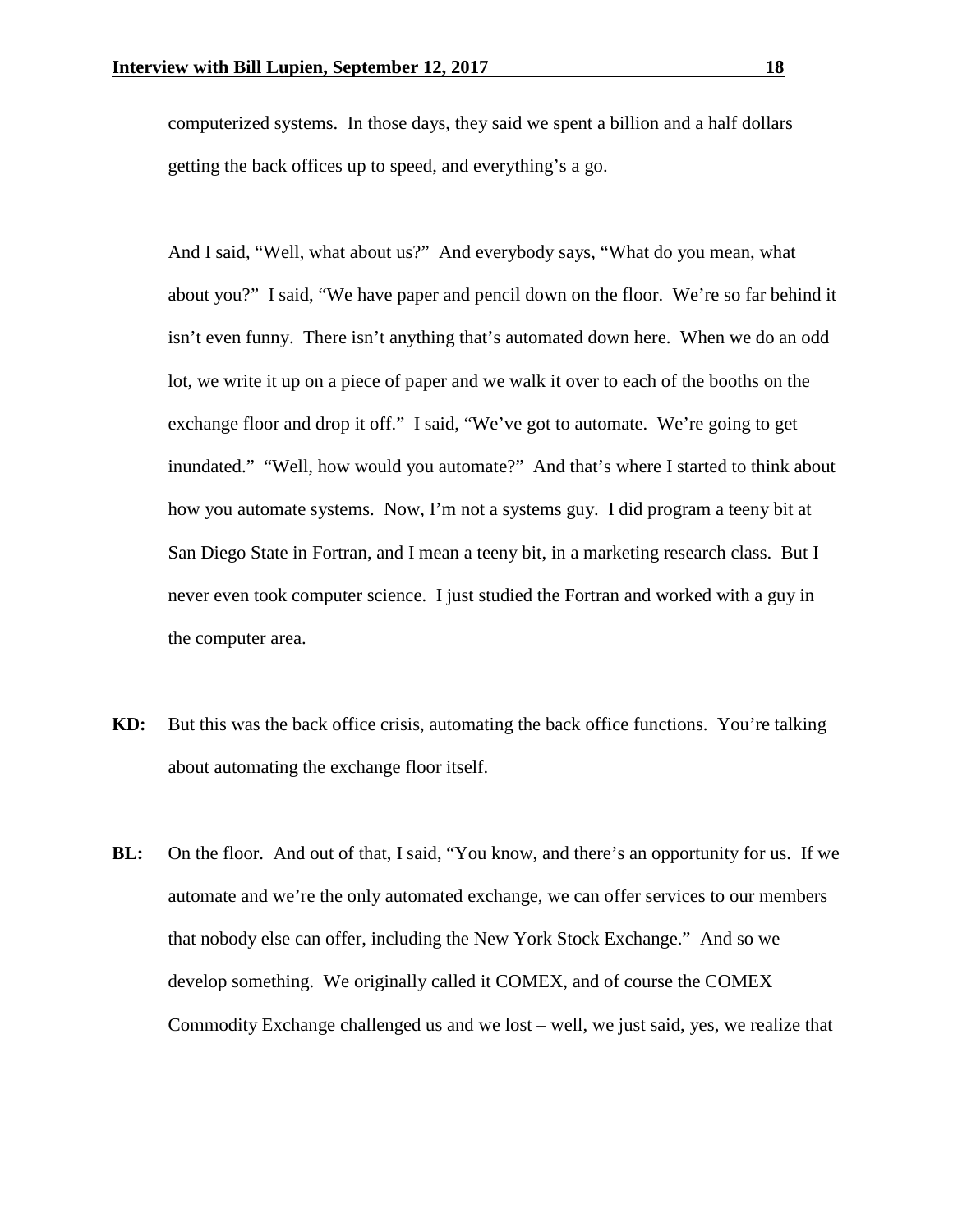we're in sort of the same business and we can't have the same name. So we changed it to SCOREX.

**KD:** How did it work?

**BL:** It worked – well, let me back up and tell you that one of the things that happened was the New York Stock Exchange challenged us, and were really nasty about it. They sent out Gus Levy, and what was the guy from Bear Stearns, the cigar-smoking guy? Lewis. What's his first name? Anyway, those two guys come out and they meet with our board of governors, and they threaten them. Fortunately, we had as outside counsel at the time Chuck Rickershauser, who was with the firm of Munger, Tolles & Rickershauser. And I say Munger slowly because you need to – and I met Charlie Munger in 1965. He eventually owned half of our firm, by the way.

At any rate, and Chuck Rickershauser was the youngest corporation commissioner in the state of California in the history of the state. I think he made it when he was thirty-four. Graduated I think number one in his class at Berkeley. I mean, a really smart guy and a good friend of mine. So we brought in an antitrust lawyer from Cadwalader, Wickersham & Taft in New York, and I was trying to think of his name because I knew you were going to probably ask this. Very famous antitrust lawyer, and he was at this meeting when they threatened us. And so the board huddled with him and came back in, and he then said, "Gentlemen, if this is the direction you want to go, I need to inform you that this will be going down the path of antitrust. I think you should know that if we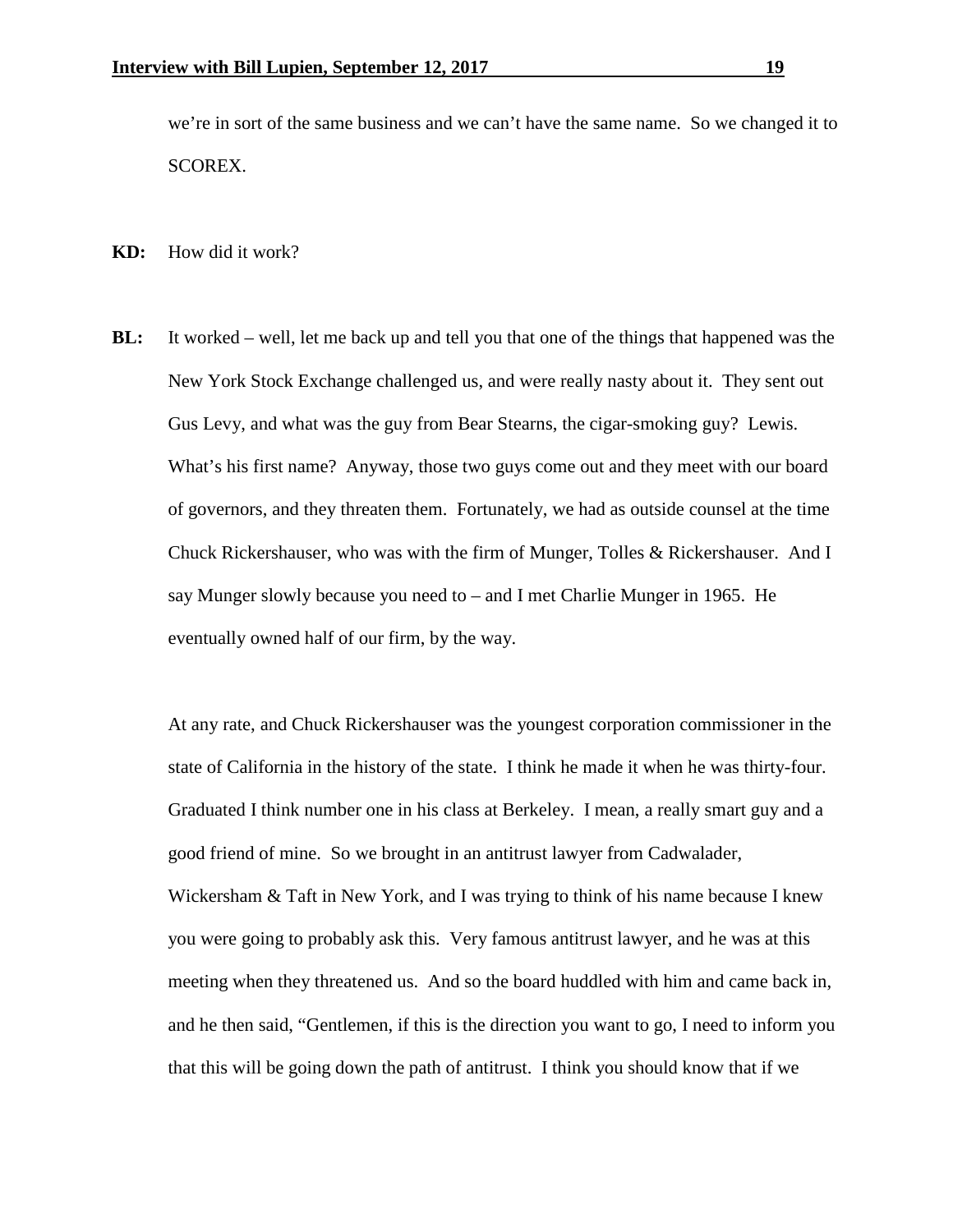prevail, it will be treble damages every day, and here's the approximate amount of money daily that you're looking at." And I think it was like a quarter of a million dollars a day, times three. "So if you really want to push this point, go for it."

Well, they back down, because this was going to be a big number and they were going to lose, probably. I really mean that, because their attitude about it was, well, we're just going to stiff-arm you. So the significance of that is that we needed to have the ability to read the tickertape. Now, when I say read it, I mean electronically read it. Because let's say you had an odd lot in IBM. Well, the way our system was designed was the next time IBM traded anywhere in the country, it would click off on that price. And of course in those days, it was plus or minus an odd lot differential, so in IBM it was, if you were buying it was that price plus a quarter of a point. And if you were selling, it was that price less a quarter of a point. So as a specialist, you had a built-in edge, if you will.

But it was all automated, so we designed it so that all – because I was a specialist in IBM and odd lots. This is paper. Sometimes they were that thick because they'd be one share, ten shares. It was \$700 a share, but people didn't have that kind of money. They didn't buy a round lot. Fifty-share order was a big order. So we'd have this stack of paper every morning. Guys would be clocking them in. Well, every one of those you had to write down the price, write our name on the other side because that's who they were effectively trading with, then physically go deliver them to all of the booths around the exchange floor. Well, you can imagine how much wasted energy and time there is and how long it takes for the customer to find out what they did.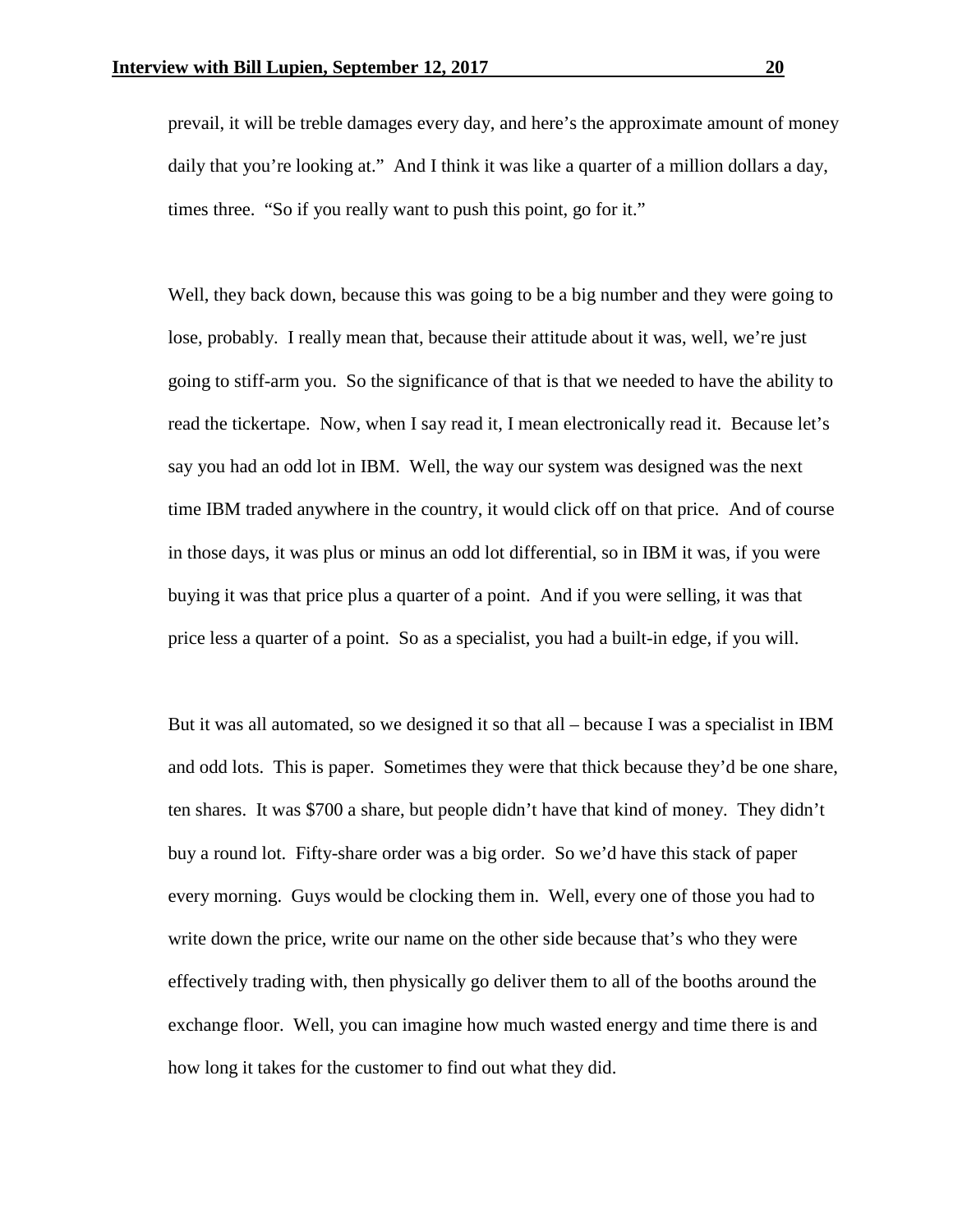So we built it – and I say we. I was involved in the design, not the programming. I want to emphasize that. Because I'm not a programmer. But, and this is a big but, I have a facility to communicate with programmers that a lot of people don't have. I was never trained in it or anything like that, but I was able to tell them what I wanted in a way they could write it, and often I'd get something back that looked approximately like what I had asked for. And if it didn't, I could show them where to modify it.

- **KD:** How long did it take you to get this system up and going, SCOREX?
- **BL:** Not very long. I would say and I'm going from memory on this now less than a year, I know that. It may be nine months.
- **KD:** And it was around '69 or something like that.
- **BL:** Yes, I did the first trade. That was the first electronic trade ever done in the world.
- **KD:** Do you remember what the trade was?
- **BL:** Occidental Petroleum. I do, yes.
- **KD:** How long did that system hang on?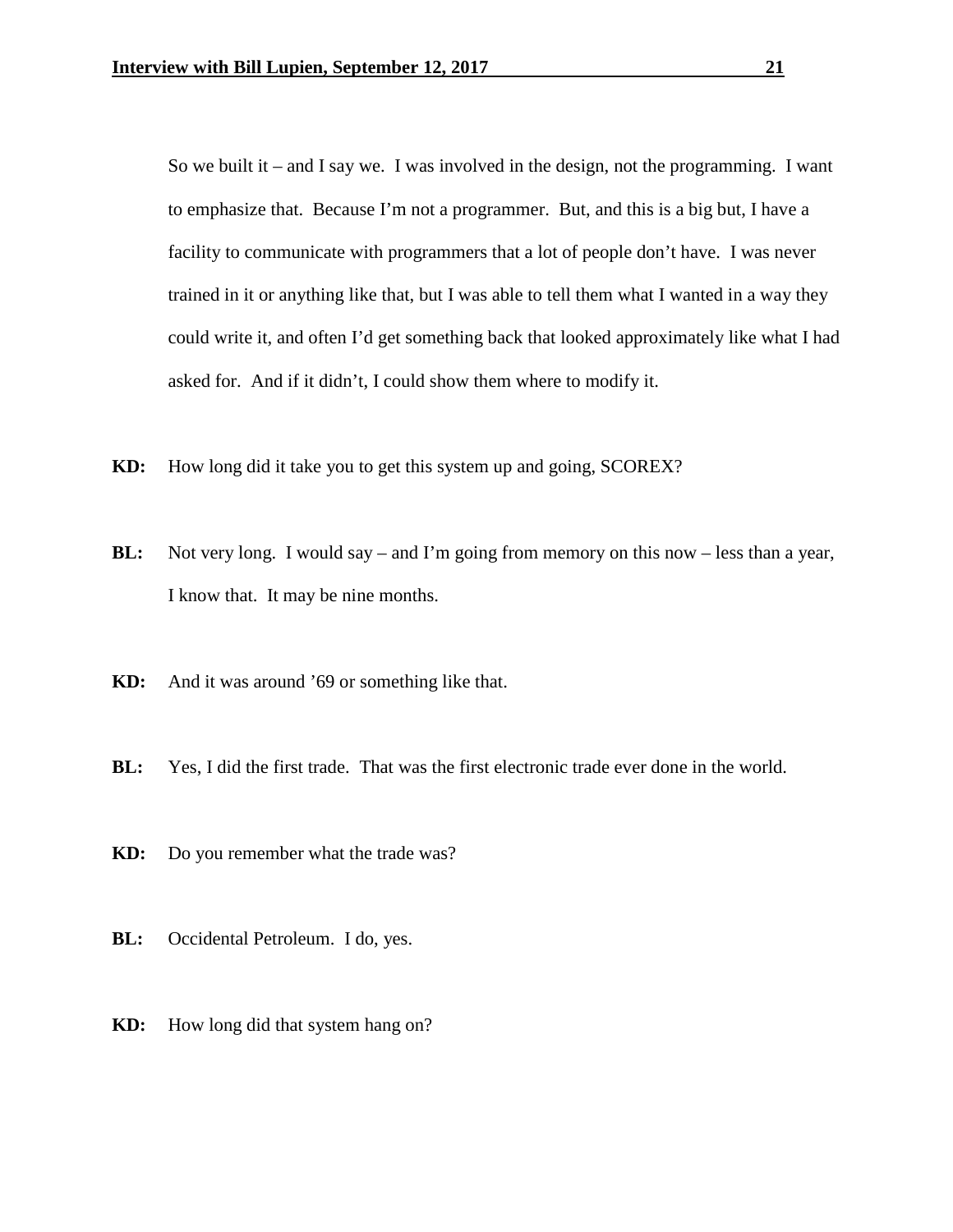**BL:** It evolved. And the way it evolved, the way I sold it to the specialists in the exchange – and I say sold in the sense that anytime you introduce something technological to people that aren't used to it – there was a book written on this, *Crossing the Chasm*. I don't know if you – okay. Basically, it means getting from here over that gulf that says I don't want to go there, this huge leap of faith. And all the – Apple Computer today is going to deal with it every time they come out with a new product. Now, this one isn't the big leap because it's just an extension of existing product, but for us, that was a big leap.

One of the funny things that happened is the day that we were going to go live, one of the member firms – I think they had three specialist posts. I'm not going to name the firm. I don't want to embarrass the – the owner is no longer living, but I still don't want to embarrass him. But I'll tell you the story, because it's kind of an interesting story. They came over to my post and they said, "We're not going to allow any computer to execute orders with our money. We're just not going to let that happen." And the owner came up to the floor with a pair of lawn shears, hand shears, and cut the lines at his post. So there was quite a ruckus, as you can imagine. And I'm young. Believe me, I'm like not even thirty. And somehow this came to me, and I said, "You know, sir, you're right." Now, he was my senior by thirty-five years, at least. And I said, "You're right. We'll reallocate all those stocks to other people that do want to do it." And, of course that was the death knell for them, and the specialists went, "Are you kidding me?" Because they were going to lose their post. And the exchange had the ability and the legal right to do that if they wanted to.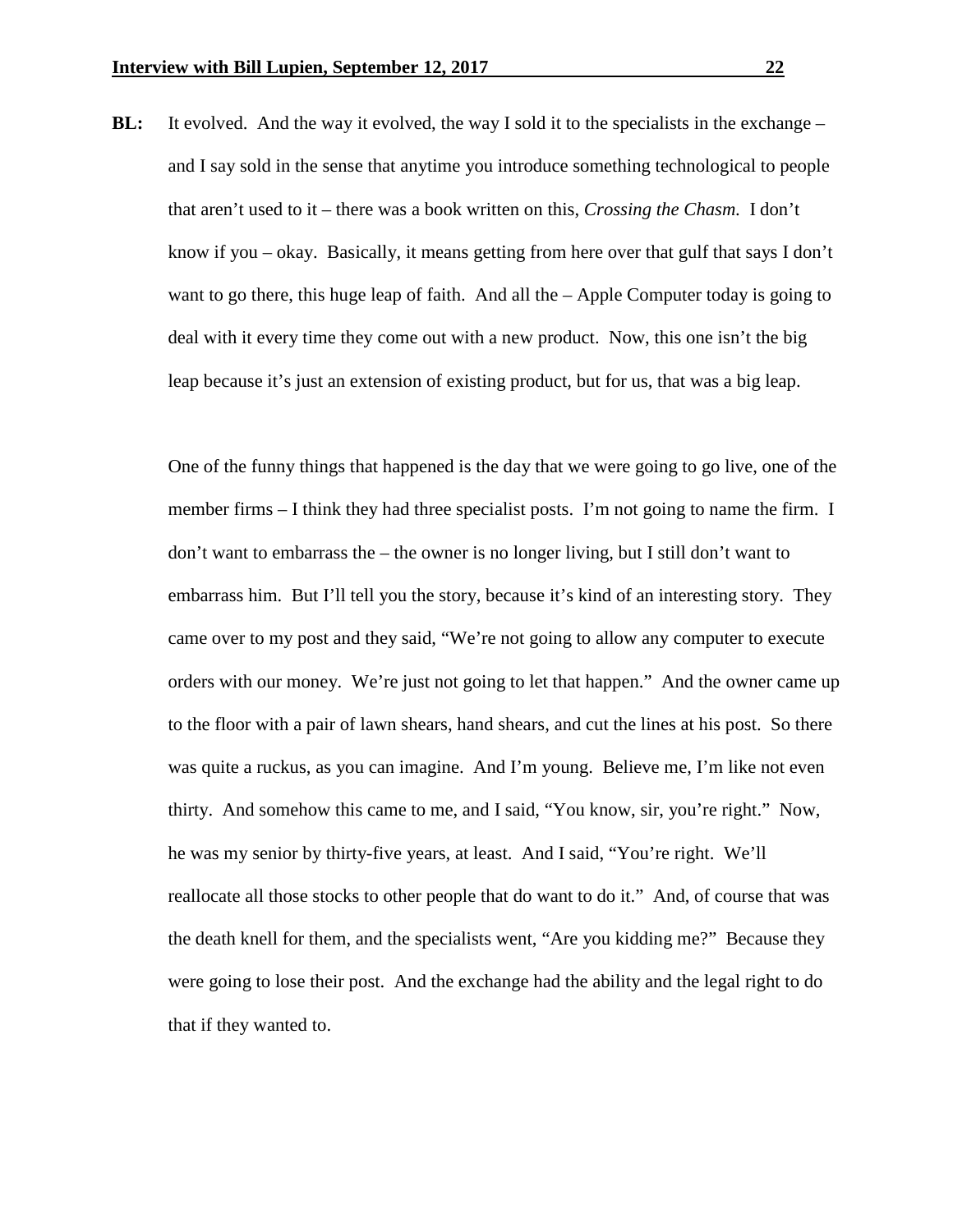So about ten minutes later, a junior clerk is sent down to talk to me and he says, "Mr. So-and-So would like to know if you could reconnect the lines. He's changed his mind." Now, he wouldn't do it. He wouldn't come up and do it, but he sent a clerk up there and I said, "Well, we'll see what we can do," and we did. Anyway, we went live that day, and immediately it was a success because when the computer read Occidental, the price, it added an eighth or subtracted an eighth, and it was hooked up to their computers in their brokerage firm, not to the booths on the floor. Directly to the firm. So, say it was Dean Witter. Dean Witter, Modesto office out in the boonies, they put in an order on Occidental Petroleum and as soon as it goes off it's priced and it's in their office, instantaneously. Well, that's a shock, let me tell you, when a guy is used to waiting ten, fifteen, twenty minutes.

It had one other reason that was really critical, and this is something that I want you to think about. If you think about the price movement of securities, which they do move, and it takes ten, fifteen, twenty minutes for you to get the execution  $- \Gamma$  m going to make a statement – 50 percent of the time, the price will be better than what you thought it was going to be. Your execution is better. Fifty percent, though, is going to be worse. Well, the 50 percent worse is where the problems start, because the customer thinks they got screwed, and there's no way around that unless you give them the answer right now. So if I give them the answer immediately, then they know they didn't get screwed because it's exactly what they were expecting. That's an enormous advantage from a marketing standpoint.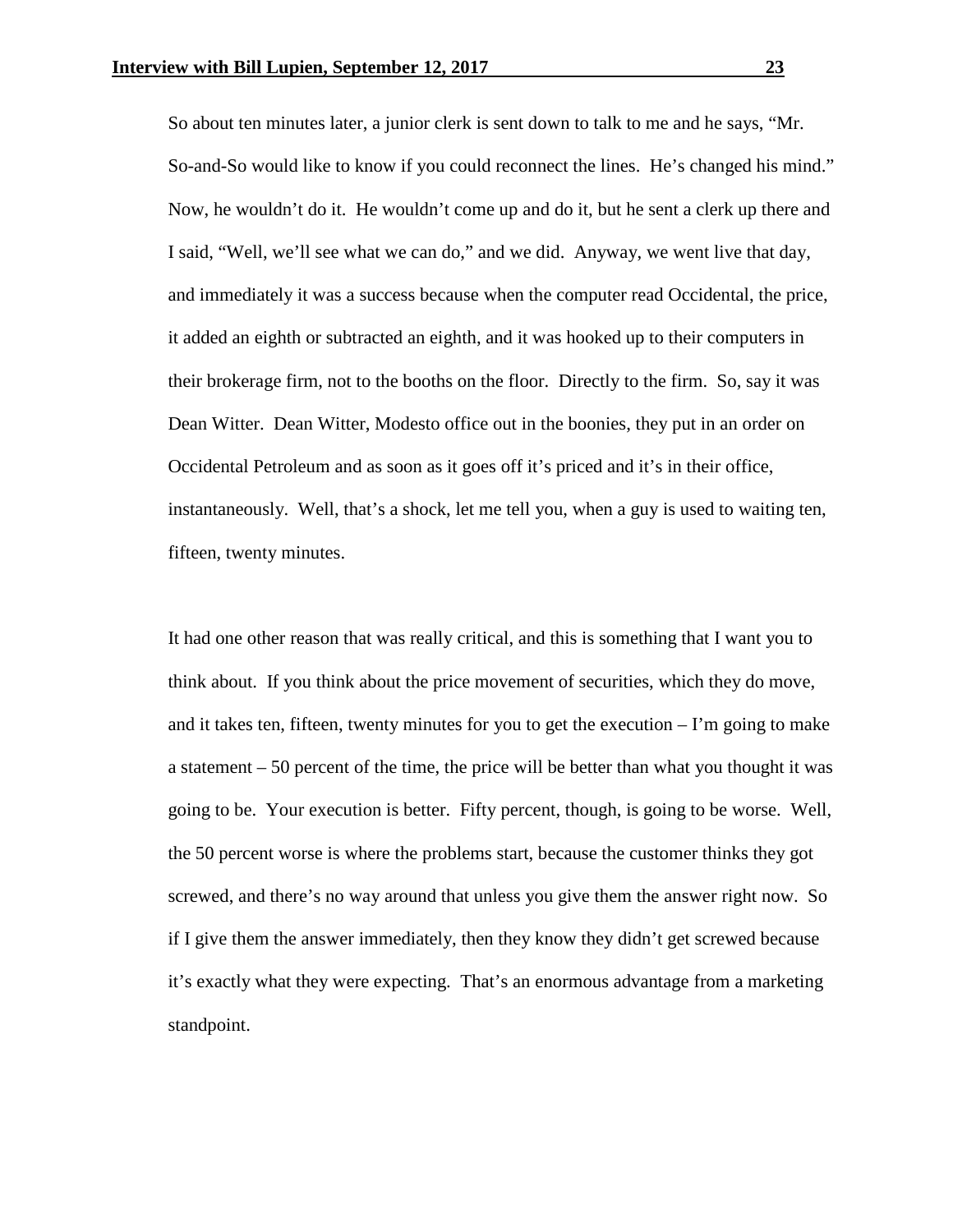So we started signing up brokerage firms left and right all over the country, because they now knew they could get instantaneous odd lots, and it uncluttered their back office from the standpoint of paperwork and so forth. They went right into their accounting mainframes. That was a significant change. And of course, it got rid of all that excess paper on the floor that we were dealing with. We still had to deal with the round lots. So then I went to the committee and I said, "You know I've been thinking about this and I think we can do up to 199 shares." And they go, "Well, how? How are you going to do that?" I said, "Well, we know we have to do 100 shares. We have to have a market and we have to do 100 shares, and if the client has up to 99 shares attached to it, you have to do that too. So why can't I take the market and automate that? You know you're going to do 199. You have to." You have to have a bid-and-ask as a specialist.

Well, with a lot of gnashing of teeth and unhappiness and everything else, we got it through. So now we jump from odd lots to what I would say was the camel's nose under the tent. Now we've got up to 199 automated. That was a huge jump.

- **KD:** Was that just an arbitrary decision, 199? Couldn't you have done 299 or 300?
- **BL:** Well, baby step at a time. We went to 299, we went to 399, we went to 499, we went to 1,099, and then I couldn't get it any further. They wouldn't go further.
- **KD:** But you were just starting off conservative.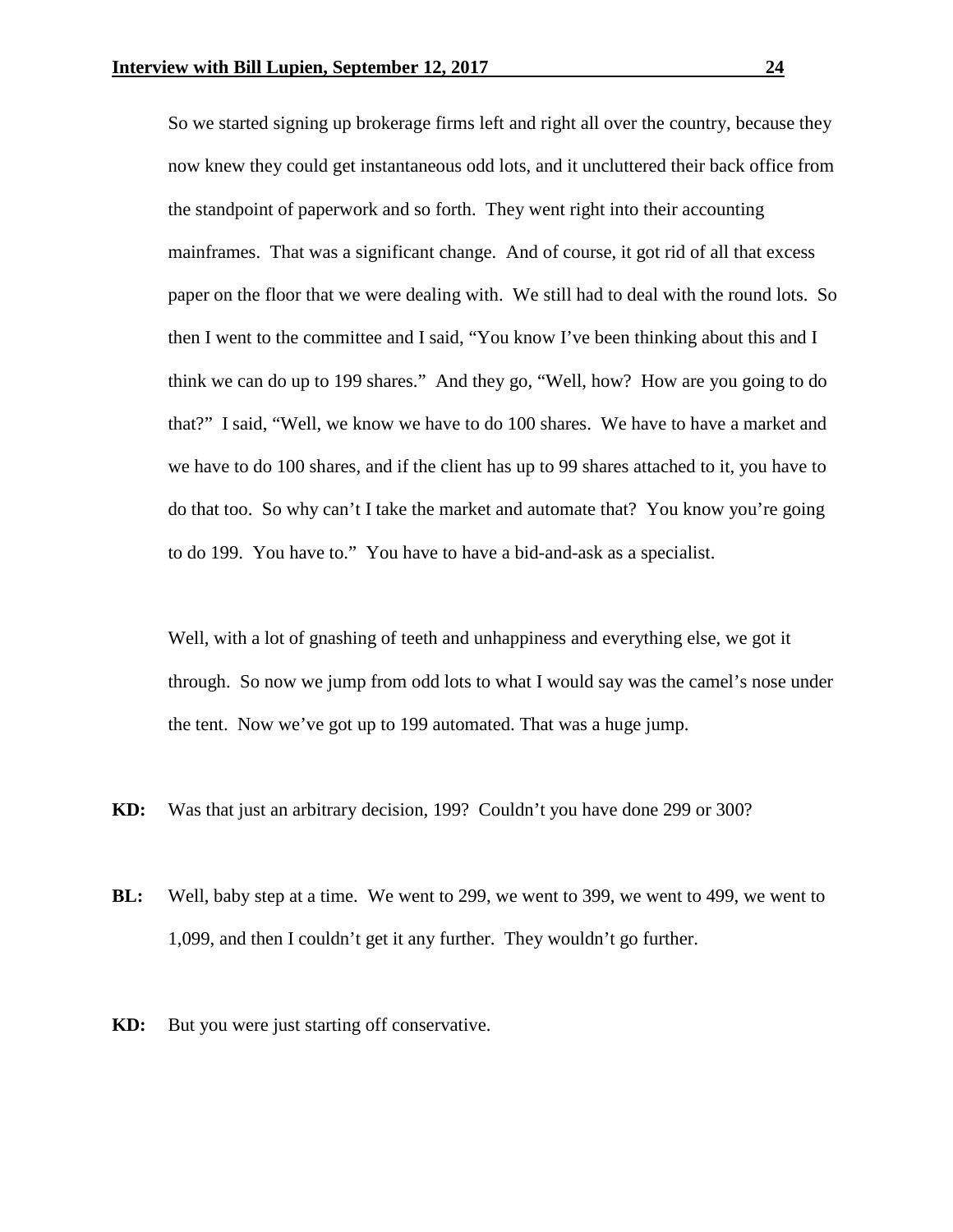**BL:** Let them see that it's good.

- **KD:** So it started with odd lots and then you got it to round lots.
- **BL:** Right. And we got up to 1,099. Never got it higher than that. Now, from a historical perspective, we were the only exchange in the US that had this automated facility at the time. New York's position was everything we were doing was illegal. They tried to throw sand in the gears every chance they had. They were down petitioning the SEC. I mean, it was just a nonstop issue. So I tell you that because starting in about 1970 – and I'm not even thirty yet  $-$  I got subpoenaed to go to the SEC and testify. I had been to Washington one time when I was in high school, the typical high school tour. And I went to my boss at the time and I said, "I got this subpoena. What does this mean?" And he said, "Well, let me look at it." And he said, "Well, it has a number down here to call, so let's call them." So he picked up the phone, he called the guy at the SEC and we said, "We got this subpoena. What does this mean?" "Well, we'd like you to come back." "Well, what if we don't want to come back?" "Well, we have ways of making you come back. It'd be better if you came back on your own." "Oh, okay."

So I was due to go to Japan when this happened, to give a speech, because the Japanese were coming to America to study our markets and I was the guy that gave the tour on the exchange floor every time they came. There'd be forty or fifty of them and I'd give the tour and explain everything. So then they wanted me to come over to Tokyo and see their market. Everything was set up, and wouldn't you know it collided with that SEC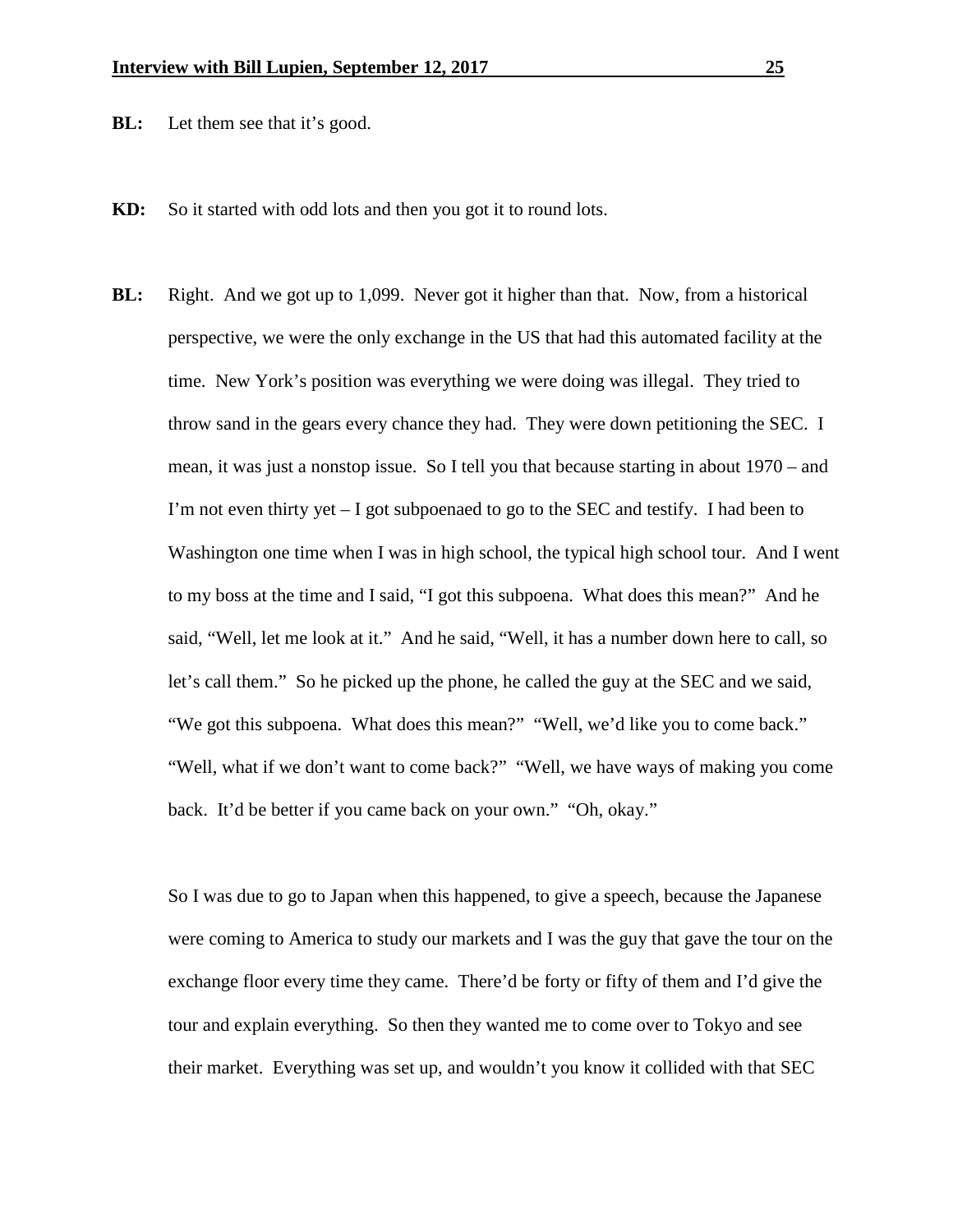hearing so I didn't get to go to Japan then. I've been there many times since. But I went and I was scared to death, I have to tell you, because I didn't know to expect. So, turned out to be fine. I mean, I knew what I was doing.

**KD:** Who was in the hearing? The Director of Market Regulation, that kind of thing?

**BL:** Oh, yes. Head of Market Reg was there, and I'm trying to think of his name. I can't think of his name right now. It'll come to me, I'm pretty sure. Pretty famous guy. So I represented the Pacific exchange with the president. Now, the reason the president wanted me to go was that he's not a technical guy. I mean, he doesn't understand what's going on on the floor, really. He's a figurehead. So I went back with him and basically I ended up answering almost all the questions. Well, that led to – actually did it more than once, but fairly quickly – the chairman of the SEC at the time was Bill Casey, William Casey. And unbeknownst to me, I got picked by Casey to be one of nine people on a committee to develop what they called the central market system.

Let me back up just one second. I jumped over something that's significant. In 1970, William McChesney Martin, former chairman of the Federal Reserve, had been hired by the New York Stock Exchange, I believe, to do a white paper. He was going around the country and he came to LA, and they had a dinner for him at the California Club right downtown, and I was invited to go to this dinner. And I don't know why, but I was a little bit late getting there, and I walked into the big dining room that they had set up and everybody was seated, and there was one seat left, and it was next to McChesney Martin.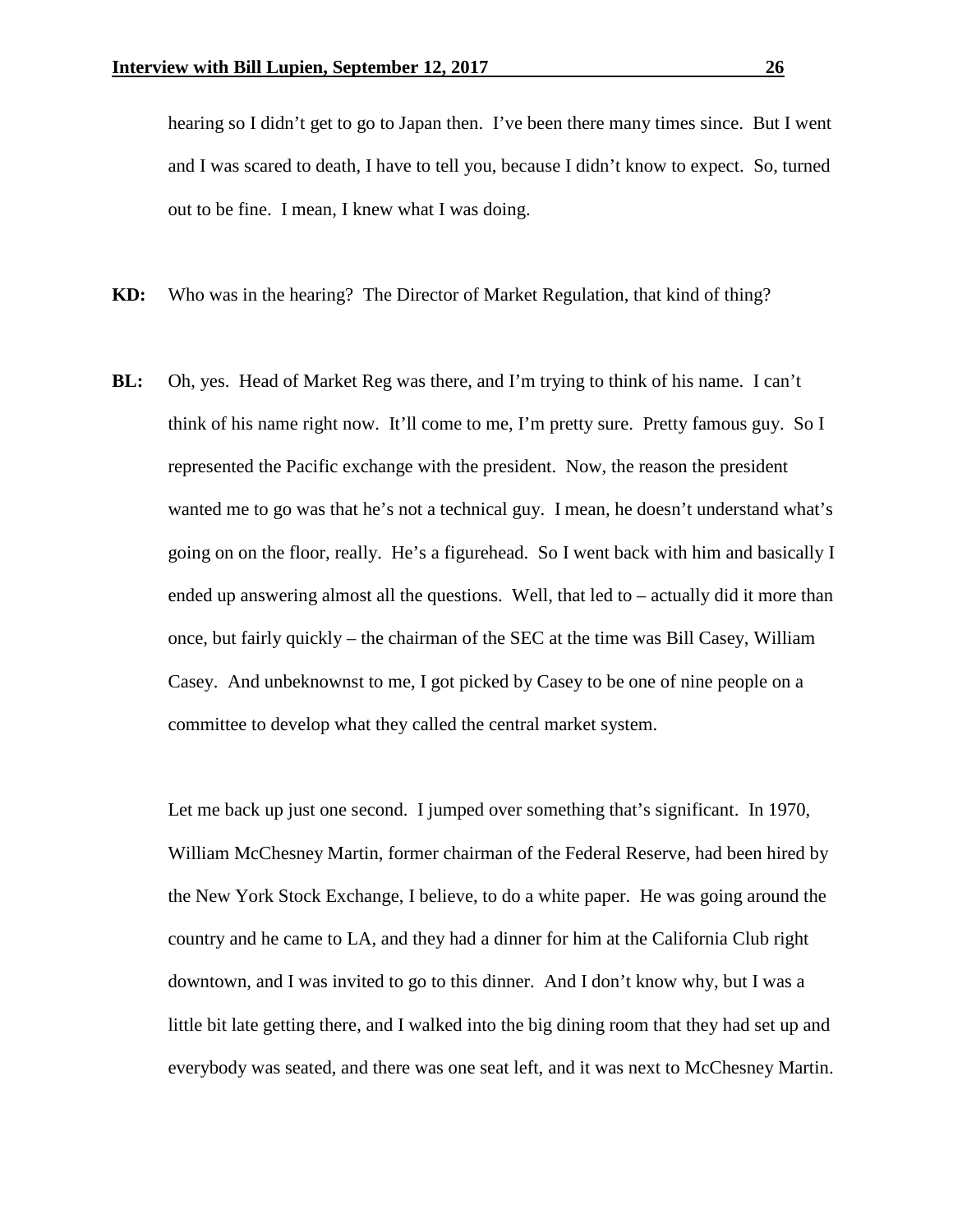And I hesitated. I thought, well, that's not my seat, that's for somebody else. Really, I thought I really screwed up and that's for somebody else.

Well, it turned out it wasn't. They said, "No, no. No, come on. You can sit over here." So I sat next to him. He was right here. Well, you're sitting there having dinner and he says to me, "Son, what do you do?" He was a very nice guy, and so I told him I was a specialist. And, "What are some of your problems?" I told him some of the problems. And he said, "Really? That's interesting." So he didn't take any notes. You know, it was a dinner, a fairly formal dinner. Next morning, the president of the exchange calls me and he says, "Mr. Martin wants to come in and talk to you." I said, "Okay." He said, "He wants to visit your post." I said, "Fine." So they bring him in, he comes up to the post, and he says, "Son, I'd like you to show me how this problem works that you're talking about." I said, "Okay, that'll be easy." So I showed it to him. Almost the first guy that came up, I was able to show the problem.

## **KD:** Was this regarding computerized trading?

**BL:** No, this had to do with – so when you open a stock, there's really one price. It's the opening price. And then of course as stocks trade, then there would be multiple prices, so the range, if you will, opens up. When you're on a regional exchange, you can only – and this is not our rule, it's the broker and customers' rule, if you will – you only can trade within that range. You can't trade outside of that range. Not by law, but the cosmetics of it require it. So what that does is it forces us to send part of the order to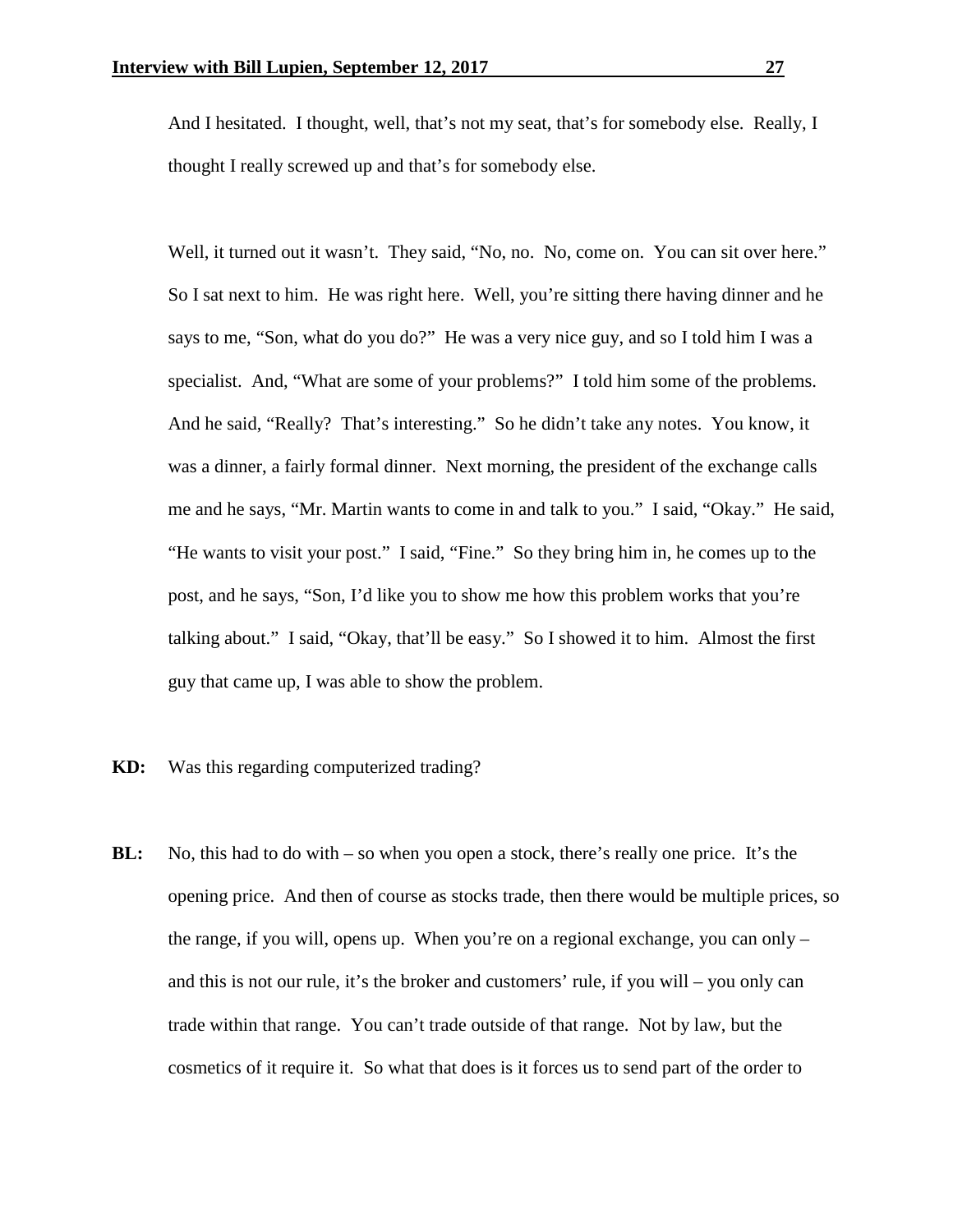New York so that you can find out what the price is, if it's going to be outside of it. So I'm the specialist in IBM and I'm explaining to him I have to send orders to New York when really I should be able to do it here. They can do it. Nobody on the New York floor says, wait, it's not in range. We make a new range when we do that.

So, fortunately, it happened actually while he was standing there and he saw exact  $-I$ said, "I'm going to bid this guy 720 and a half for IBM." He had 1,000 shares. I said, "I'm going to bid him 720 and a half for 1,000 shares." It's a half a point out of range. The last is 721, and it's coming down, by the way. Well, he can't trade. And the brokers are standing right in front of me. So I said, "He can't trade, so here's what I'm going to do. I'm going to have him sell 500 in New York and whatever the price is that he gets, that's the price I'll pay him for the other five. But it will be lower than what we're offering to pay right now, so in the end, the customer is going to get screwed."

Sure enough, they got 718, because they pounded it on down. If they had been willing to take 720 and a half, which was admittedly a half a point below the low at that point in time, they'd have been able to sell the whole thing right then and there. Well, as soon as I explained that to him, he realized this was anticompetitive. So later in life – and I had to bring this up because later I got – much later,  $\frac{76}{6}$  actually – got involved in trying to solve that problem.

**KD:** But you encountered him at this SEC when you were testifying for the SEC?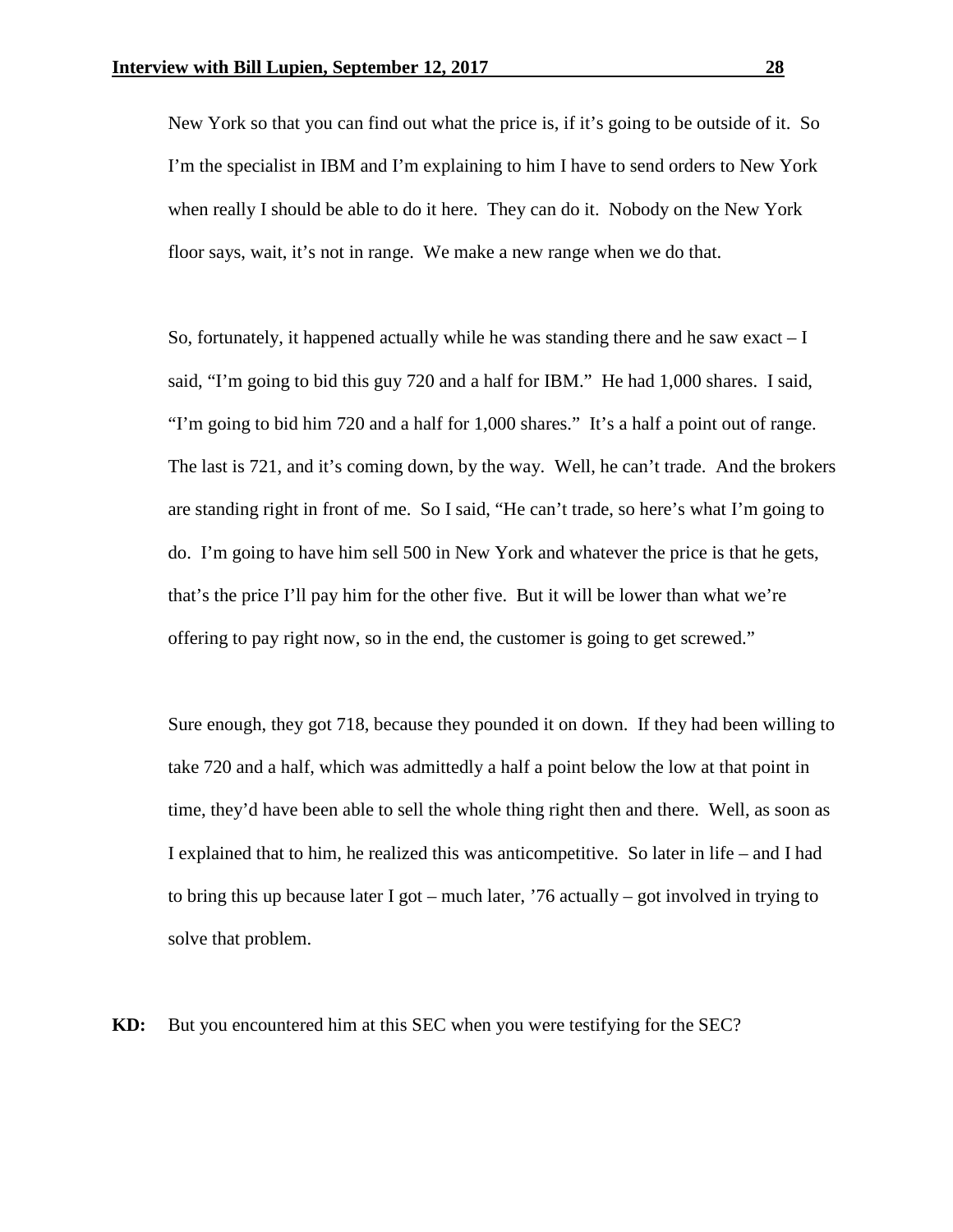- **BL:** Not McChesney Martin, no.
- **KD:** We sort of left the thread hanging where you were called to Washington.
- **BL:** Yes, that initial meeting was really just to describe some of the stuff we were doing on the Pacific in automating and so forth. As a result of that, though, I then got picked  $-I$ don't know whether Bill Casey did it or not, but somebody picked me at the SEC to be on this nine-person committee. The committee work was represented by New York – well, it wasn't called NASDAQ at that time – over-the-counter; a newspaper guy, because we were talking about how we would get data out to the newspaper people – I'm trying to think of all the people around that committee. Oh, Don Weeden from Weeden & Company.
- **KD:** Third market?
- **BL:** Yes. I'm drawing a blank on all the people.
- **KD:** Oh, that's okay.
- **BL:** Anyway, there were nine of us and we met once a month for a year. We rotated where we would meet. So I hosted one of the meetings, and the rest of the time I had to travel somewhere. New York, Washington, Chicago, Philadelphia. And we would meet for a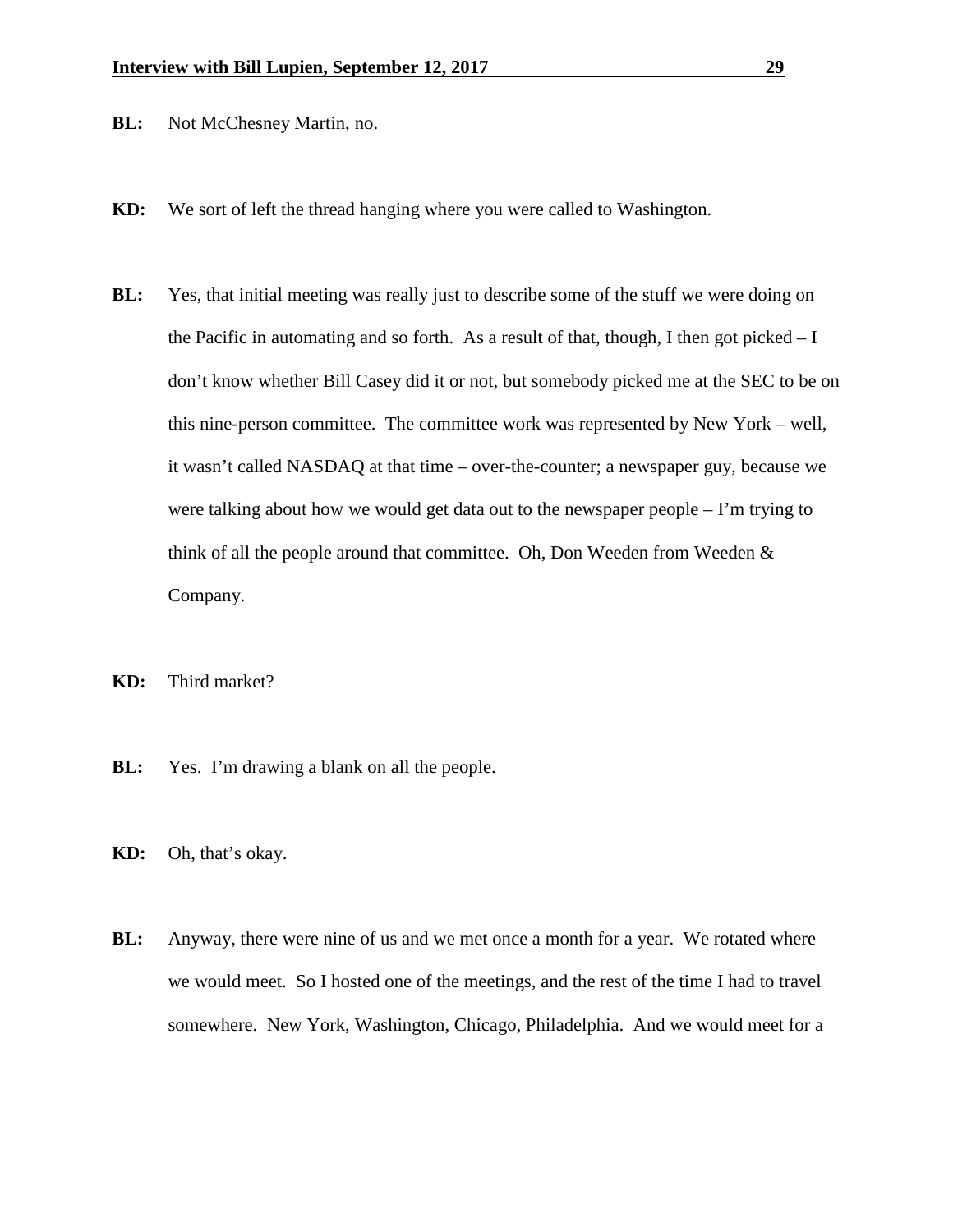whole day and we would argue, professionally, the various points about how this national market or central market system should work and what it should look like.

- **KD:** This is mid-seventies or this is early seventies?
- **BL:** This is '71. So we finally finished, so with nine of us we had, I believe you're going to laugh – I believe we had twelve position papers. (Laughter.) I only had one, but there were guys that had two. But at any rate, so we submitted those and obviously there was no consensus, and we all fought for our respective rights and positions, if you will. So Bill Casey was unhappy with us, fired us, essentially, and formed another committee, and the same thing happened. And he fired them and formed another committee, and the same thing happened. So now we're getting to '74, '75, and the Securities Act of '75 is being drafted and discussed at length.
- **KD:** Right. Hearings were going on.
- **BL:** Oh, yes, I was testifying. Several times, actually. And, you know, New York was right there. I mean, we were all there testifying. And at some point it became clear that we were just not going to come to a consensus. It just wasn't going to happen. So Congress broke the Securities Act of 75, and essentially mandated in so many words. That was significant. Now, with that act written – and I read it very carefully. It basically said either you guys do it or we'll do it for you.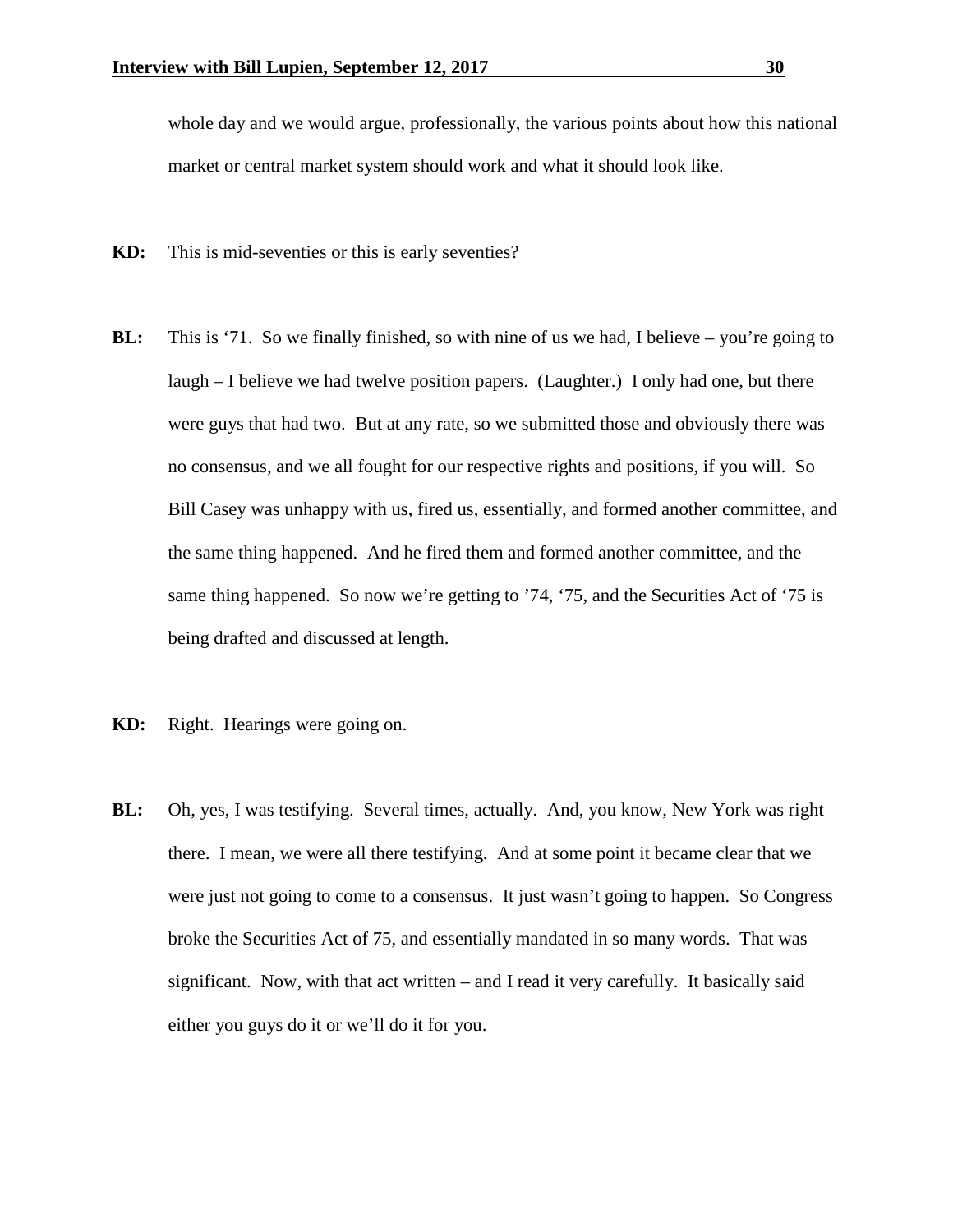Now, I'm going to tell you something that very few people know. I suggested to our exchange management – and I was on the board by this time. I went on the board in '75. And I said to the chairman and the president and several board members, I said, "I think we should hold a clandestine meeting with the New York Stock Exchange," and we suggested Los Angeles because nobody would know what was going on. I remember the place we went to. I remember it like it was yesterday. So we had their chairman, their president, their head of systems – a guy named Bob Hall. Their vice-chairman was there. Anyway, we had a complement of the same on our side.

And so we suggested what became ITS, Intermarket Trading System, which was really an idea that I had come up with. I'm not claiming to be the inventor completely, because it evolved over some time, but the rough outline of what I had in mind was ITS. It took two years to design it and argue out the rules. What we did is we had an agreement with New York. They went back to New York and then they came back to us on the phone and said, "Yes, we'll work with you on this."

- **KD:** Was your sense that New York was feeling the pressure, that it just had to agree to something?
- **BL:** No. The Securities Act of '75 said you're going to do it or we'll do it for you. That was the key defining moment. Because before that, New York just stiff-armed everybody and we had nothing to say. So once they read that, they realized, well, if we don't do it they're going to do it, and we're not sure how that's going to happen. So we spent two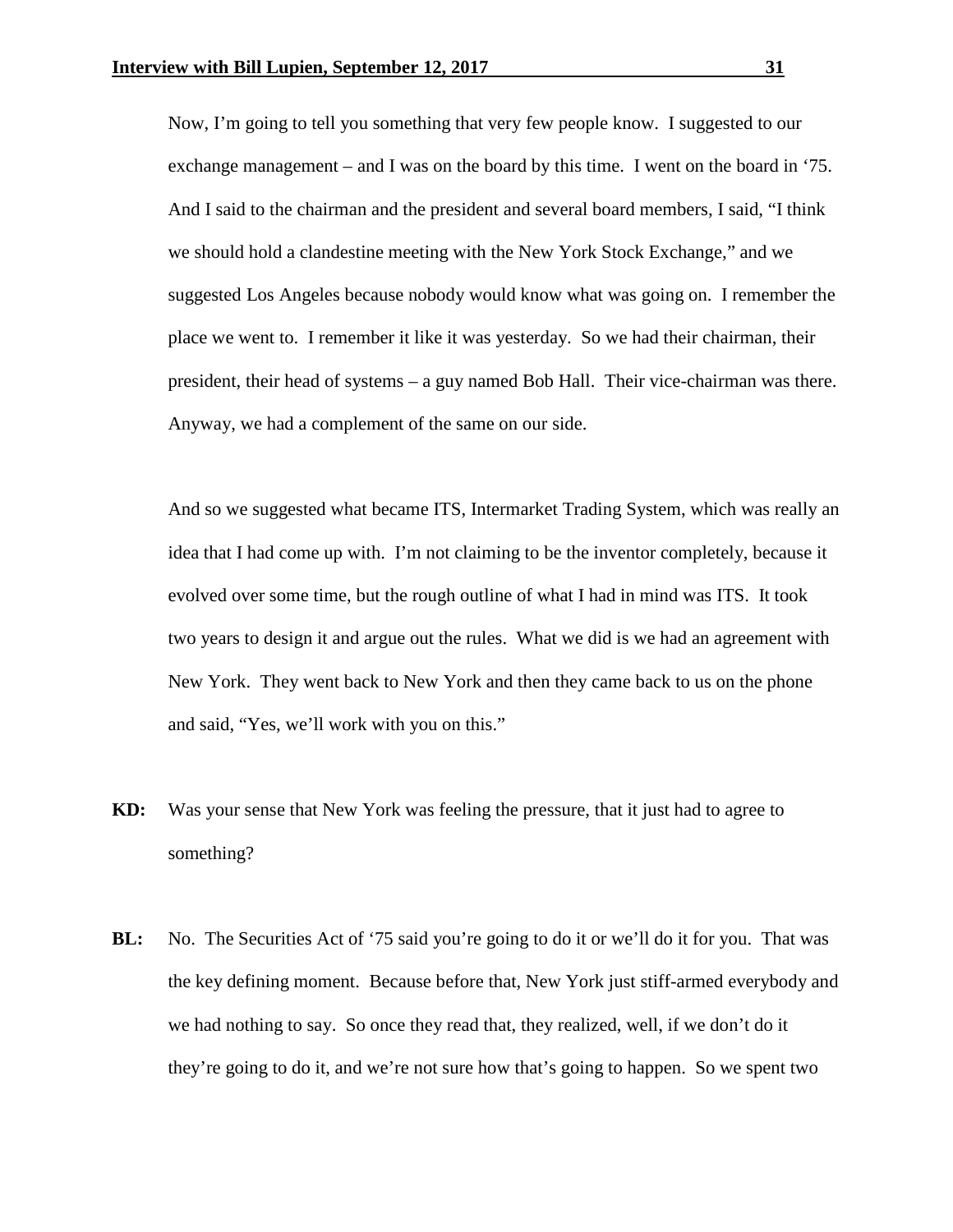years. I was one of two from the Pacific. The chairman of the Pacific, who happened to be a specialist also and a friend of mine from San Francisco, he and I represented the Pacific. So each exchange had two representatives.

**KD:** All the regionals?

**BL:** Well, at first it was just New York and Pacific, but as soon as the word got out, there wasn't a regional that wasn't going to be there. I mean, they all said, "Yes, we want to be there." So we had meetings that sometimes were pretty heated, because they're still fighting. They're still trying to craft the way everything is going to work to their advantage, and of course we're doing the same thing. Don't think I'm lily white. I mean, I'm trying to craft it so that it's advantageous for the Pacific. But after two years of fighting and working on rules and how will it work and everything, we actually got it up and running. It was very crude, extremely crude, and I'll tell you what I mean by that.

There was a mainframe in New York, and I don't know whether SIAC ran that for us or the New York Stock Exchange ran it. It doesn't make any difference, it was run by somebody else. But what we had was on the end at each exchange, at each post, we had, they were AT&T teletype machines and they had a 60-baud – I think it was 60. I don't know. It was very slow, 60-baud rate, so the printing would come out slowly. That became a significant problem for us later, but we'll get onto that. But it was cheap. We could get it up and running for a very low cost, which we did.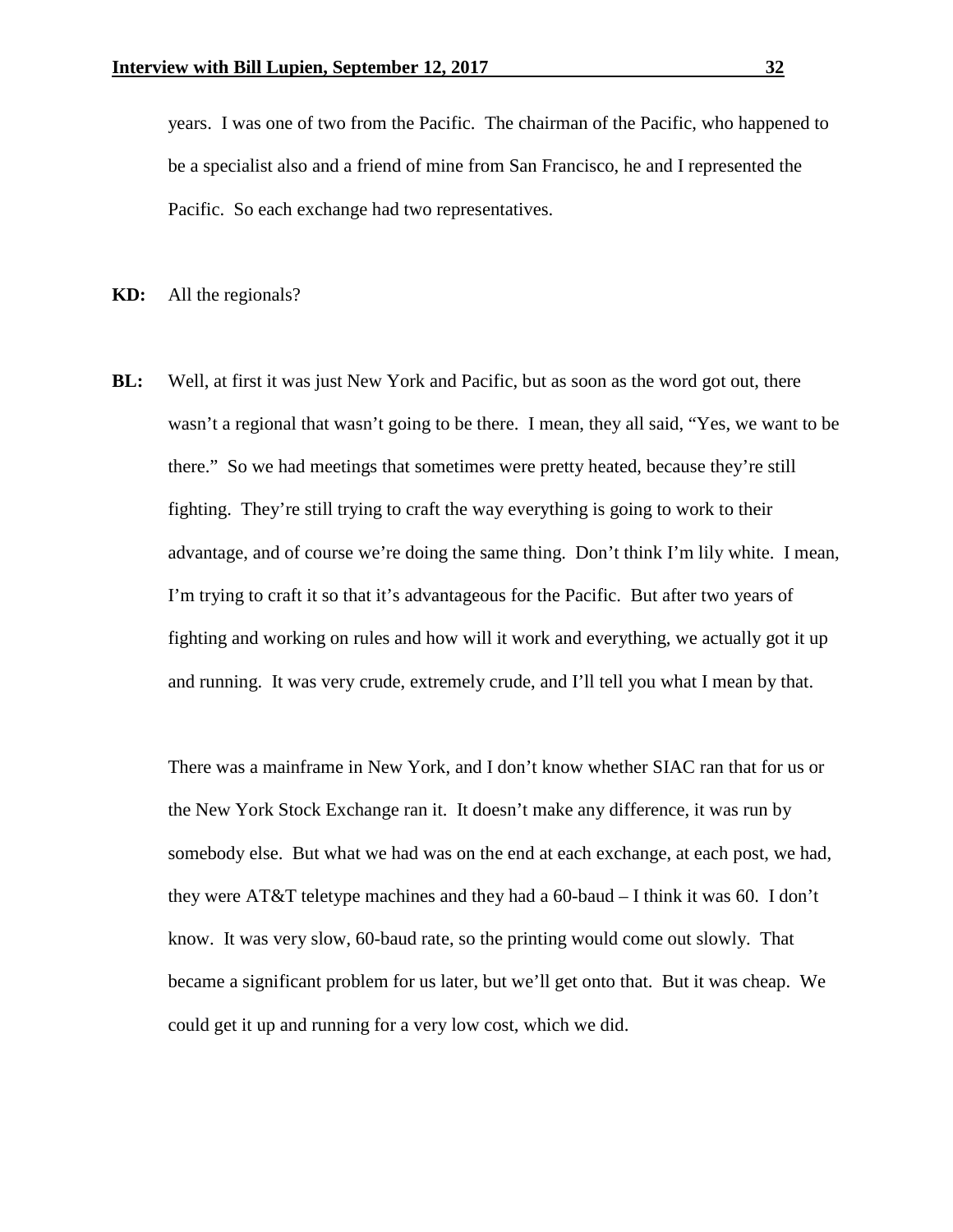We then ran into problems where the specialists, particularly in New York, would ignore our markets, and this is where I just couldn't stand it. I mean, I'm standing for what I think is right, and so I'm just a big thorn in the side of the New York exchange. So every time they would trade through me, I'd send them a, "Hey, trade through me." The good guys would send an order to take care of what I had, the bad ones would just ignore you. And I mean ignore you forever.

- **KD:** Because this was just a communications system. There was no actual trading.
- **BL:** Right. You couldn't trade automatically. You had to send it and the guy either decided to do something or not do it, and they would just let it go on the floor. They didn't care.
- **KD:** Was that sort of compromise or was it assumed that there just wasn't the technology to do trading that early?
- **BL:** It was as far as we could get them to go. We could have done it automated. There's no question we could have done it automated. But they didn't want to. So I used to have a list of every excuse that they would give, and you probably know the joke where the guys are in prison and they tell jokes at night and eventually some guy says, "Oh, yeah, that's seventeen," and everybody laughs. You know, because they all know what seventeen is. So I had about ninety excuses and I said, "Oh, that's a fifty-five." And the guy in New York would say, "What do you mean, a fifty-five?" I said, "I've had that one before. That's number fifty-five." I had to make it fun, because it was driving me crazy.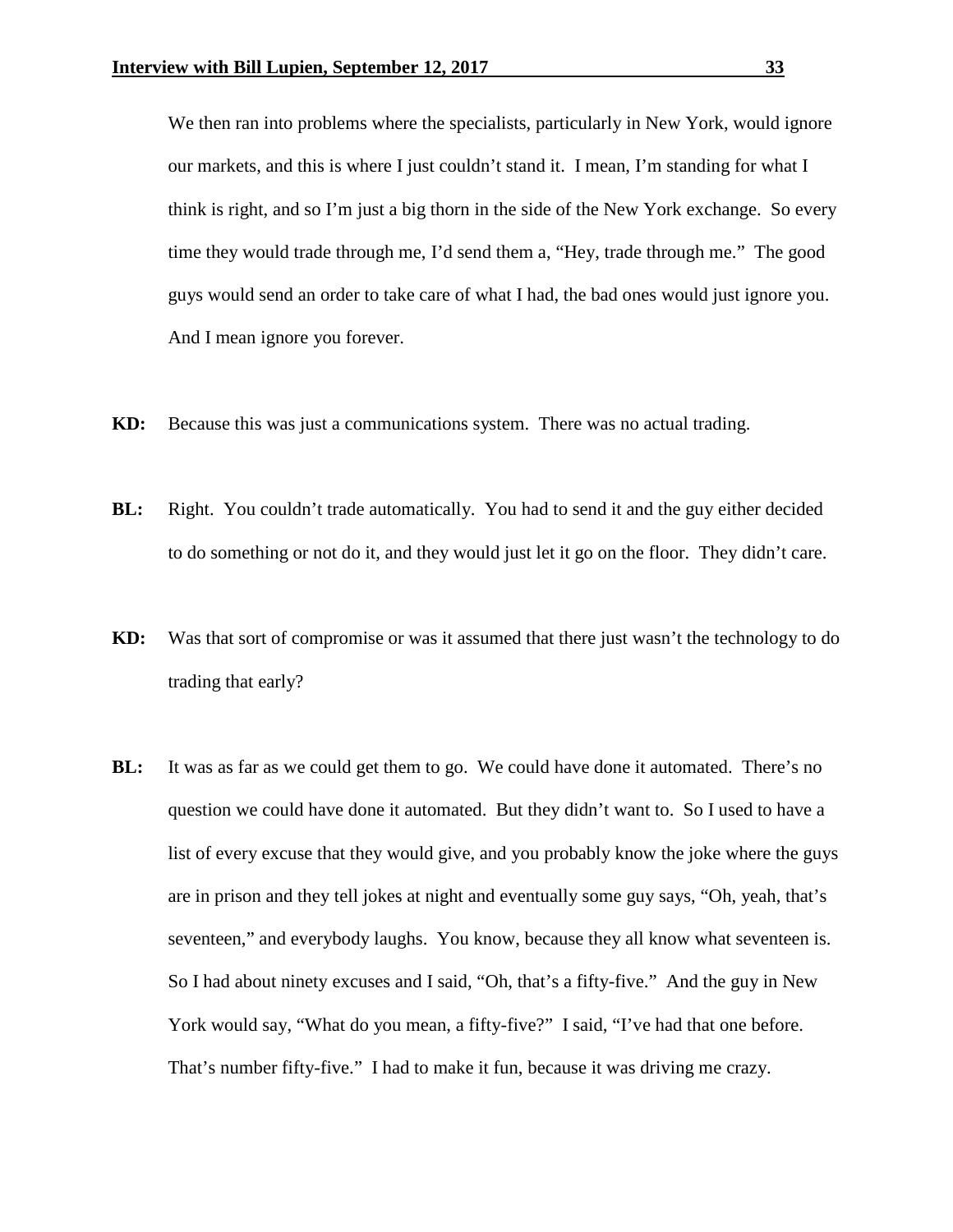But we did make progress, and some of my friends on the Pacific exchange, some of my specialist friends, particularly the ones working right around me, would say to me, "Why are you doing what you're doing?" And I said, "What do you mean?" They said, "Well, you can move your market." I said, "I know I can move my market, but if I move my market, they'll never come out here." They said, "It's costing you money." I said, "I know. I know it's costing me money. Probably costs me 100 or 200 grand. But I am proving a point and I'm going to keep proving the point and I'm going to make sure that the specialists in my stocks know that I'm good for it, and they'd better damn well come out here or I'm going to complain every time." And I did, every day. I'd send them a message, "I'm going to complain."

- **KD:** So where was the SEC on this? Did they see this happening?
- **BL:** Yes, they did see it happening and I believe at that I think, and I might be off on the dates on this, but I think Elizabeth King was on the ITS observer committee from the SEC. You know that name?
- **KD:** No, I don't.
- **BL:** She's a lawyer was. I mean, I don't know where she is now. There were two lawyers from the SEC that sat through our design meetings and then they sat whenever we had – we had ITS operating meetings, too, afterwards, so we would discuss and argue about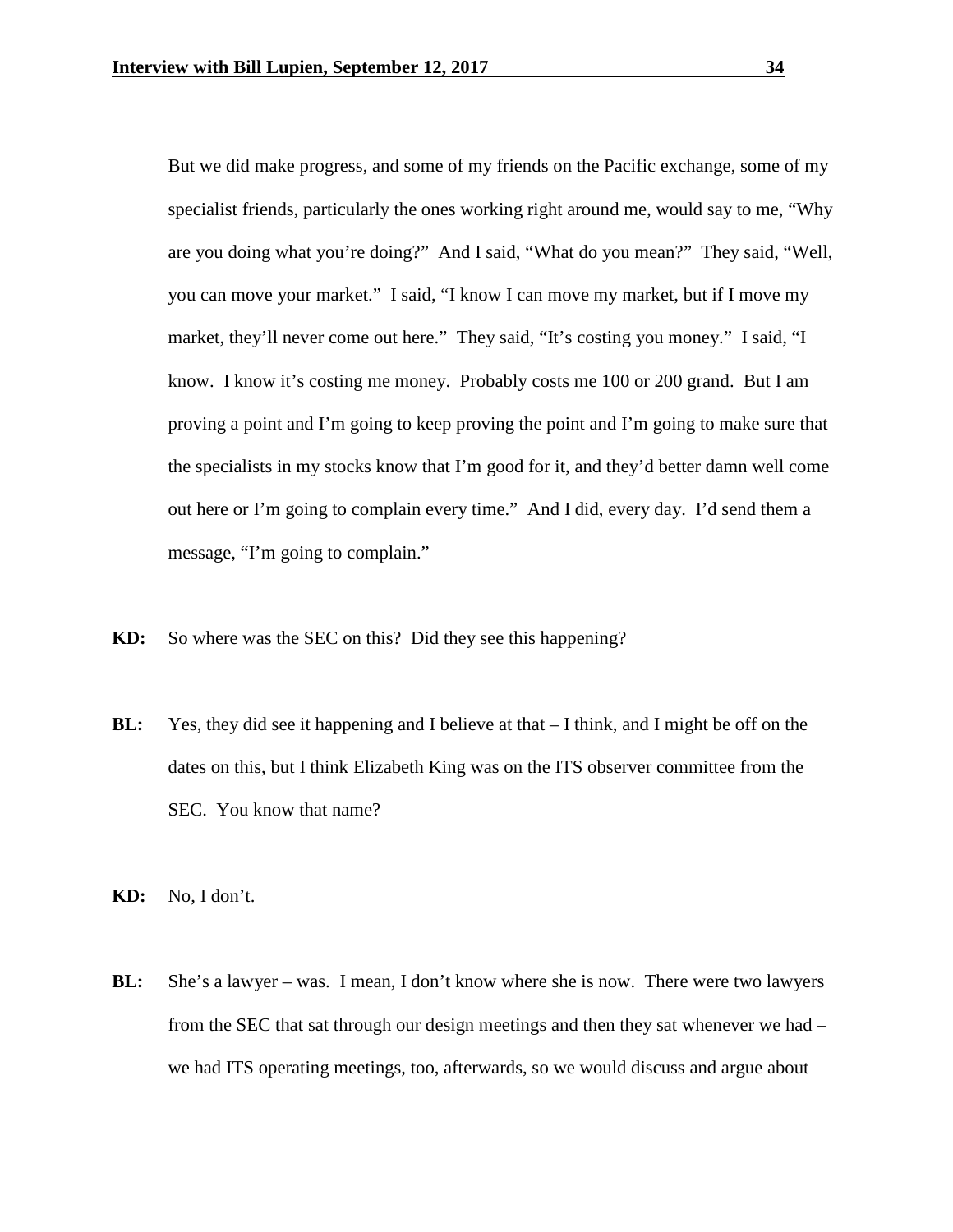things that were happening. I'm going to say this. I know you're writing this for the SEC. They were extremely passive. Not because they were women. I don't want you to think that. I am not implying that at all. I don't know whether they understood what the implications were or whether they wanted to be passive, but they didn't push hard. We had to.

- **KD:** Well, Harold Williams, would he have been the chairman at that point, late seventies? Anyway, he was very concerned about breaking the stock market.
- **BL:** Yes, I know.
- **KD:** And not wanting to do anything crazy.
- **BL:** I knew all the chairmen, by the way, all the way through. He might have been by that time.
- **KD:** So basically, ITS was governed by a committee, essentially?
- **BL:** Yes, it was governed by the participants, if you will, of the exchanges. We had a standing committee, so there were two from every exchange, two people on the committee. Those people changed over time, obviously. I was on that committee for the first, I think, three years, during the two years of design and one year of operation, and then I just couldn't stand it.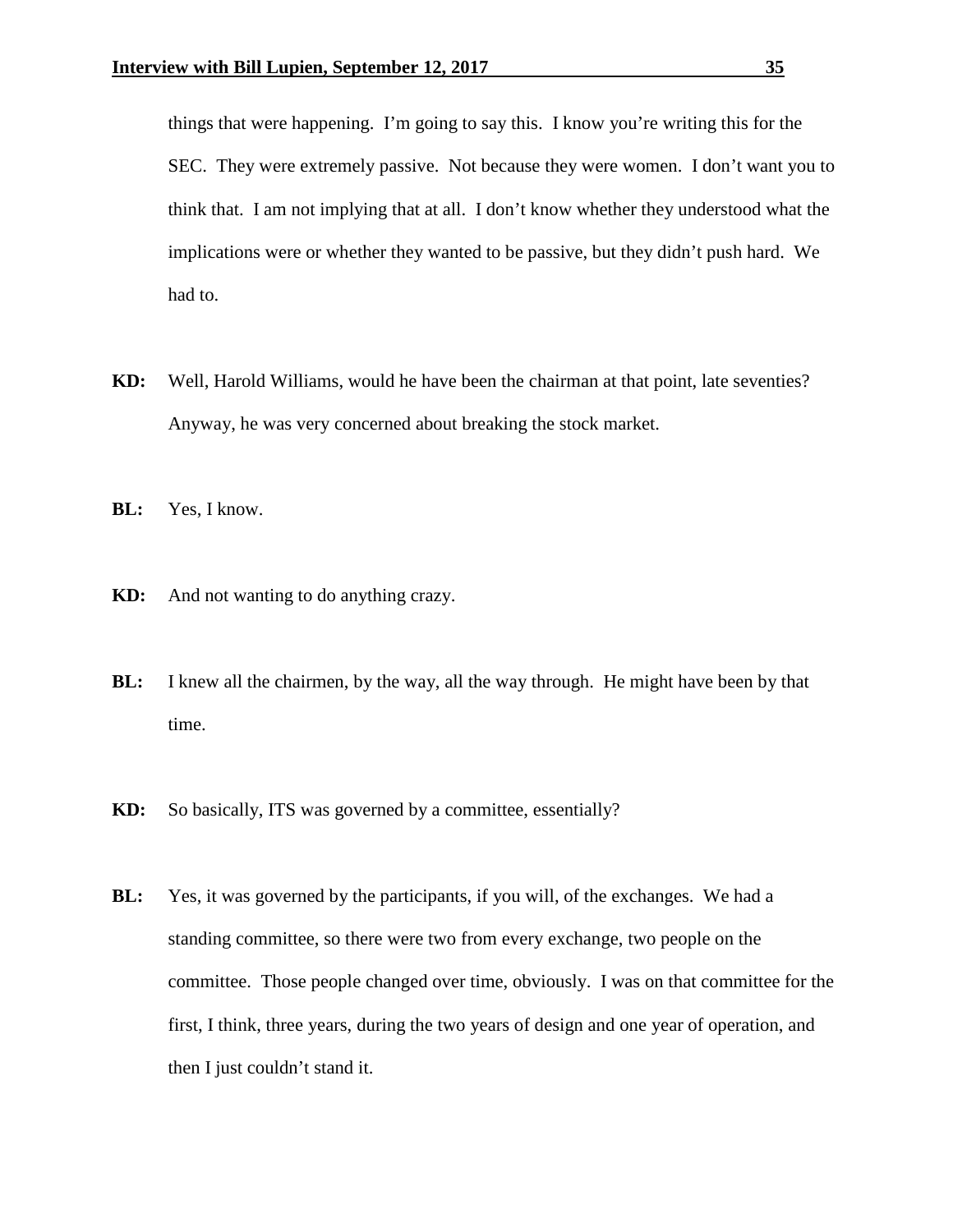- **KD:** Then you were back on the floor and –
- **BL:** Oh, I was on the floor, but I still you had to travel when you went to these meetings, so you fly back, have a meeting for a day, and then come back to LA and come back to your post.
- **KD:** Did ITS stay pretty much the same after that or were there adjustments around the edges?
- **BL:** Pretty much the same. Adjustments around the edges is the best way to describe it. Not super-efficient.
- **KD:** Still just a communication system.
- **BL:** Yes.
- **KD:** Well, the next thing that comes up is Instinet. How did we get to that? That's another step up.
- **BL:** Well, the guys that originally came up with the idea of Institutional Networks Corporation was a guy by the name of Jerry Pustilnik, Don Weeden, and a guy named, I think it was Charlie Adams. I don't believe he's living. Don Weeden is living.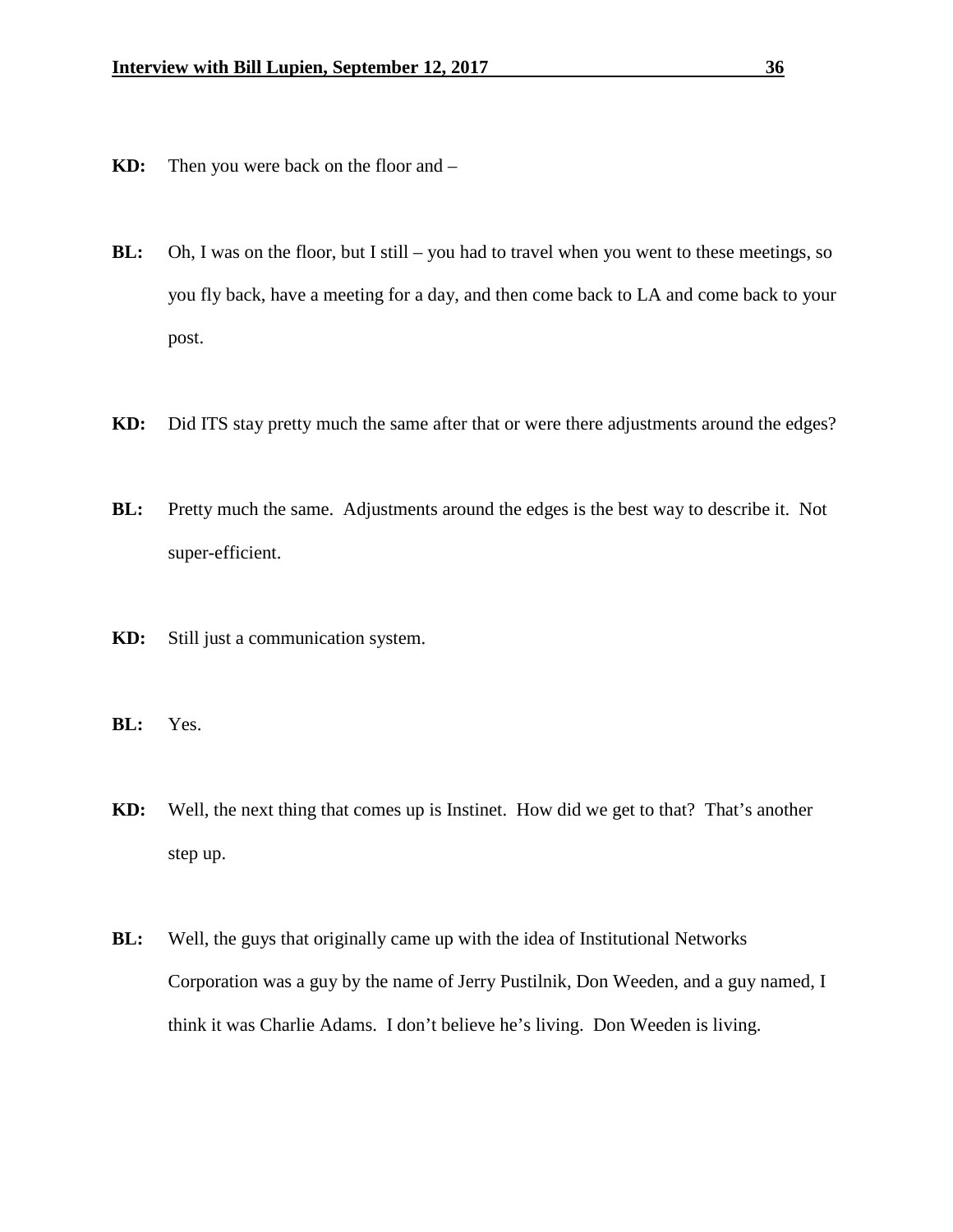**KD:** I have talked with him.

**BL:** He's a good friend of mine. In fact, I just got his book. He just wrote his memoirs. I haven't quite finished it yet, but it's good. Well, anyway, in 1971, while we were on this committee for the national market system or central market system, we invited Institutional Networks Corporation to present to us. And when I saw it, even though it was crude – and believe me, I'm talking crude and teeny – I looked at it and I said, "That's interesting. That appeals to me." And I started talking with Jerry Pustilnik – he was the chairman – and he'd come and stay in my house when he'd come out to California. So anytime he was out in California, he'd come and stay at my house, we'd talk about what he was doing.

And I was instrumental in getting Instinet in the seventies first to – we had a cockamamie way of getting them onto the floor, basically. Weeden would take an order off of Instinet. If we told them that we wanted it, we'd see an order and we'd say, yeah, we'll buy that or we'll sell that. Then Weeden would take the order off of Instinet and catch a member and give the order to them and they'd walk it over and we'd do the trade. Very cockamamie way of doing it. I talked to Jerry Pustilnik and I said, "Jerry, why don't you join the Pacific?" "Oh my God, we couldn't do that." I said, "Why? Why not? If I can get you in, would you be willing to do it?" "Well, yes."

So I went. This is '75. I had just become a governor, and it may have been my second and third meeting. And the president – and I don't think he was president then, but the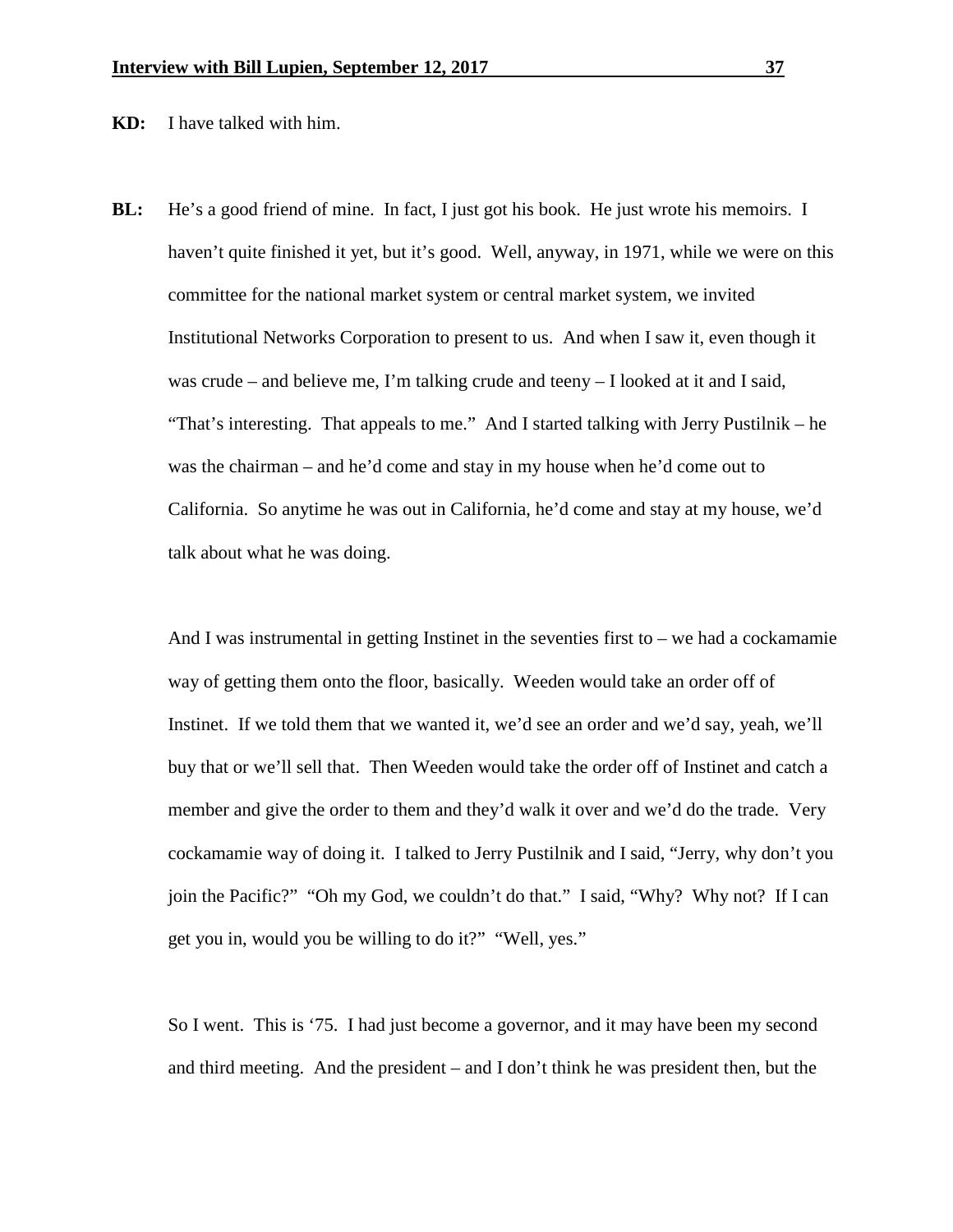president of Paine Webber, he was not president yet. Don Nickelson was the chairman of the exchange, but a real savvy guy. And I said, "I'd like to have this company Instinet become a member and deliver their order flow to the exchange." And a couple of guys said, "Well, isn't that that third market thing?" I said, "Yes, but now they're going to come in under the – they're going to put their nose under the tent. They're going to become a member." Big fight. Big, big fight, but I prevailed. And I went back to Jerry and I said, "If you'll buy a seat and adhere to the rules," which he could do, "I'll get you on the floor." Which, he did do that and he did – you know, now we could have the order flow available to us.

**KD:** Because it can come from the New York Stock Exchange to the regionals.

- **BL:** That was okay. No, this is coming from the third market in effect –
- **KD:** Right. So that's why he needed to be a member of the regional.
- **BL:** Right. So I'm beginning to knit together all the different places that orders can come from. So we got him in and we had the automated execution, I think at that time for 599 shares or something like that. So now he can do automated execution for 599 on his terminal, which for people like, I'm going to say like Bankers Trust or Wells Fargo  $-$  I'm just naming names that were subscribers to his service but had, essentially, retail customers. In other words, somebody that came in in the trust department and wanted to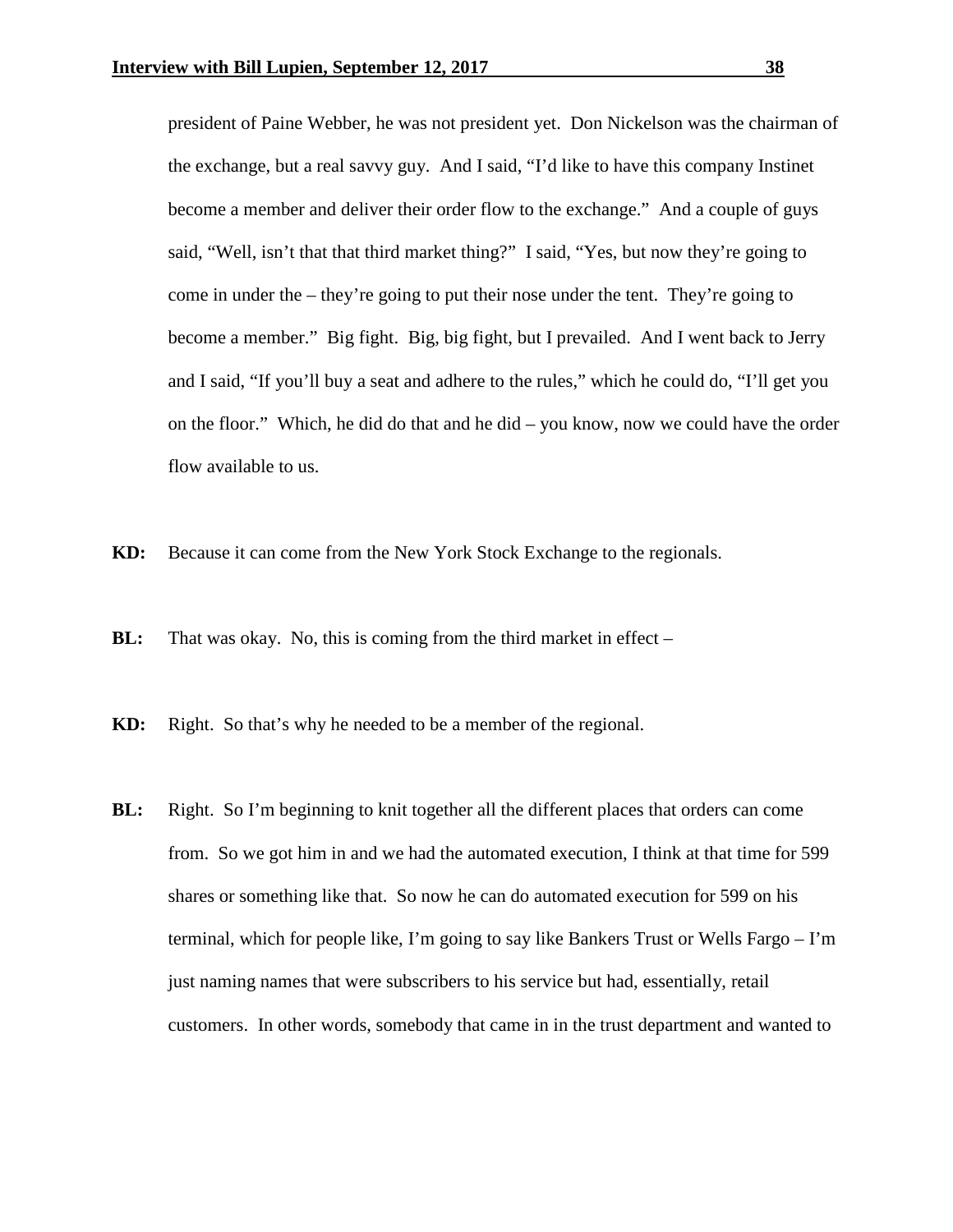do a 300-share trade, this is perfect. They can go like this and there's the report, as opposed to calling and waiting and all the stuff that goes with it.

So he started to grow very slowly and I kept saying, "I can automate more of what you've got. I know how to automate this." But he was very – be careful what I say, but he was very slow to pick it up. And so, you ask how did I get there. Well, I started buying stock in Instinet when Weeden merged with Moseley Hallgarten, which was a New York Stock Exchange member firm, and the New York Stock Exchange said, "Well, you, Weeden, you own Instinet. You can't come in here with that." So Weeden spun off to their shareholders all the Instinet stock. So overnight – they never went public – overnight, they had 2,000 shareholders, because Weeden had 2,000 shareholders. So, you know, of varying quantities.

So now it's trading, believe it or not, this Instinet stock's trading, not very much but the market's one-eighth at a quarter. That's the market. Twelve and a half cents at twenty-five cents. So I said to Don Weeden, "Hey, if you get any stock for sale, I'd be interested in buying." So one day he calls me, and it's probably three months later. He said, "If you're still interested I'm in touch with a pretty big block of stock." I said, "Well, how much?" And he said, "About 800,000 shares." And I said, "Well, I'll buy it at an eighth." He said, "They want fifteen cents, and you have to open an account at Nomura Securities." I said, "Don, I'm president of a brokerage firm. I can't open an account at Nomura." He said, "That's the deal. You have to have an account at Nomura." I said, "Well, is there any other obligation?" "No." I said, "So I could open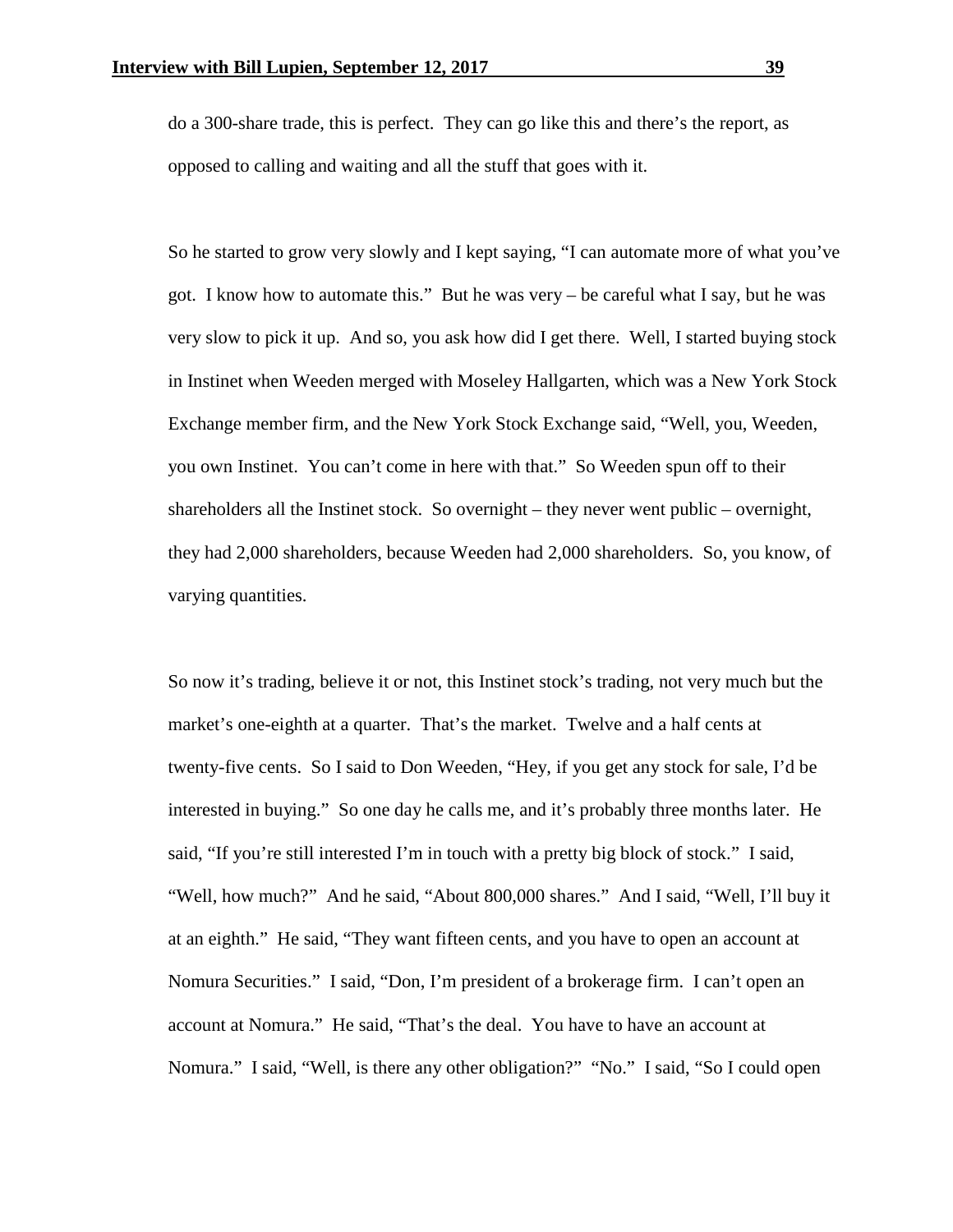the account, buy the stock, have it delivered out and close the account." He said, "Yes." I said, "Okay." So I went and got permission to do that and I bought that block of stock. That got me started.

Pustilnik would come to me periodically and say, "I'm out of money. Would you buy some stock at twenty-five cents?" And so I would buy a piece, and some of my friends would buy a piece. And then he had a fairly large number  $-I$  mean, it was probably a few hundred thousand that he wanted to raise, and so I thought, okay, this is an opportunity to get all the specialists as shareholders on the Pacific. So I went to every single specialist personally, and my pitch to them was if you have money – and you're going to laugh when I tell you this – if you have money that you would go gamble at Santa Anita racetrack, there's going to be an offering of twenty-five cents. But I don't want you to put any money in here unless you're prepared to lose it, because this is a really longshot.

And so guys would say, "Well, I'll take 2,500," things like that, or maybe 5,000. And one of my specialists who had been my clerk but now he was a specialist, he said, "I want 50,000." I said, "Randy, you're nuts. You can't have." He said, "I've watched what you've done. I know what you're doing. I want 50,000. My dad and I want 50,000." His dad was putting up the money. I said, "Randy, I just, I can't do that." He said, "Why?" And I said, "Because I can't guarantee it's going to work." He said, "I know, but I know what you're doing." I said, "All right, if you'll guarantee me that you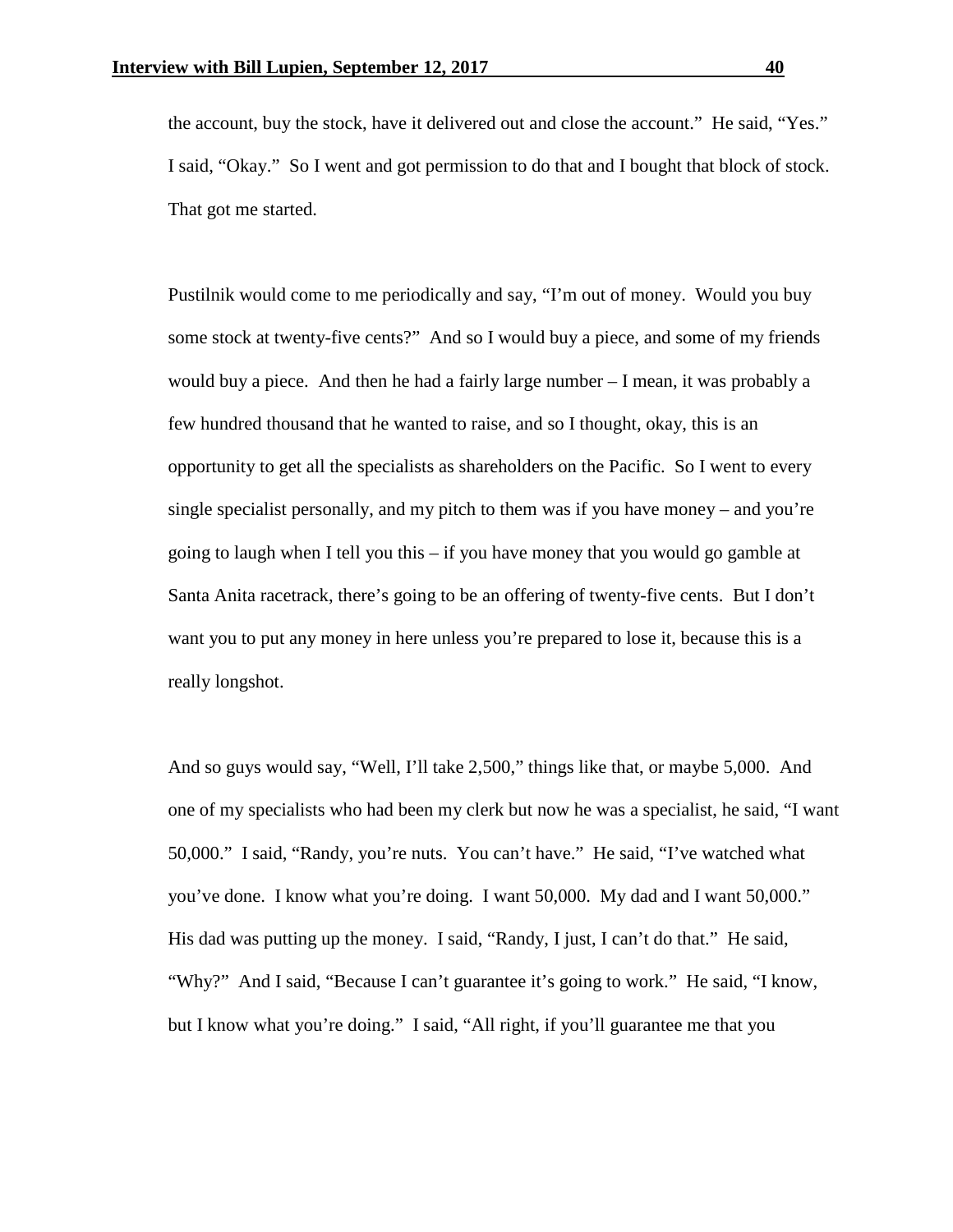understand the risk and everything." So he got 50,000, and he took three and a half million out, by the way, which I was thrilled about.

- **KD:** Yes, of course.
- **BL:** So a lot of guys I'd say we had almost about a 60 percent hit in terms of specialists, and that was good because now I've got guys that want it to work. We then started thinking of ways to improve the service. So now we get up to 1,000 shares on their automated system on the exchange, he's got 1,000 shares, now that gets to be fairly serious for somebody like Instinet in those days. So I kept saying to Jerry, I said, "Jerry, you've got to move faster." And I remember one day saying to him – this is a quote. I said, "I feel like Custer down in the valley, and I can hear the rumble of the horses and I can see the dust over the hill. I know it's coming, and I don't like it, because we're going to get snuffed out." And I said, "You can't sit. You've got to move." Well, he just couldn't  $$ he was very laborious in the way he operated.

And so, I finally said to him – I remember when it was. It was in late '82. I said, "Jerry, what is it going to take for you to get moving?" He said, "I need a marketing guy and I need a marketing budget." I said, "How much do you need?" He said, "I think \$5 million." And I said, "That's a lot of money." He said, "Yes, but I think if we had that and the guy, we could do it." I said, "All right, I'll get you the 5 million." So I started going around to friends of mine that were heavy hitters. These aren't guys on the – I mean, these are heavy hitters.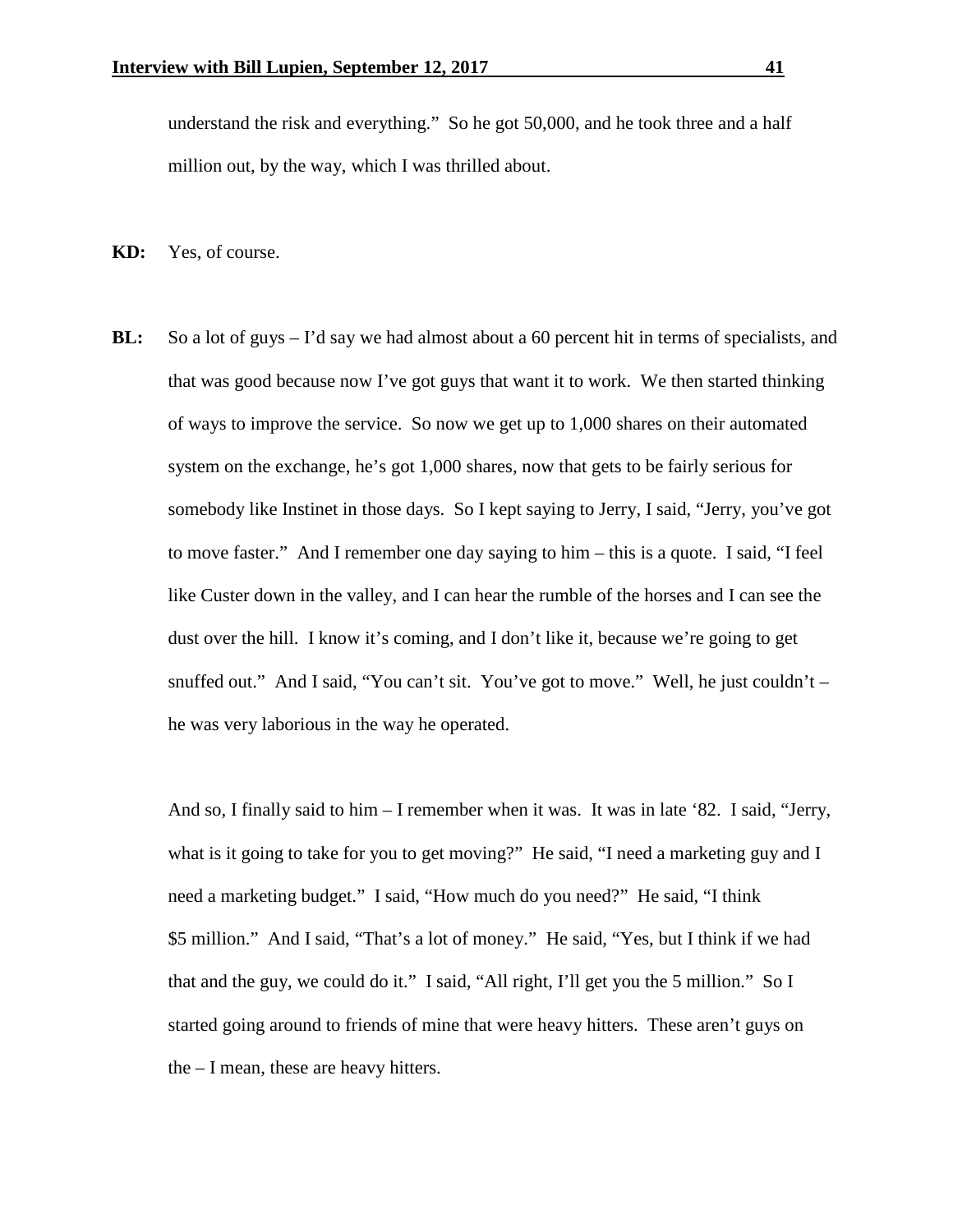## **KD:** These are in brokerage firms?

**BL:** Yes. And the last guy, I had 4,250,000 raised of the 5 million and I went to Bob Fomon at EF Hutton. Now, I knew Bob. You don't know this, but Bob had been a chairman of the Pacific exchange before he became the chairman at EF Hutton. So he lived in LA and I knew him from those days. So I called him up and I said, "Bob, I've got something I want to show you." I was in New York. And he said, "What's that?" And I said, "I can't really tell you exactly what it is. I want you to see it." "Well, what does it have to do with?" I said, "It has to do with trading." And he said, "Well, I'll send Norm Epstein up there." I knew Norm also as a operations guy. I said, "You're not sending Norm up here. This is for you. You either come up here or I'm going to sell it to somebody else." I said, "But you'll be sorry." "Hmph, all right."

So he comes up and it's about two in the afternoon, and I said, "Here it is." I think it might have been called Institutional Network still. I can't remember when we changed the name. I think it was still Institutional Network. And I said, "This is an automated trading system." And I think we're in a hotel room where I was staying. And I said, "So what I want you to do is I want you to call your trading department and tell them that you're going to call back in about fifteen minutes." Because he was not interested. He said, "I've got twelve guys on the floor. I don't need this." I said, "Yeah, you do." I said, "Okay, I'm going to prove it to you."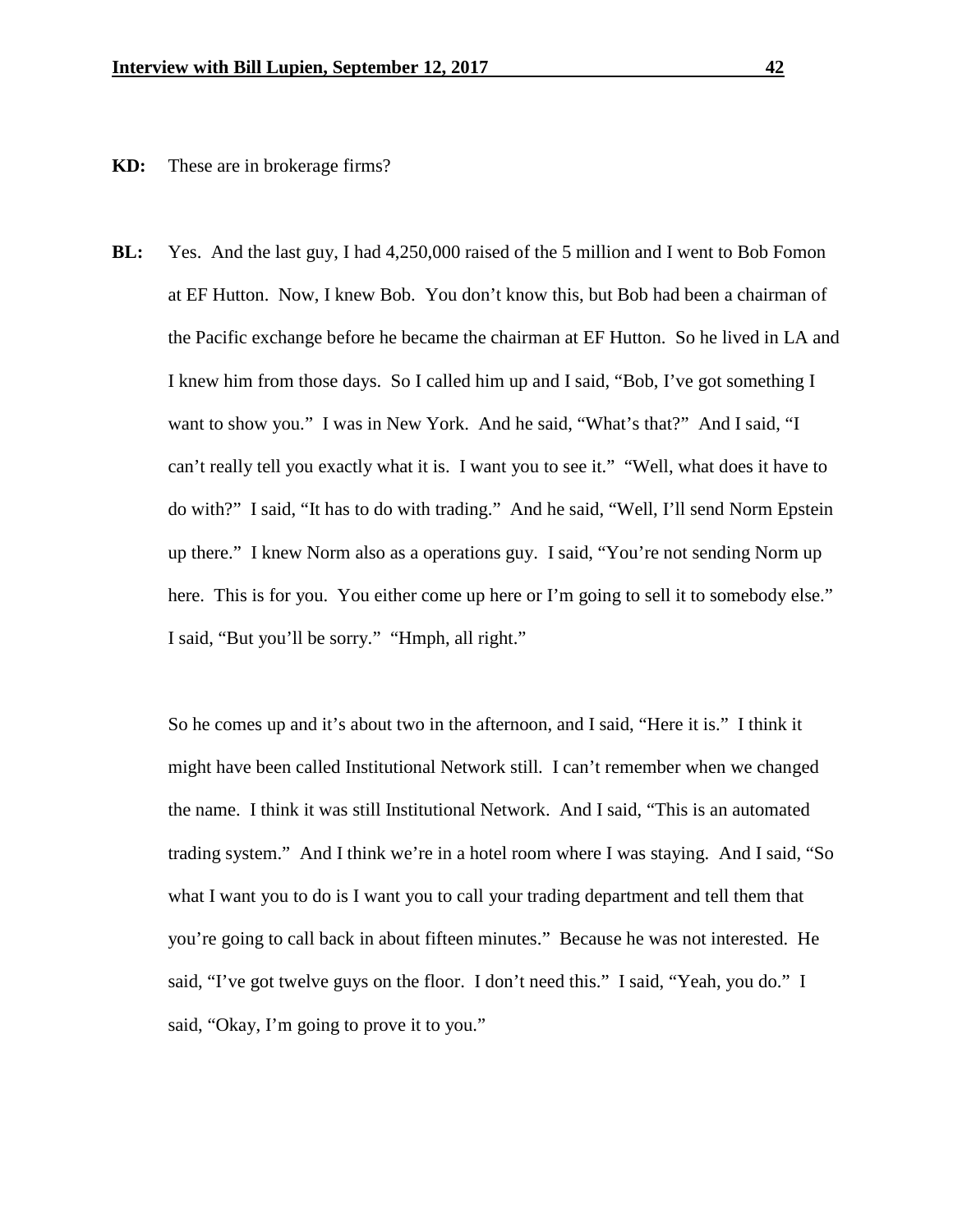I said, "You call your guys and tell them have the guy in the booth ready to go, here's the stock that we're going to buy, and when you call back you don't want any excuses. You want the guy with his track shoes on and ready to go." He said, "Okay. What are you going to do?" I said, "After you hang up, I'm going to buy the same quantity that you're going to buy, and before you get your report back, I'm going to sell mine at a profit." "Oh, I've got to see this." I said, "Okay." So I picked the stock that was thin because I knew it would run. I can tell you what it was. It was Superior Oil. And so he called, and you would think I would be in a big hurry, but I wasn't. He said, "You better hurry up." I said, "Oh, Bob, I've got time."

So I just slowly typed it in and I bought the 2,000 and I waited. I waited for his 2,000 to get there after mine, which it did, and it marked it up some more, and I said, "Oh, I've got a profit." Turned around and sold it. He still didn't have his report back. And he was a pacer. He's passed away since then, but he paced all the time. A smoker and a pacer. And he's getting mad. And then finally he turns to me and he said, "Oh, you really know how to hurt a guy." I said, "What do you mean? I'm here to help you." He says, "No, I've got a big organization. I've got twelve guys on the floor." I said, "You've only got it that way, Bob, but this is the future. You should get in on the future."

"All right. How much are you putting in?" I said, "A million of the 5 million." He says, "I'll take a million." I said, "No, you can't have a million. There's only 750 left." He said, "I know how these things work. I'm taking a million." I said, "I know how they work too and you're getting 750. Take it or leave it." So he did. He took the 750. He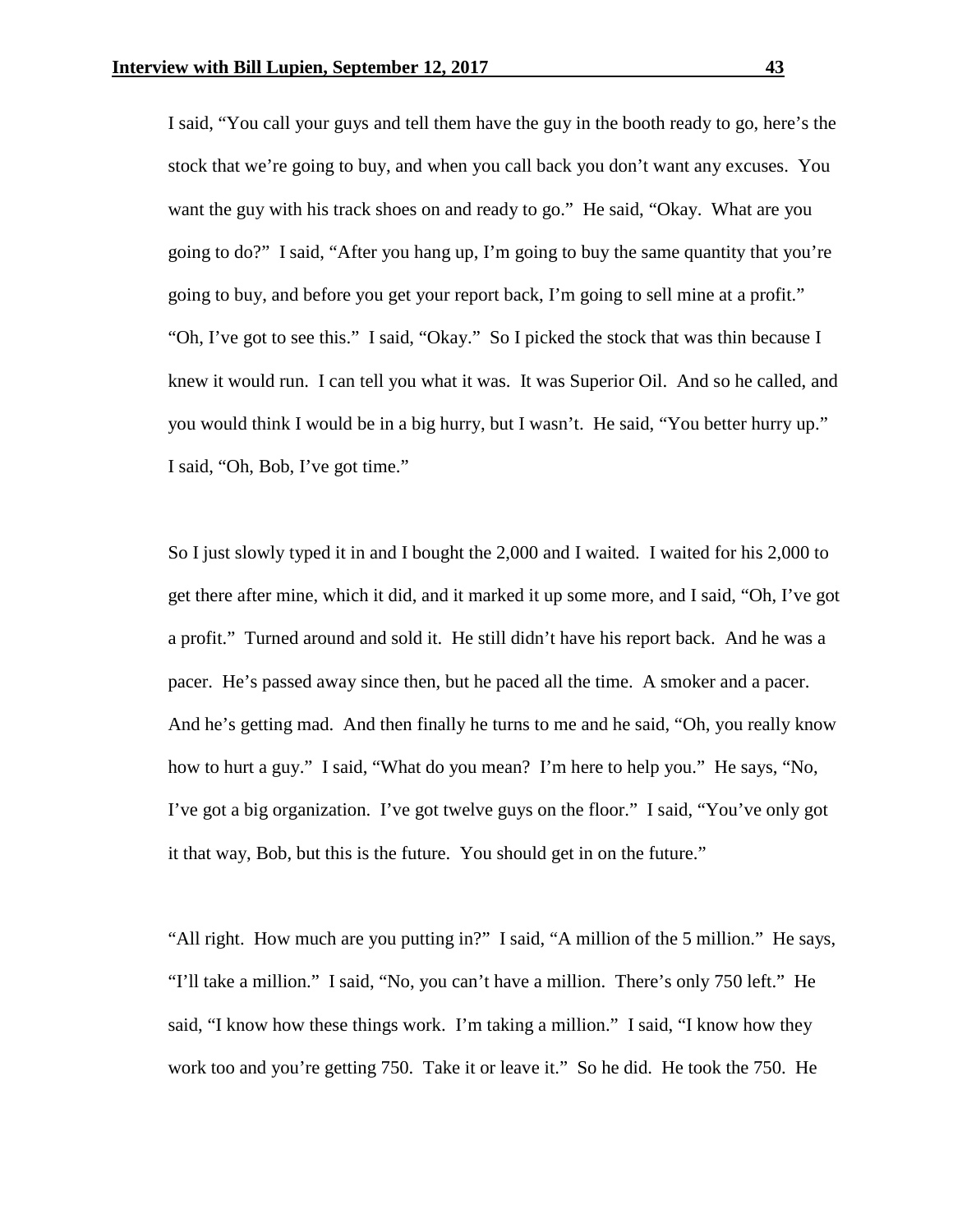got about three million out of it – or three and a half million, I can't remember – for his 750.

But that kind of got the money and then  $-$  oh, no, I'm sorry. This is the key point. Bob then said to me, "I want to meet the CEO before I put the money in." So he meets Jerry Pustilnik and he says to me, "That guy can't sell anything." I said, "I know. We've got to find a marketing guy." He said, "You've got to do it." I said, "Bob, I'm running a brokerage firm, I'm a specialist on the Pacific exchange. How the hell am I going to do this?" "I don't care, but you come back here and do this. You come back, you can make it happen." So I thought about it and I had several other friends that were in it and I said, "Well, I'll put my assistant in charge of my specialist post." He was capable. "And I'll come back." I said to Fomon, "If I agree to come back for a year and get the marketing program going and everything, will you say yes?" He said yes.

So I came back, told my wife, I said, "I'm going to be in New York for the next year. I'm going to go back and forth on weekends, fly back and forth." And so I agreed to basically come in. And Jerry was supposed to stay there as chairman. I came in as president, actually, and started the marketing thing. Well when the word got out that I was there, the stock went literally nuts, and I mean when I say nuts, it went nuts. I know when it was. It was the August of that year. My wife and I and our daughter were in Colorado on a vacation, and I get a call at about seven in the morning and Jerry's on the phone and he said, "I just want to let you know that I've resigned." I said, "From Instinet?" He said, "Yeah." I said, "You can't do that." He said, "Well, I just did." So I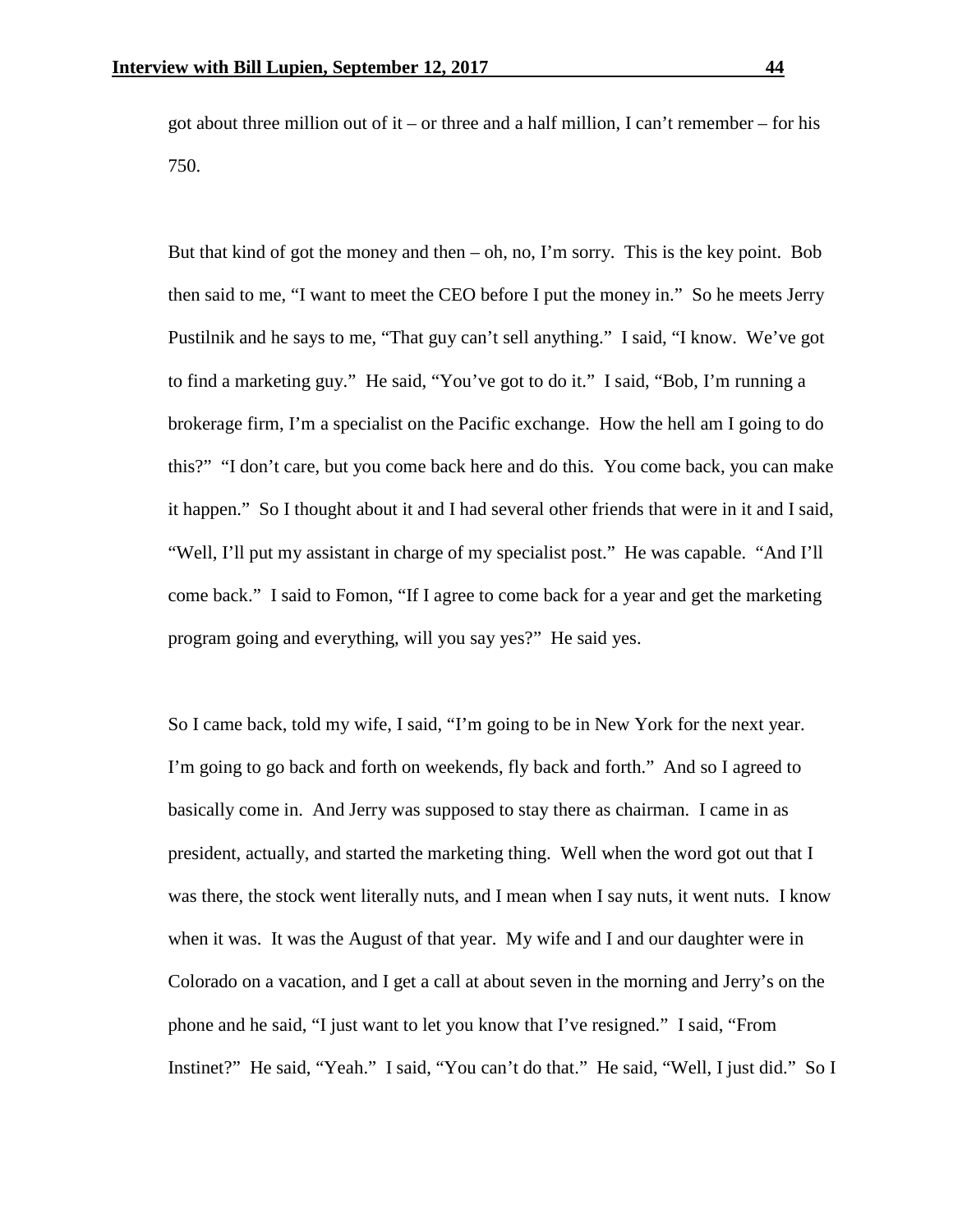later found out he wanted to cash his ticket. He had about 3 million worth of stock, and Boyd Jefferies called me and said, "Do you want to buy 3 million worth of stock?" I said, "No, I don't want to buy Jerry's stock."

- **KD:** This is August '83?
- **BL:** Yes. So I go back and the board makes me chairman and CEO, and now I'm stuck because not only – I don't have a marketing guy or a CEO. Ended up being five and a half years that I stayed there. Moved there.
- **KD:** So this marketing that you were going to do, what exactly did that amount to?
- **BL:** Well, there were a couple of very, very significant things that happened that I'll share with you. We made the system totally anonymous so that nobody knew who the other side was. And in order to do that, Instinet had to be in the middle. And when I say in the middle, I mean in the middle of every trade. So there was a financial risk, if you will, for the participants, that if we failed they'd have a problem. And so, not everybody was excited about that.

The first move that I made when I got there, I had five executives working with me there. Not a very big firm. Two of them had run over-the-counter firms. One of them was Singer Mackie and I can't remember what the other one was, in Seattle. But anyway, they both were experienced guys, similar age to myself. No, they were a little bit older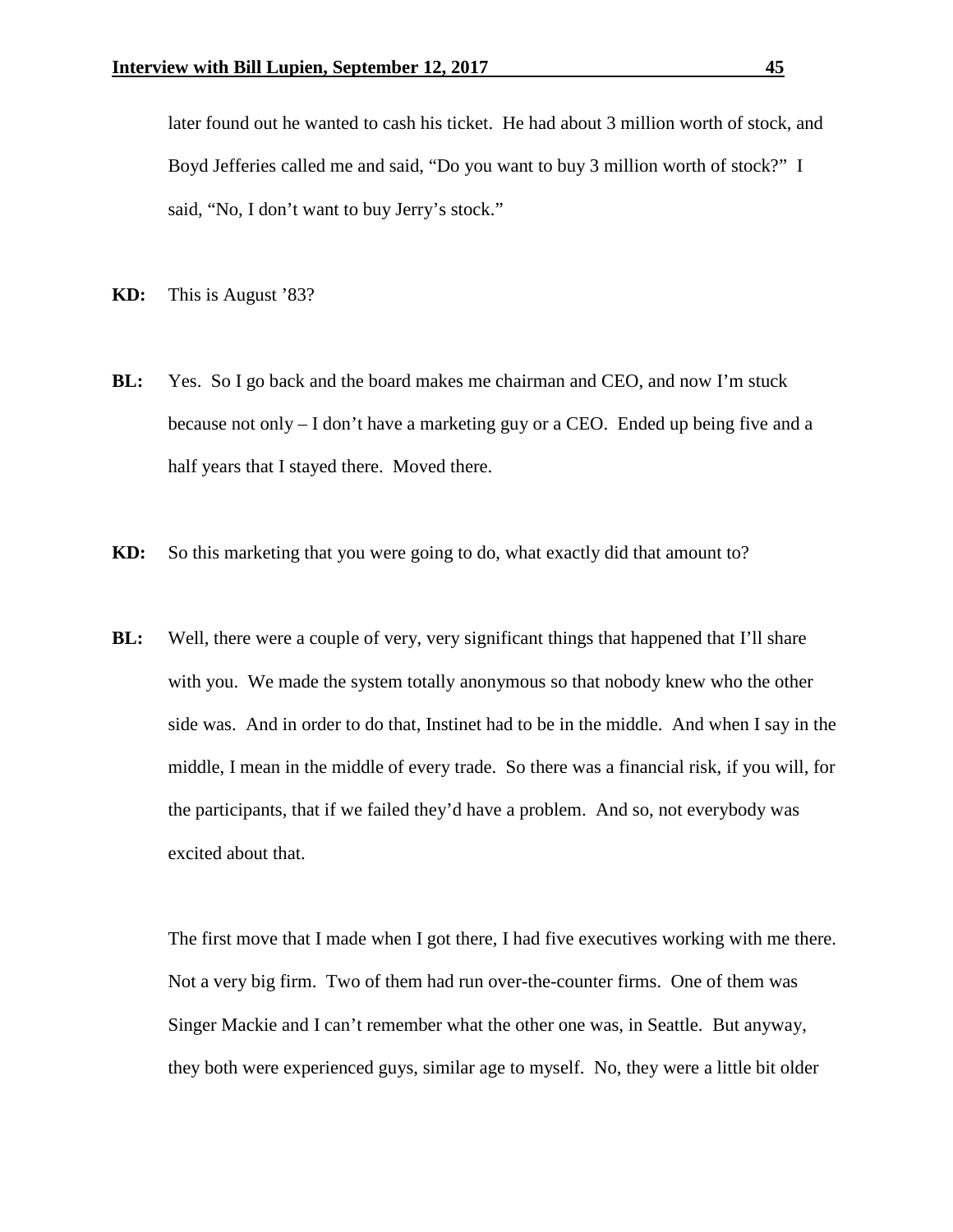than I was. And I said, "Guys, I think this system –" We were only doing listed stocks at this point in time that were competing with New York and everybody else. "I think this will work in the over-the-counter market." And they go, "No, you don't understand the over-the-counter market." I said, "Yeah, I think I do more than you think I do."

"Well, why do you think it's going to work?" And I said, "Well, suppose we're all sitting around a table like this and each of us are market makers in Apple Computer, whatever the stock is. So we each have our book, we're long and short, but none of us want to put a card out in the middle of the table and expose our position, so we all keep it here." And I said, "What if you anonymously could put a card out there and find someone else that has the contra side of that, and neither of you would ever know that you guys did the trade? And if you didn't do the trade, no harm no foul." "Won't work." That's what they said to me. And I said, "Well, this is one time that I'm going to pull rank on you guys. I am the CEO and I will be the first to say I wear this if it doesn't work. But I would ask you to help me. I believe so much that it'll work." So they agreed to do that and we started in the over-the-counter.

One of the key moves that we made was we went to four or five  $-1$  can't remember now – of the so-called wholesale market makers. These are firms like Sherwood Securities. They're not around anymore, but Sherwood was one of the first. Meyerson. I can't even remember the names of these firms. But the significance is we said to them, "Well, if you'll sign up and we – so pretend now you're an OTC market maker and we take the same template that we had for the Pacific and I say to you every order that comes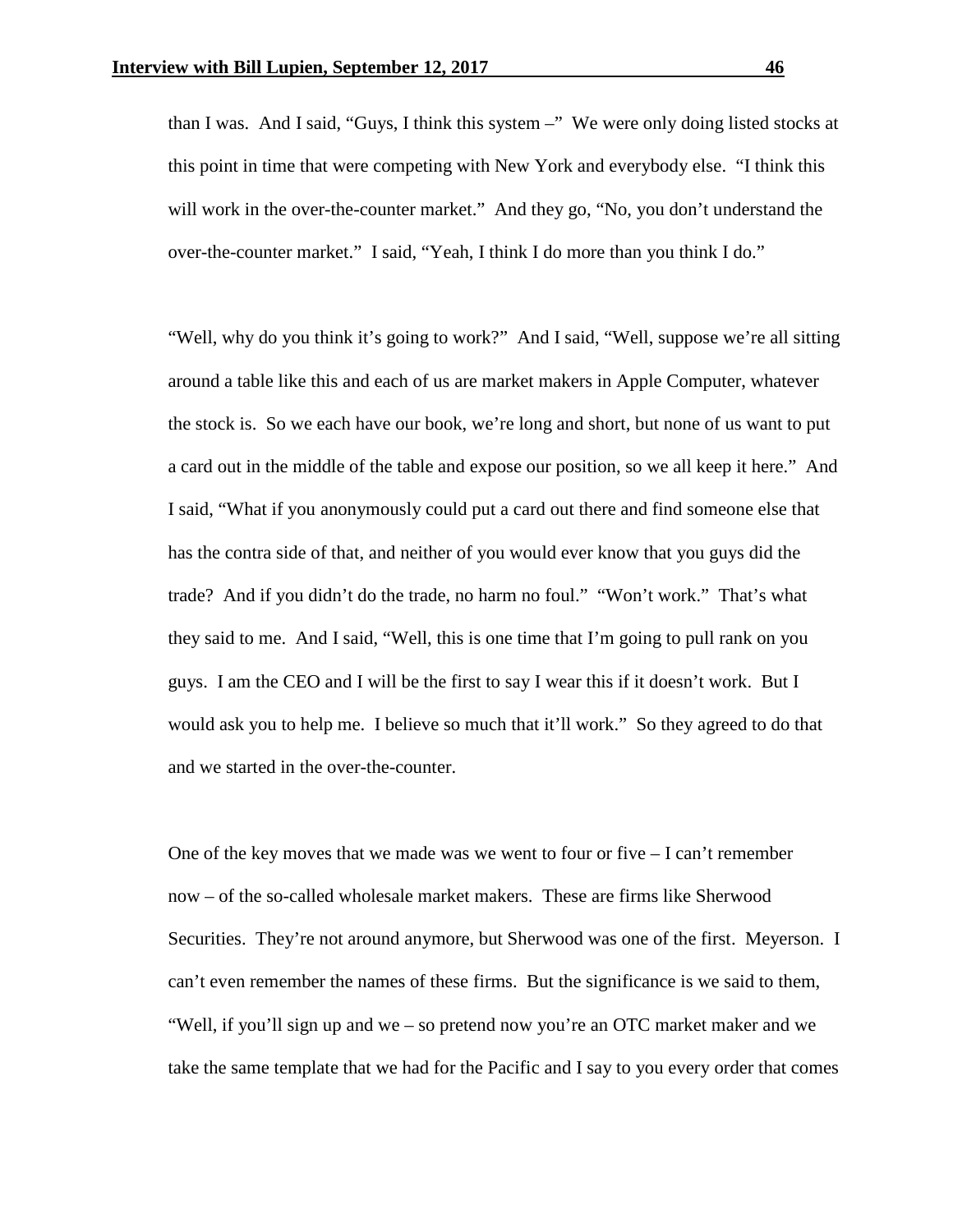in of 1,000 shares or under will automatically get delivered to you and you'd automatically execute it and come back." I said, "That will be a heck of a powerful thing to sell." And they signed up for it.

Now, we had to give them an attractive deal. Well, the stodgy firms, the Bear Stearns, the Goldman Sachs and so forth, went nuts. They had stiff-armed us, okay? But they went nuts. And I was getting threatening calls. I mean, I got a death threat from one of them, seriously. And I said, "Look, we gave you guys the chance and you chose not to, so I'm sorry. If you'd done what we were asking you to do, we wouldn't have this problem." Eventually, I had to go back to these firms and buy them out of their special deal because these other firms were just knocking the doors down, because we were doing business. The business took off. And once I bought out the guys that had the automated deal, then everybody in the street wanted to be on the system, all over the country.

So suddenly, a guy in Denver and LA and Seattle or Minneapolis or Kansas City can be right in the thick of things as if they were in New York, in the over-the-counter market. Nobody would know who was in there. And the institutions loved it because they could slip in between the bid-and-ask anonymously. And so, I was demoing the machine at Goldman Sachs, and it's back when MCI was a big active stock, and I had a personal position and the stock was seven and seven-eighths at eight. I remember it like it was yesterday. And I'm showing the head of trading, I said, "Look, I can put an offering in at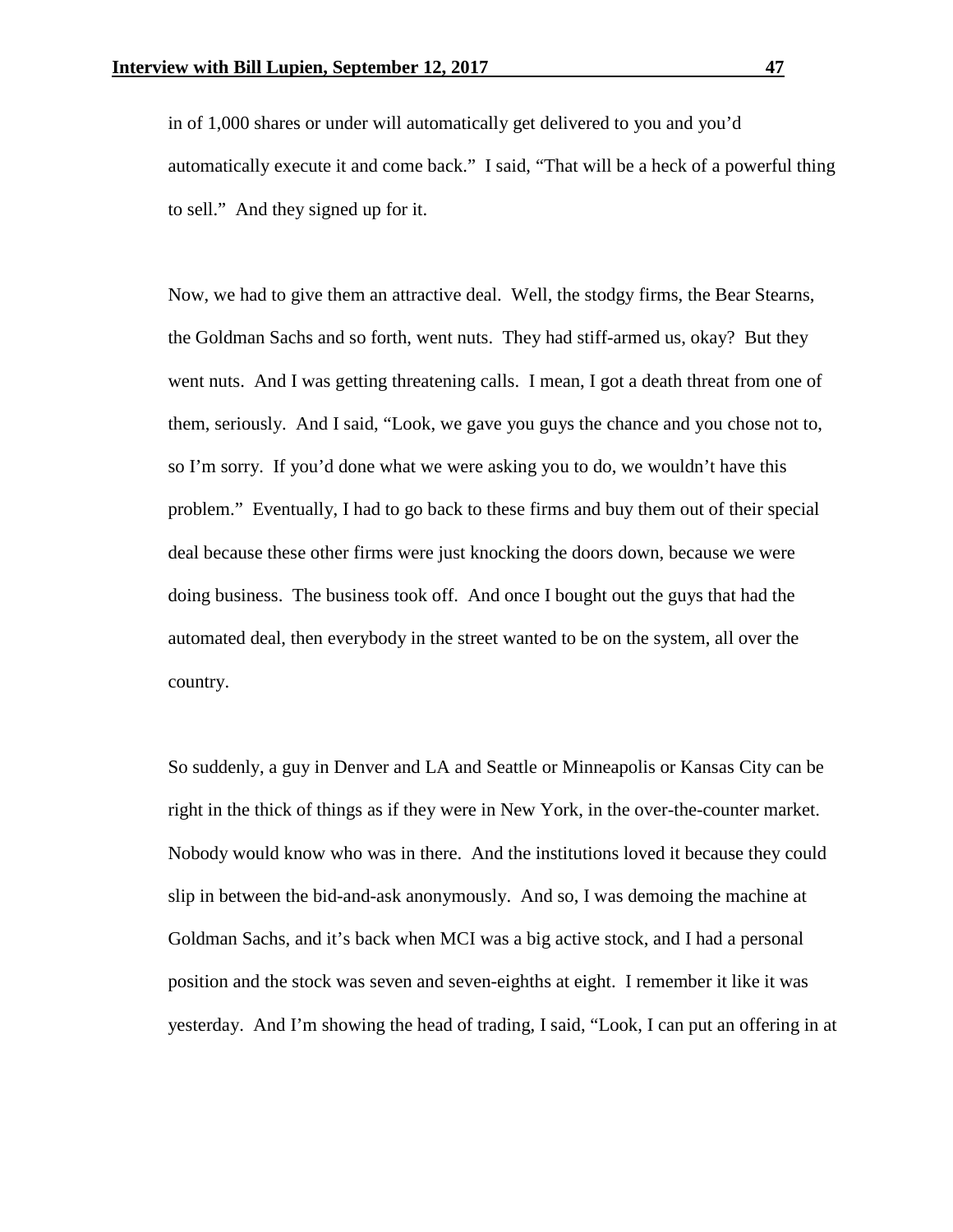eight." He said, "So what? Everybody else is offering it at eight." They're all offering 1,000 shares, by the way, because that's the protocol in NASDAQ. You never show size.

So I said, "Well, I'm going to put 5,000 out there at eight." And I said, "Maybe I'll get a seven and fifteen-sixteenths bid or even a seven and seven-eighths bid." Well, I barely got it out there and it went at eight. "What happened there?" I said, "I don't know, a guy obviously wanted it." I said, "I still have 30,000 shares. I think I'll offer it to him," which I had a way to do where you didn't just show it to everybody. So I went back to the guy, "Are you interested in doing more? I have 30,000 at eight." Took it. Now the guy at Goldman says, "Put it in." Suddenly he realized that if he's not in on that, he's going to be left at the starting gate.

- **KD:** So you're essentially taking ITS around and showing it to everyone and just cutting them in on it.
- **BL:** Yes. So that was a significant change, though, going into over-the-counter stocks. Before that was just listed. And you just have to understand those are two separate markets and how they work is very separate. But now we've got something that's exploding in volume. I mean, just really taking off. And about that time, I said to our board, "I want to do the same thing internationally." And I remember a couple of the board members, and they were pros, they said, "Oh, you just want to travel around the world." I said, "No, you don't know me very well if that's what you think I want to do." I said, "I want to extend our tentacles into places so that we have the only order flow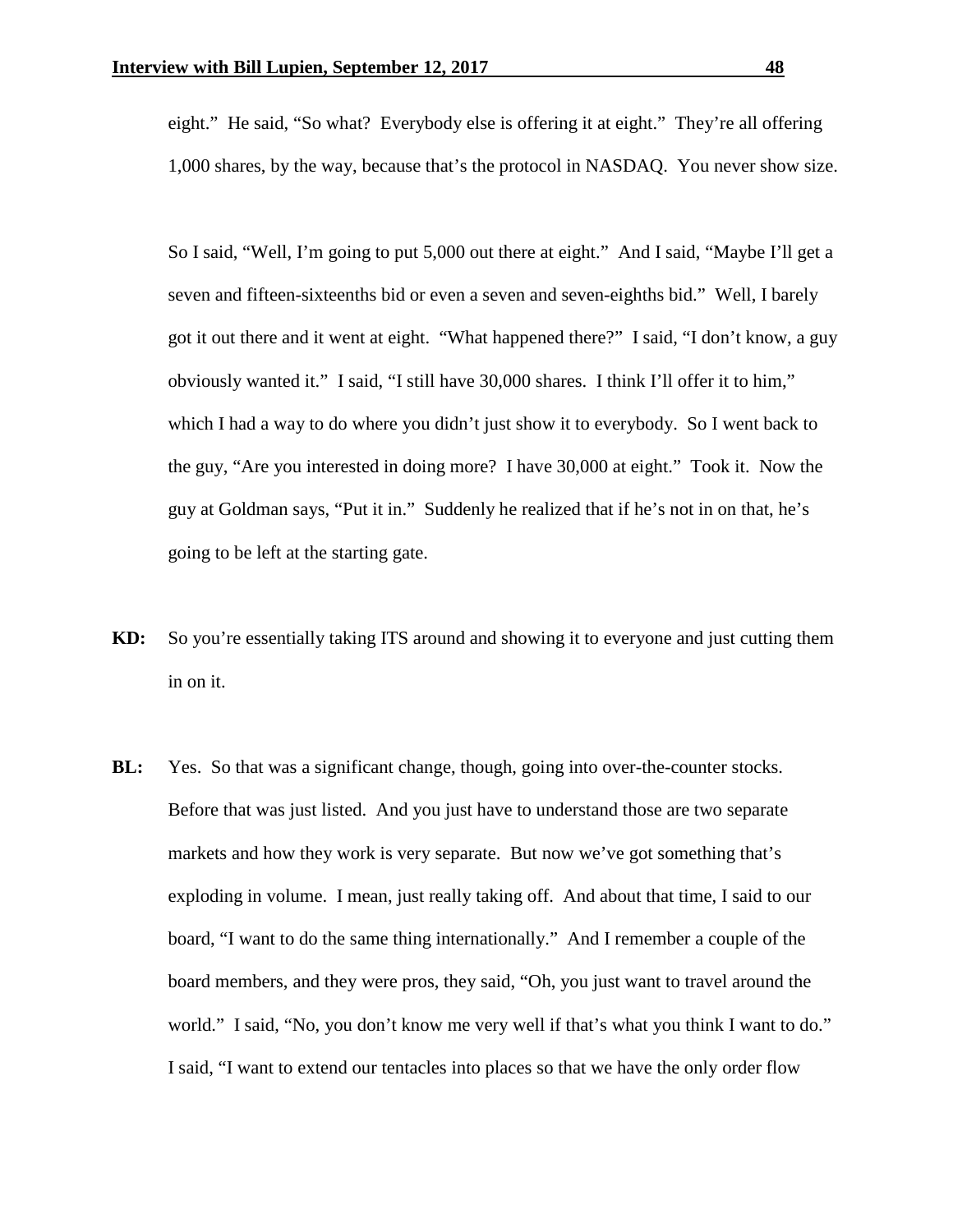coming out of those places. We can go put this in Sweden. We can put this in Germany. We can put it in London." And I started doing that.

Was it '86 that the big bang happened in London? I'm pretty sure that was the date. So as soon as that was announced, I was over there and applied for membership in the London exchange so that I could do the same thing I did at Pacific and the other places. That was quite an experience. I won't belabor it, but anyway, just becoming a member there was something. And then we went around the world. And then it was about a  $year - well$ , at that point in time – let me back  $up - I$  had a friend in South Africa that asked me to come down and do a presentation of Instinet to his – he had an annual conference. He came to New York and saw it, and he said, "Oh, you've got to bring this down to Johannesburg. I'll put on and there will be 400 guys there." I said, "Okay." So I took it down there. What a hassle to get that thing to work down there, because at that time we didn't have communications like we have it today.

But finally got it working and I did a demo, gave a talk, and after that two guys came up to me, South African guys in the brokerage business, and they said, "That's a canned demo." I said, "No, that's not a canned demo. It's live trading." "That's a canned demo. I know a canned demo when I see it." I said, "Well, I'm telling you it's not a canned demo. This is live." I said, "Name an over-the-counter stock and I'll buy 100 shares of it." So he said, "Okay," and he named an over-the-counter computer stock that I never even heard of. I mean, I know most of them, but I didn't know this one. And I said, "Okay. Do you know the symbol?" He said, "No." So I type an admin into our guys in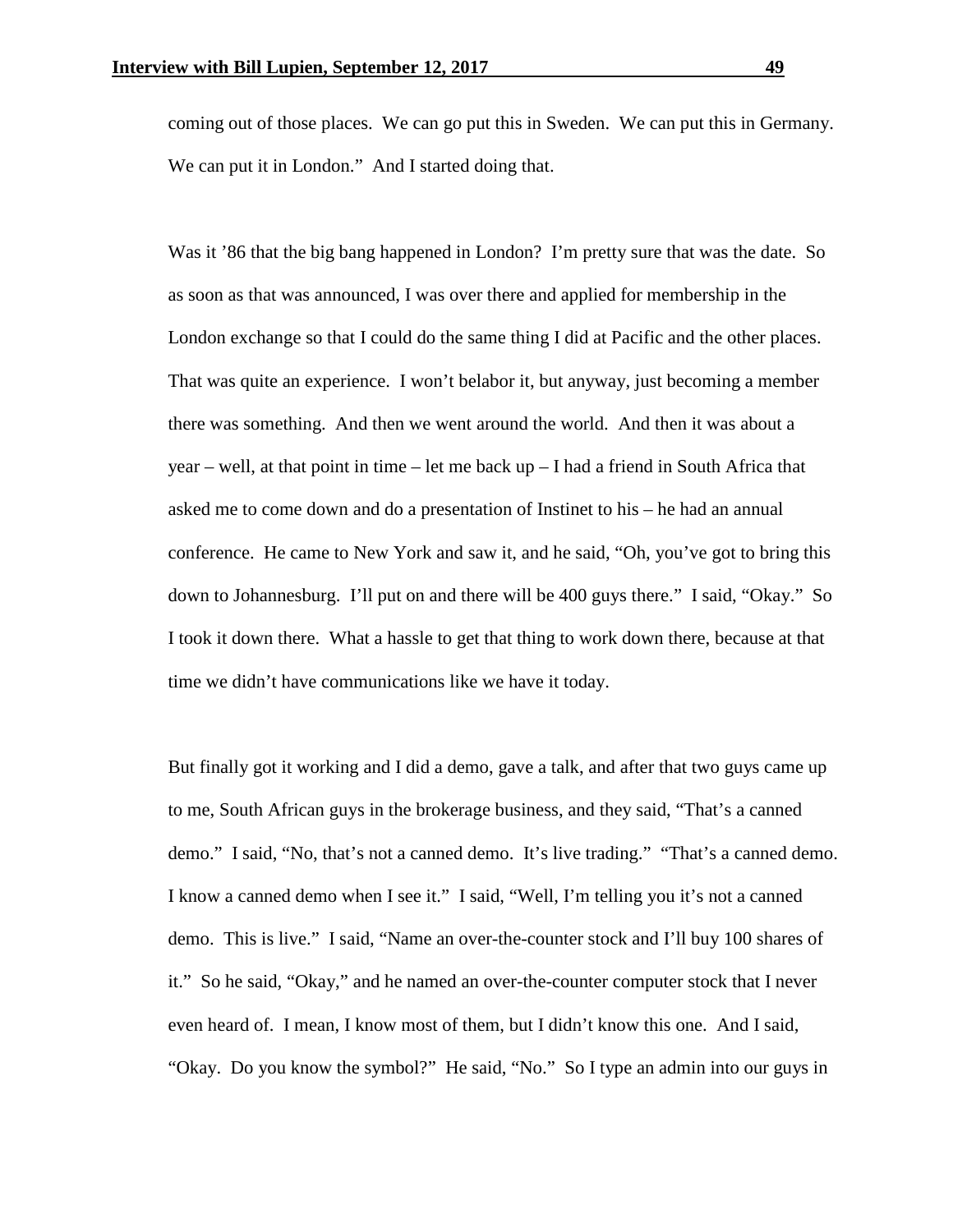New York. I said, "Look up the symbol for this company." Comes back, bring it up, it was about a \$27 stock. I said, "Is that the stock?" "Yes." I said, "Okay, if I buy 100 shares right now will you believe me?" He said, "Yes." Came right back, bought it. Now he's yelling for his buddy to come over. "You've got to see this." And so, there's a crowd there, so suddenly it goes from negative to positive.

Well, I didn't know it at that time – this is one of these things that's funny and life can – there was a reporter from Reuters that was standing there watching this whole thing, and later he became a good friend of mine. And he wrote a twelve-page letter to the chairman of Reuters and said, "I saw the future." I mean, I have seen the letter, because he had a copy and he showed it to me. And he said, "You have got to get into this place in New York and buy them." So they came in, chairman, president of Reuters US and a systems guy, and they kind of moused around a little bit and they said, "Well, we're here, we'd be interested in buying out." I said, "We're not interested in selling out. However, I would be interested in doing a deal in the international, everything outside of North America. We're doing fine in North America, but you could help us outside of North America."

So to make a long story short we made a deal, fifty-fifty deal. It took about thirty days to negotiate it. Announced it, and then from that point on I was the emissary, if you will, going around with the Reuters people to every – I went to eighty countries. I went to the Middle East, I went to Asia, I went to Australia, New Zealand. You usually had big presentations where you'd invite all the brokers, all the institutions, and have a twenty-foot screen and trade on it. And so, we were building that business very rapidly,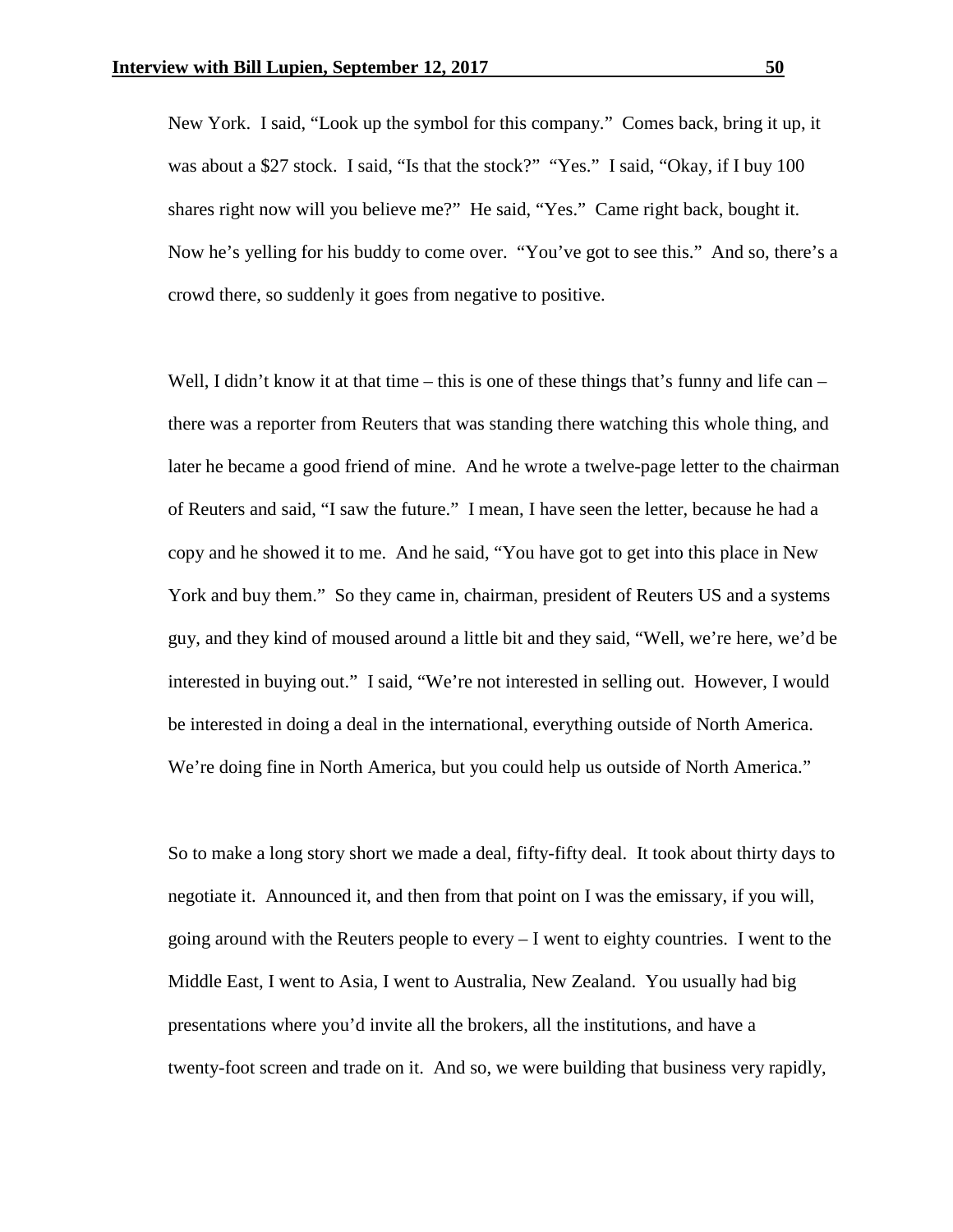and unfortunately, they double-crossed us. Our stock went down because there was a bear market in technology stocks at the time, and they came in and made a unfriendly tender offer and bought us out.

So they paid about \$125 million to buy us out. I owned about 9 percent but didn't control it. And three years, just give you an idea – I knew we were turning the corner. This is the part that hurt so much, and yet the public didn't know it. Three years later they upstreamed from Instinet to Reuters a \$500 million cash dividend out of Instinet. So they bought it for \$125 million, upstream \$500 million, and still kept – they eventually sold it for three and half billion.

- **KD:** You stayed on –
- **BL:** I stayed on for about a year and a half. Financially, they made it worthwhile. I wasn't doing it for the money. What I remember saying to the CEO and to the four top executives that were below him, we had a meeting and I said, "Look, guys, I'll stay on as long as it's fun." I said, "Let me be clear. I don't mean ha ha ha, I mean intellectually challenging, and I just want to do my thing. I want to continue to build this." Well, the four guys that I talked to were all vying for the top job, and that guy was going to retire." And so, the five of us had a dinner in London and the first thing they said is, "Well, now there's five of us." I said, "What do you mean?" They said, "Oh, we know you're in the running for the top job." I said, "No, I don't want it." I didn't want it, because all the top guy does is travel and give speeches. That was not what I wanted to do. I wanted to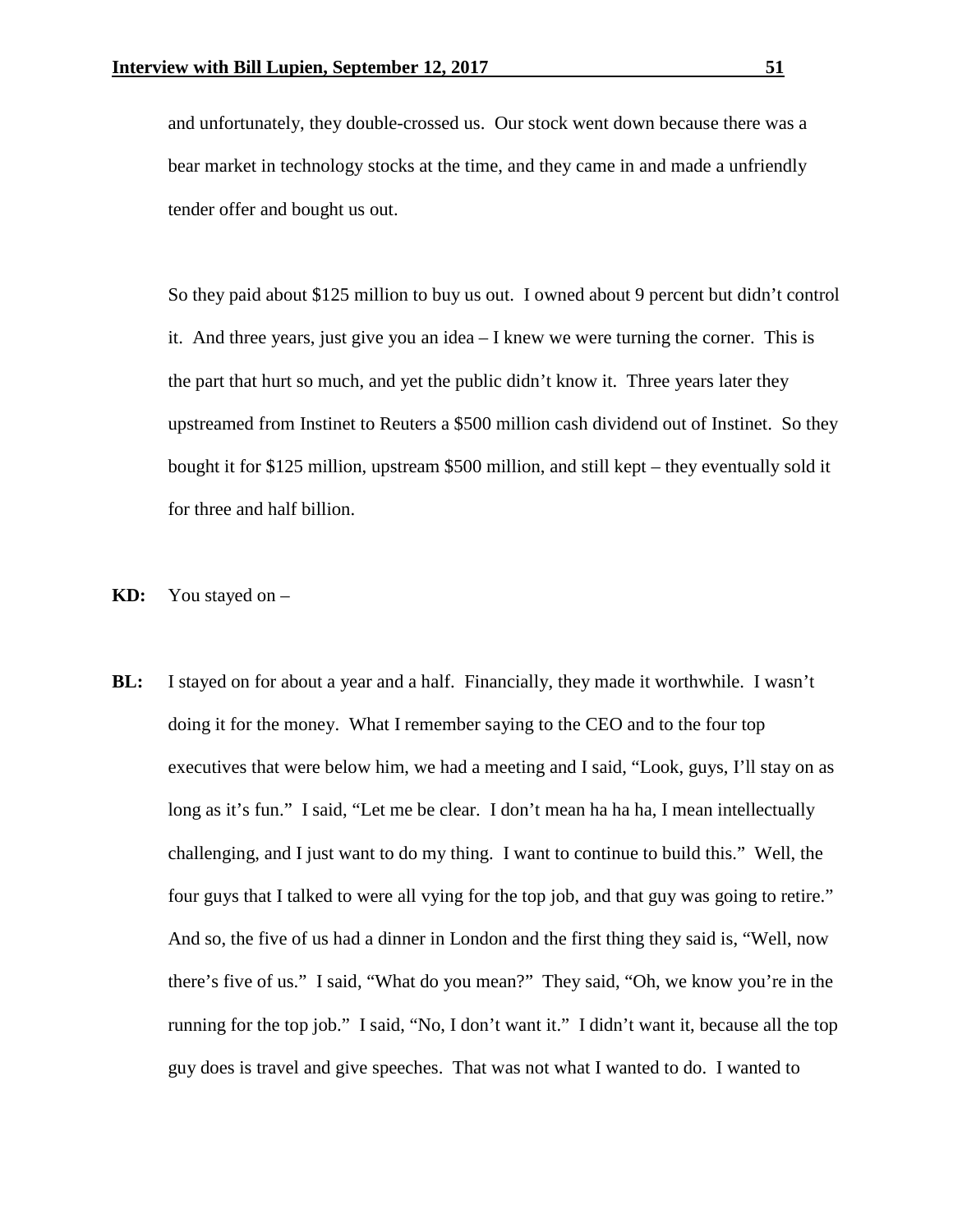continue to build systems. So it became nasty. They just would take shots at me every chance they got. And I finally just said, "This isn't worth it. I don't need it." And unfortunately, I have the –

**KD:** So when did you leave?

- **BL:** I left, I think it was early '89.
- **KD:** How about the market break in '87? What was the effect on Instinet?
- **BL:** Fabulous. There were two times in our history that were really great. One is when the hurricane came through in New York City, because many of the offices were closed. We stayed open and we could operate, so we offered liquidity that they couldn't get anywhere else. And the same thing happened when '87 happened, but ten times bigger. So as an example – I think it's okay. I'm going to tell you the name. Bankers Trust called. I was working on the desk on the Tuesday morning after the big crash. I was in London when the crash happened, so I got on the Concorde in the morning, flew back to New York, and was in the office when the market was opening.

Anyway, a guy from Bankers calls and he says, "Can you take orders over the phone?" I said, "Well, we can but you've got a machine there." He said, "I don't know how to run it and I've got a lot of orders. Do you want them?" I said, "Yes." So he said, "Get a big notepad." "Okay." He said, "Every order is for sale, every one is for 50,000 shares."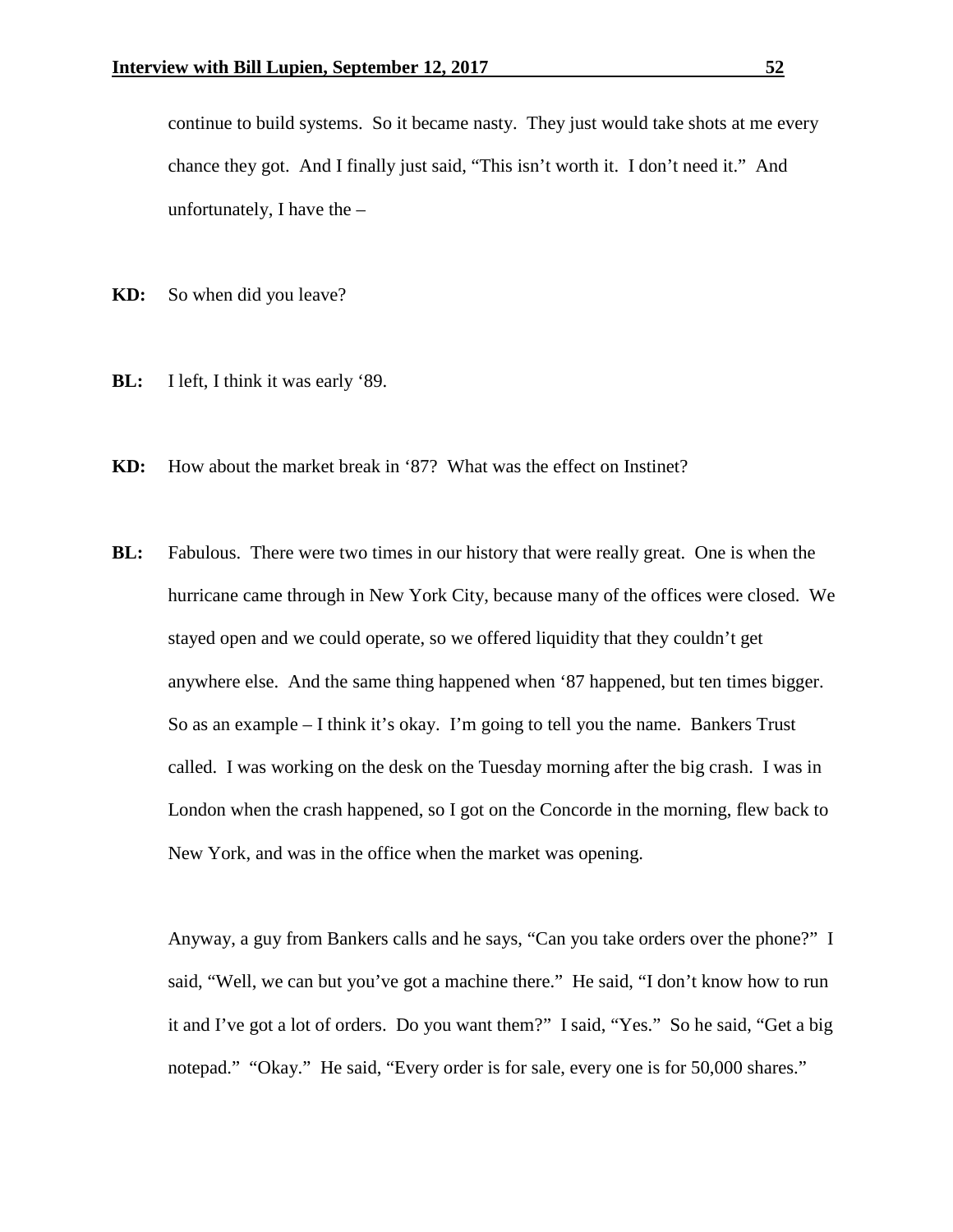And he said, "Just take the symbols down." So I'm going down the – I had 100 orders, all at the market, every one. He said, "When you finish one, call me back." So as I'd finish one, call him back, take another fifty. So he was just unloading, and we were doing business.

- **KD:** Because that was the only place people could –
- **BL:** Our volume took off like you wouldn't believe. So then the next day that guy calls, he says, "Send somebody down here to train us." So what was disaster for some was very good for us, because they couldn't get anything done on the New York floor. They didn't even have an idea within twenty points sometimes where something was trading, but they could trade on ours and know right away. So our volume really exploded from both of those events, but biggest was '87. And remember the other thing. By that time, we had our tentacles around the world. If you were a customer of ours somewhere outside of the US, can you imagine trying to execute an order? I mean, you're in Japan and you want to do an order in IBM, you have no idea what it's trading at or how to even get it executed. You're trying to call Merrill Lynch, they won't answer the phone. I'm not making this up. That's what happened. So, suddenly, we got our spot because people realized, well, these guys are up and running, and we need to have that access.

**KD:** So you learned a lot about institutional trading, I guess, in running Instinet.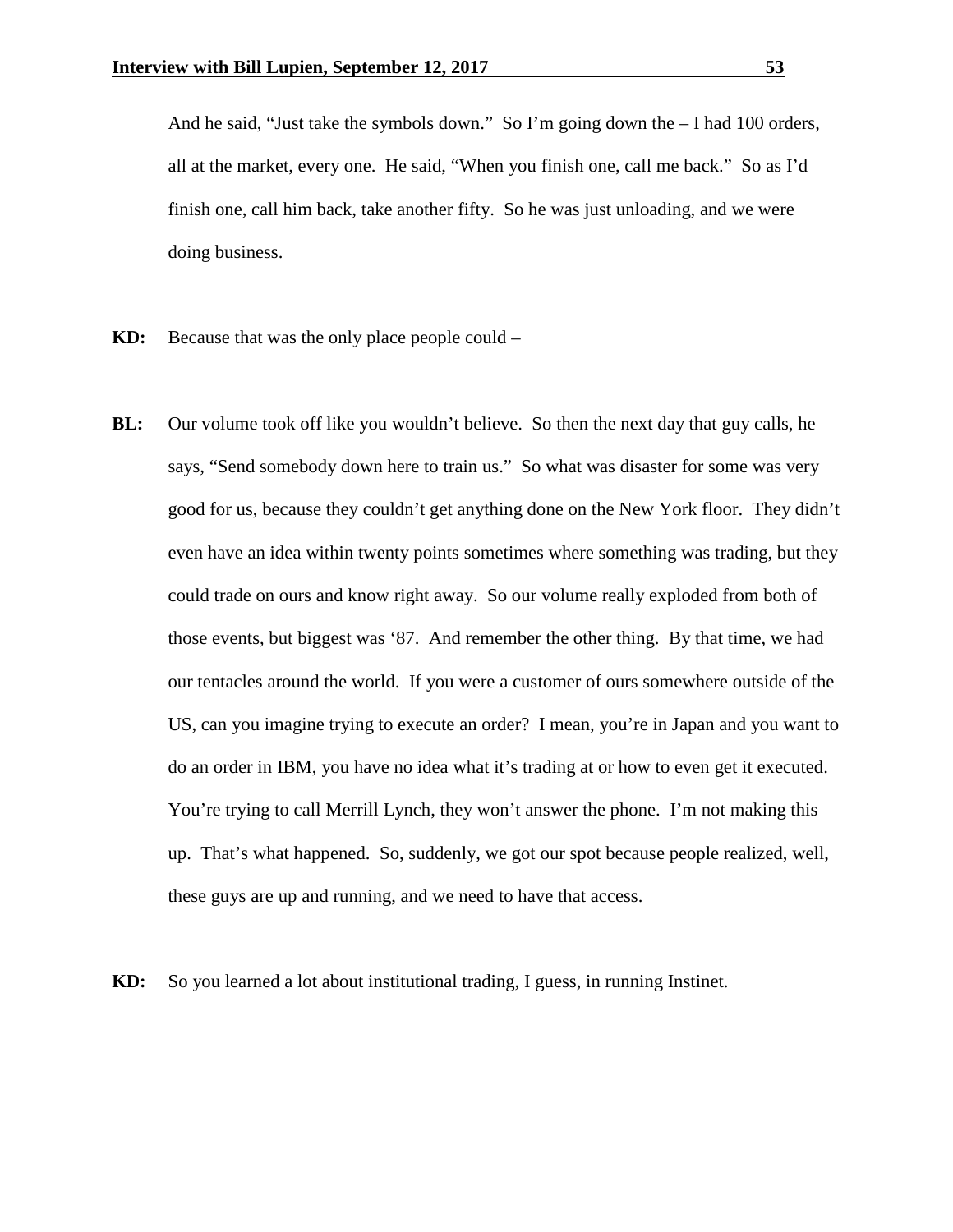**BL:** Yes. I had a pretty good idea, already being a specialist, because I traded in institutions all day long. But I learned more. What I really learned and what makes me fairly unique – there are a few other guys like myself – but when I could be in the middle, if you will, and 500 broker-dealers around this table, figuratively, I got to look into every one of their operations and see how they operated and really begin to see from a very macro standpoint how this whole thing worked.

So I'll give you another example. Got a call from a guy at Morgan Stanley. This is probably about 1985. I'll tell you who it was. It was Nunzio Tartaglia and David Shaw, DE Shaw, but he was still at Morgan Stanley. And then he said, "We want you to come over and talk with us." I said, "Okay." So I go over to Morgan Stanley and they take me into this little skunkworks. It was about the size of this space here, packed with computers and six guys. I said, "Wow, what are you guys doing?" He said, "Well, we're trading the market electronically." "Really?" "Yeah. We want to hook up to Instinet but we can only do it if it's electronic computer to computer." I said, "We can do that." "That's what we wanted to know." "Yeah, we can do that."

So we scramble and we get them hooked up, and the first day that they come on they do 800,000 shares with us. You know, a lot of different stocks. Next day it's a million-something, then they're clicking along like that and I get a call from Nunzio and he says, "We've got a problem." He said, "I'm coming over right now." I said, "Okay." So I go into the trading room and I said, "Did we screw up on something with Morgan Stanley?" "No." "Everything is okay?" "Yeah." "You sure?" "Yeah, everything is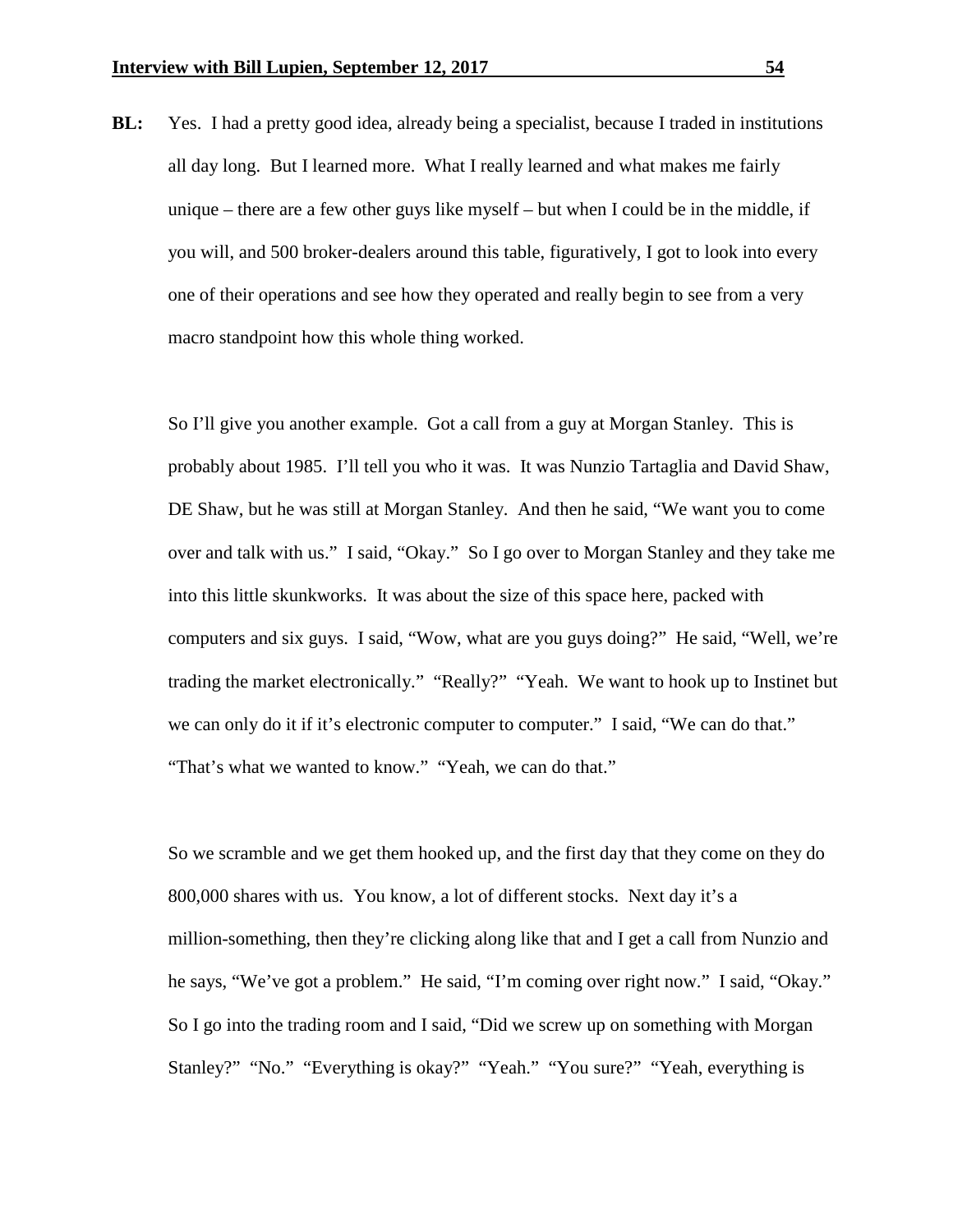fine." I said, "Okay." So he shows up. We were about three blocks away, I think, at the time. And he says, "I'm going to go into your office and talk to you." "Oh, okay." He said, "Our problem is that we were bypassing our own over-the-counter trading department and they found out, and so they've gone to the guy running the firm –" Fisher at that time – "and raised hell with Fisher, and so Fisher wants to have a meeting with all of us."

So I go into this meeting and the head of OTC trading is there, and Nunzio and myself and Fisher. And Fisher says, "Well, why can't you just, on these orders, just show them to our guys and then if they don't want to do it then you can do it outside." I said, "Well, it doesn't quite work that way." I said, "I have no way to block what others are trying to do." I said, "We can't do what you want to do. I'd love to, but I can't do it." So Nunzio had to cut back. Anything that they made a market in, he had to send to them. And I'm sitting there and Nunzio says to the head of trading, he says, "You screw me one time and we're going to do something else." And Fisher says, "Well, he's not going to screw you. He's one of your partners." Nunzio says, "One time."

So two days go by. Nunzio calls up, he said, "Put that thing back in." I go, "What happened?" Then he said to me, "Well, you know the scorpion story," and I said, "No." I know it very well now. He said, "Well, the scorpion's on one side of the river and he says to the turtle, 'Give me a ride across the river.' 'Well, why would I do that? You'd sting me.' 'Yeah, well, we'd both die. Why would I do that?' 'All right, climb on.'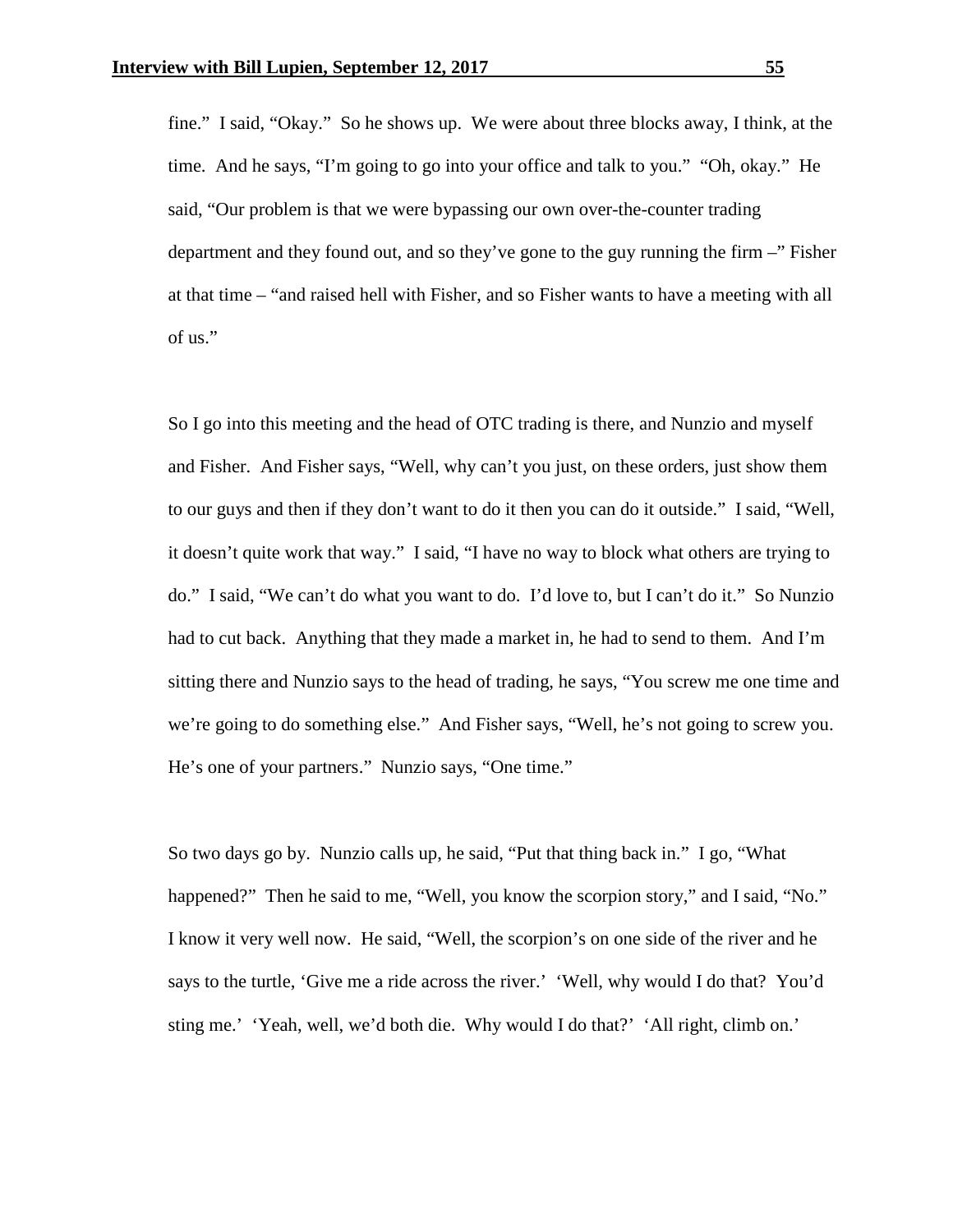And, of course he stings him and they both die. As he's going down, 'Why did you do that?' 'Once a scorpion, always a scorpion.'"

- **KD:** So I'm trying to get a sense of when you started to get the ideas that led to OptiMark, and if this was incubating during the Instinet period.
- **BL:** No, it was not. I clearly know that differentiation. So I move out of New York, back to California in '89. It's funny how you live in a place and you know it one way and then you go back, it's not the same. So after six years of being not there, it was a lot more crowded, just not what my wife and I remembered, so we weren't as happy there. So we went and bought a ranch in Colorado outside of Durango, and I restarted Mitchum, Jones & Templeton. And we were making markets, and I started to work on a system which turned out to be – you're going to laugh when you hear this. Are you familiar with IGT?
- **KD:** No.
- **BL:** It was owned by Jefferies and then it was spun out as a separate company. Anyway, I had two guys working for me. We were working on a system, and the guy running Jefferies called me up and said he wanted to come over and talk to me. He wanted to see what we were doing. And I'm a pretty open guy and I thought, well, he won't take that and use it against me. But he did. So what he did is he came over, he saw what we were doing and he saw how far along we were, and he doubled back and he tripled the pay of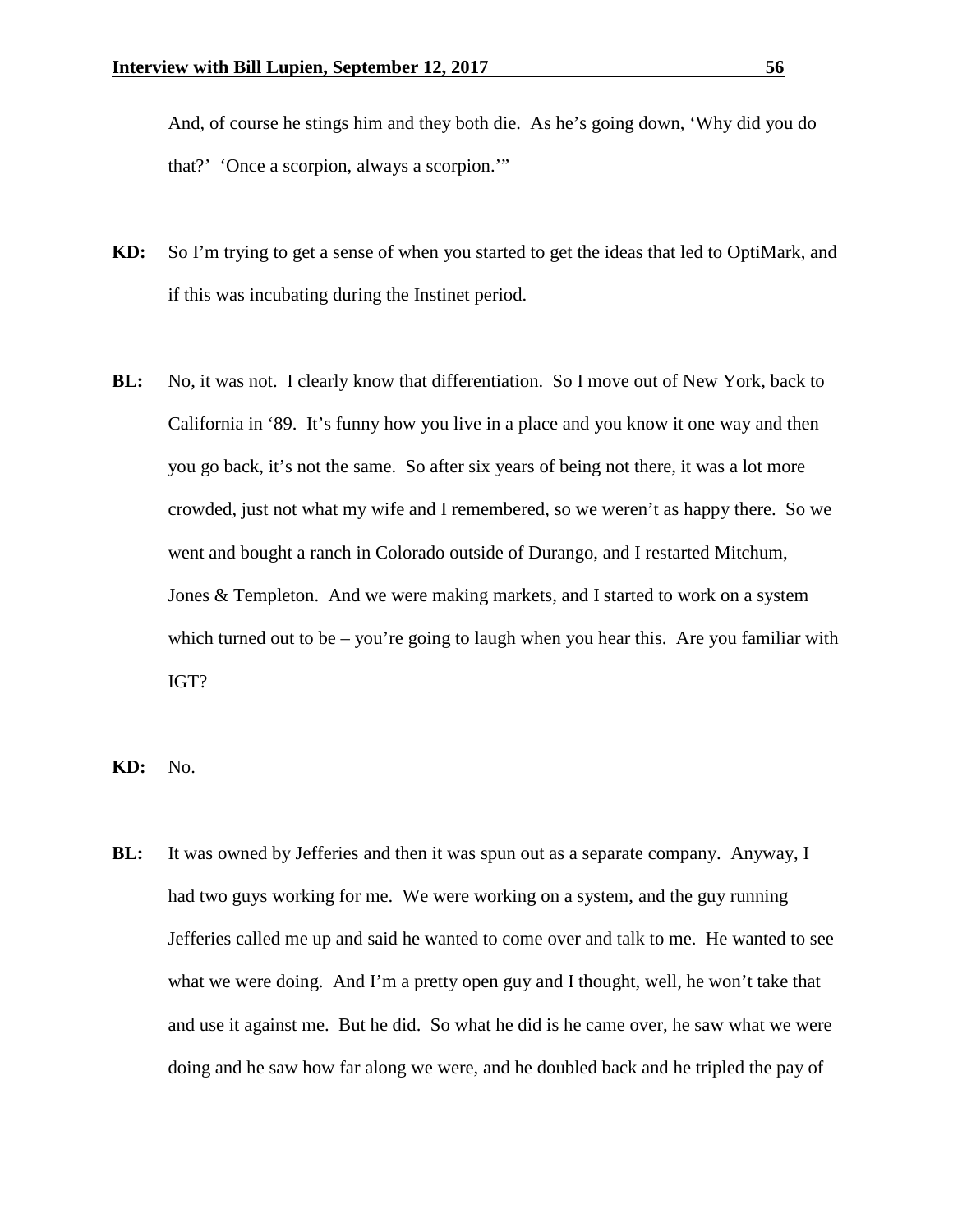the two guys that were working for me and they took it and went over to Jefferies and they built it, and it's worth a lot of money today.

- **KD:** And that was ITG.
- **BL:** Yes. However, you move on in life. I didn't sue him. He's not my best friend, but I didn't sue him. Boyd Jefferies was a very good friend of mine. Very, very good friend. But after that, probably about three years later, I guess it was '93 – my wife and I would commute back and forth between the ranch in Colorado, or we lived in San Marino which is a suburb of – you know it?

**KD:** Yes.

**BL:** Okay. So we would go back and forth, and always hated to come back to LA because it was crowded and we had smog, and leaving Colorado is pretty tough. So I finally said to her in early '93, I said, "You know, why don't we reverse this?" She said, "What do you mean?" I said, "Why don't we move? I'll move the whole company to Durango, those that want to go, and we'll come back to LA when we need to." Well, she wasn't sure. Anyway, make a long story short, I told her, I said, "Remember when you took the class on options?" She said, "Yeah." I said, "You know what a put is." "Yes." I said, "I'm going to give you a six-month put. If at any time in the six months you don't want to stay here, you just tell me and we'll move back." She said, "Really?" I said, "Yes." So about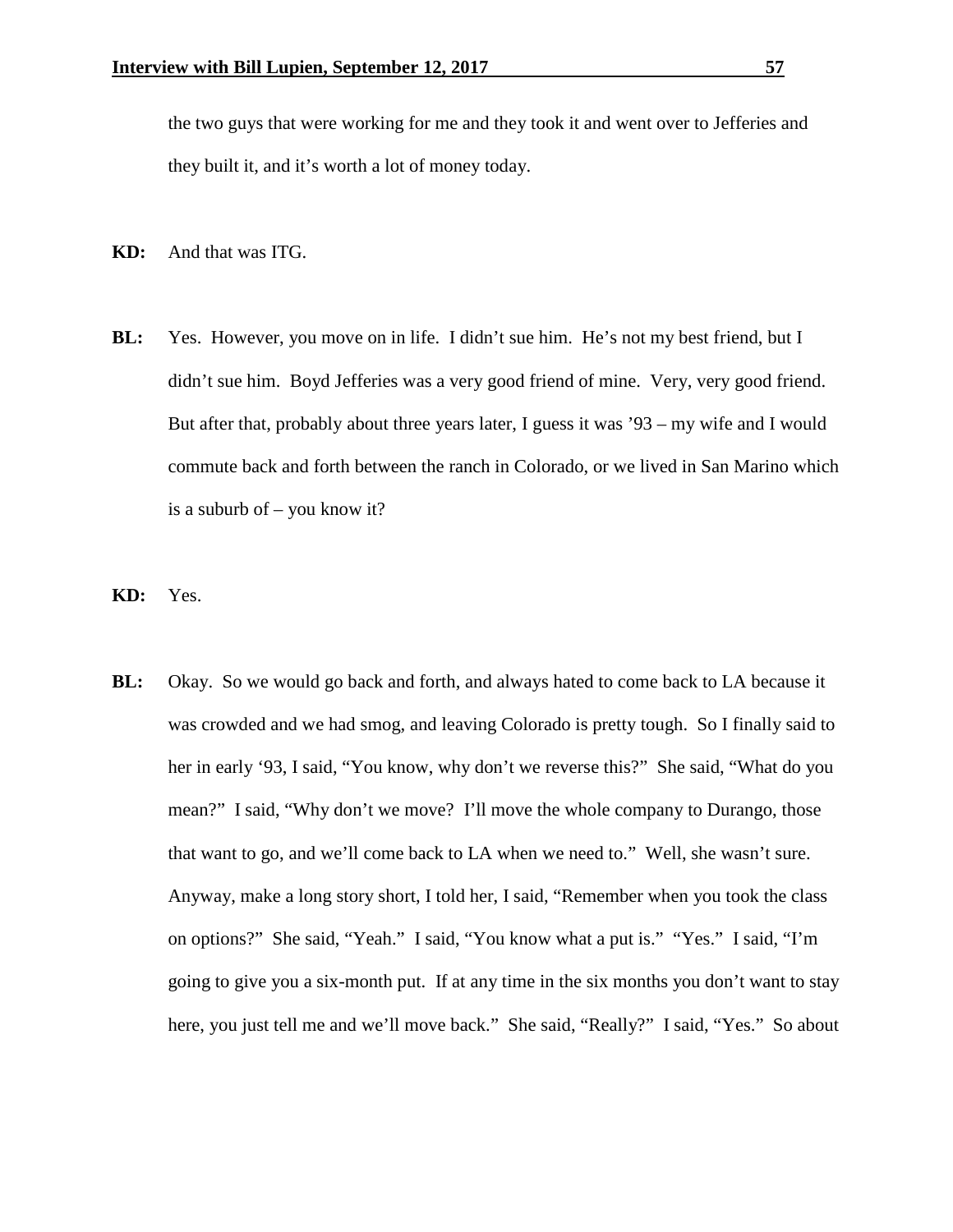three months after we're there, she said, "You know that put?" I said, "Oh man, yeah?" "You can have it. I love it here." I said, "Oh, good."

So now I started to build another type of automated system. We ended up calling it TOMCAT. Basically it was a terminal with quite sophisticated software that allowed you as a customer, whether you were an institution or a trader, to load orders in, and I'll give you an example. You could put an order in, and we did this, and we called them guns. So a gun has a basket of orders, one or more, and you label them and they're predetermined what you want to do. So suppose – and this comes from experience – suppose that a earthquake of a magnitude of 8.2 hits San Francisco. The second that you see that, what would you want to do in terms – well, you'd want to get out of insurance stocks, buy lumber and glass and maybe others. So you design what you want to do, and this is stored in there maybe forever. It doesn't have to ever go off. And there's all kinds. I mean, you have a variety of types of guns. And so institutions were starting to subscribe to that service. Now, we were a broker-dealer, and I remember we had several in New York that loved it. I can't think of the firms right now.

- **KD:** What was the name of your broker-dealership? Is it still –
- **BL:** Mitchum, Jones & yeah. So in '94, a friend of mine came to visit me from LA. He's since passed away. He's quite a bit older. And he was there and he was looking at what I was doing and he said, "Do you have any interest in neural networks?" And I said, "Yes, I do." He said, "Oh, you know what they are?" And I said, "I know what they are but I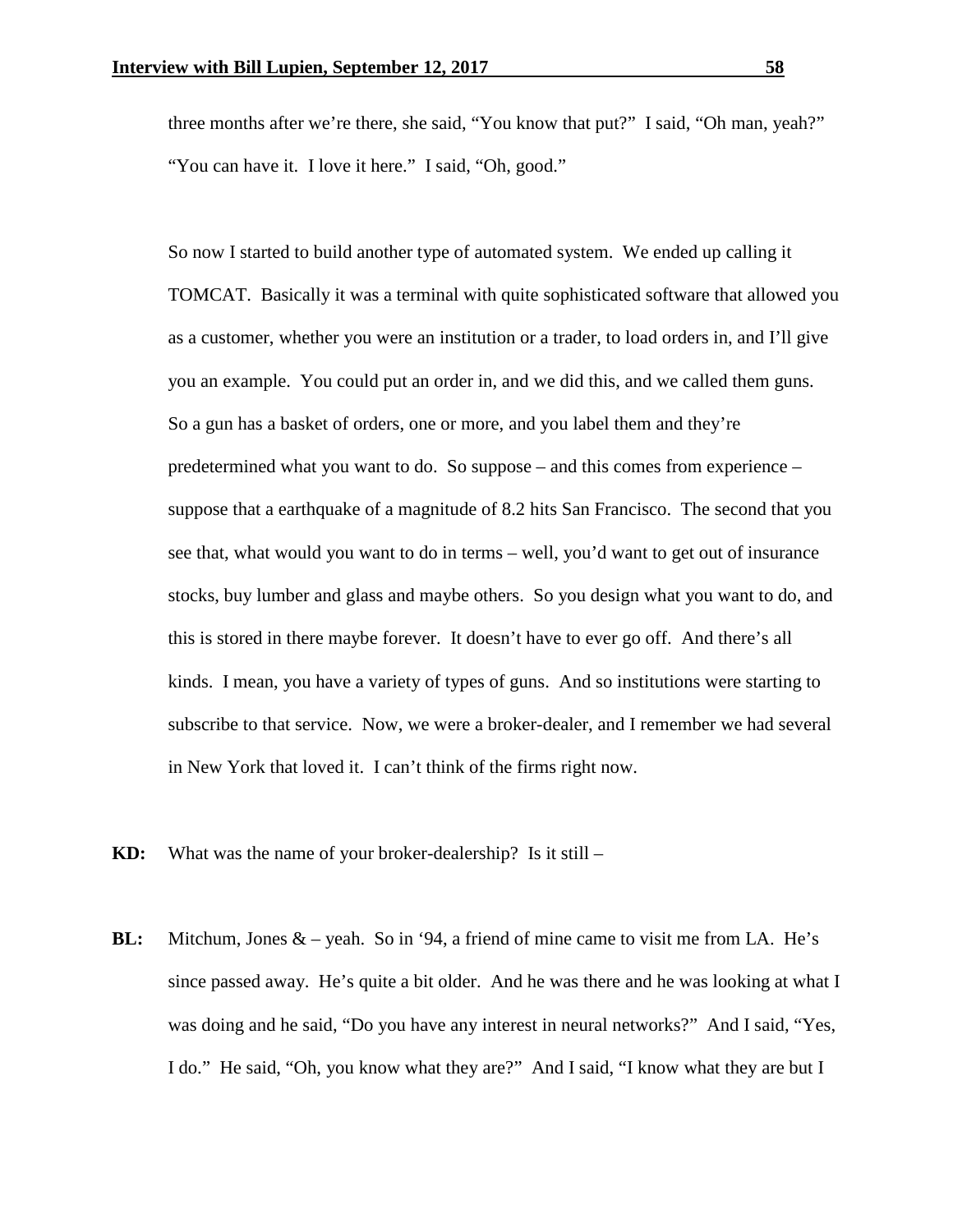don't how to do it." He said, "I may have the answer for you." I said, "Really?" He said, "Yes, I'm on the board of a company in La Jolla that's been working on Defense Department stuff exclusively, but they are world class on neural networks and on a whole variety of technologies that you've never heard of." My friend was top secret also, by the way. He was on their board. I said, "I'd love to talk to them."

So he put us together and that's where Terry Rickard, my partner since '94, came from. And then Terry came out and I showed him what we were doing, and Terry said to me at the time, he said, "You know, what I see for the next ten years in the defense business is not that exciting, but this is exciting." I said, "Well, work with me," and I made him president. He has a PhD in engineering physics, which I will decipher for you if you don't know what that means. He's a mathematician of extraordinary capability. I mean, believe me, this guy is a genius.

So we started working together, and as I said to him, I said, "Look, I have the domain expertise, you have the toolkit." That's the way I described it. I'll tell you what I want, you know how to build it, how to write the code or how – I mean, he's not a code writer per se, but he knows how to build a system. So we started working together, and the two of us built this TOMCAT together. And along the way a guy calls me up and says, "What are you guys working on?" I said, "Well, we've got this TOMCAT." Harold Bradley. Do you know the name?

**KD:** I don't think so.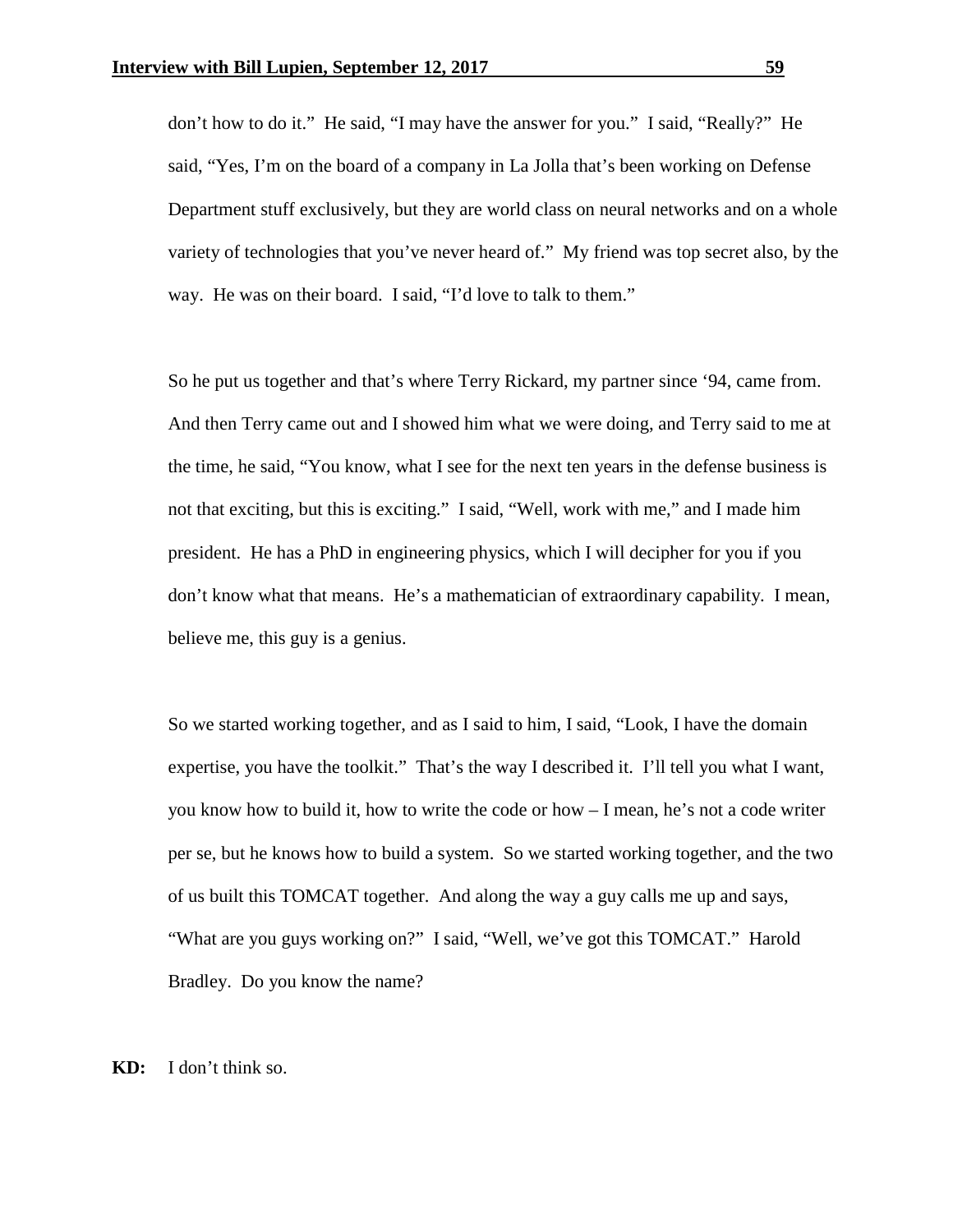**BL:** Okay. Harold's a very interesting guy and somebody you should talk to. He's in Kansas City. I can get you his phone number. He's a wealth of knowledge. He was the head of trading at Twentieth Century Funds in Kansas City. So at that time they had about 80 or 90 billion in assets. He was one of our big customers at Instinet so I knew him very well. He said, "I've got a problem." I said, "What kind of a problem?" He says, "There's no liquidity." I said, "Harold, you've got to be kidding." And he says, "No, it's killing us." I said, "Harold, there's 400 million shares a day." "Not enough." So I said to Terry, "Let's fly over and meet with Harold and see what he's talking about," so we did. And Harold's a very energetic guy and very savvy guy about markets. He is somebody you should talk to. He's very involved with the SEC.

Anyway, Harold says, "Let me show you. Let me take you into the trading desk. Let me show you the kind of problems we have. Here's an order. I've got 3 million shares of this thing to sell." He said, "I can't put that order into the market. They'll read my mail before I take the first step. Help me solve this problem." So Terry and I go back. We asked tons of questions and then we went back to Durango and we held brainstorming sessions, which we included everybody in the early going but later decided that most of them didn't have the scope of understanding to add to it.

## **KD:** Everybody being employees?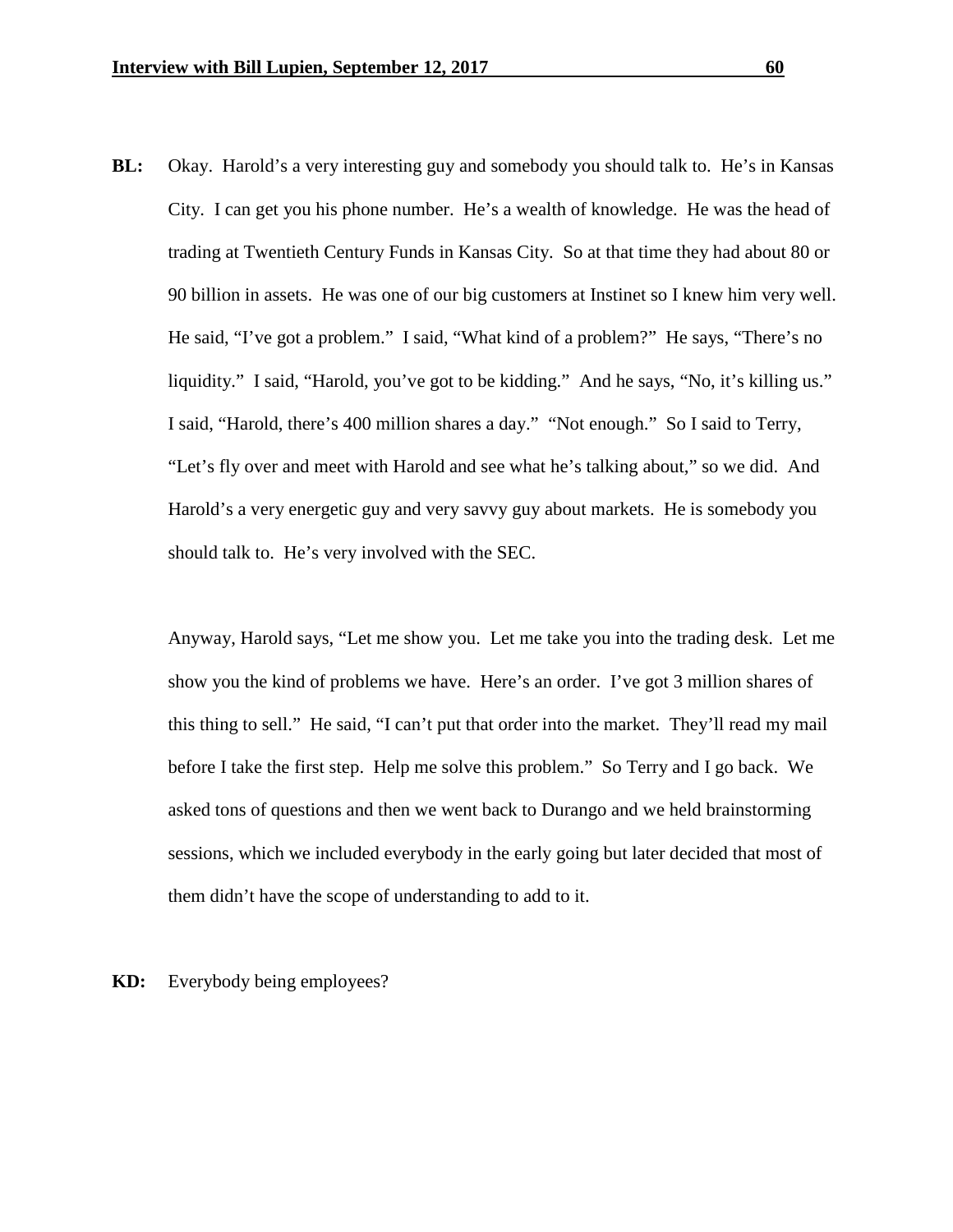**BL:** Yes, employees. So later it became just Terry and myself. So Terry was sick for about four days with the flu, and he came back in and he said – he was really sick, but he said, "I think I had a real epiphany." I said, "Really?" "Yeah," he said, "I think I know how to solve our problem," because we had defined it pretty well by this time. I said, "Well, tell me." He said, "Well, do you know who Claude Shannon is?" I said, "Nope." He said, "Well, he's a famous scientist that worked at Bell Labs and taught at MIT." By the way, they just put a book out on him and it's fabulous if you want to read it. Just an interesting – I just finished it. The guy is incredible. Unfortunately, he died about 2001, I think.

Anyway, Terry knew him, knew all of his work, which basically was how do you take a big pipe of information and push it across a teeny pipe – and I'm using this figuratively – across the ocean, and then re-expanded on the other end and not have mistakes in the data. And he had mathematically figured out how to do that, which was an enormous breakthrough for any kind of telecommunications. We wouldn't have the Internet today if it weren't for him. It's that simple. We wouldn't have any of the stuff that we have today. He was a force. Well worth reading the book some time. You'll enjoy it.

So I said, "Well, how does that help us?" He said, "Well, I know this is a stretch, but we have a problem also. Our problem is the same problem. We have a bunch of stock over here that we want to get through this narrow pipe over to this side, which is one or more buyers on this side or sellers on this side." And so what Terry came up with was  $a$  – see if I can quickly show you. Oh, this one's too basic. Okay, here we go. So we came up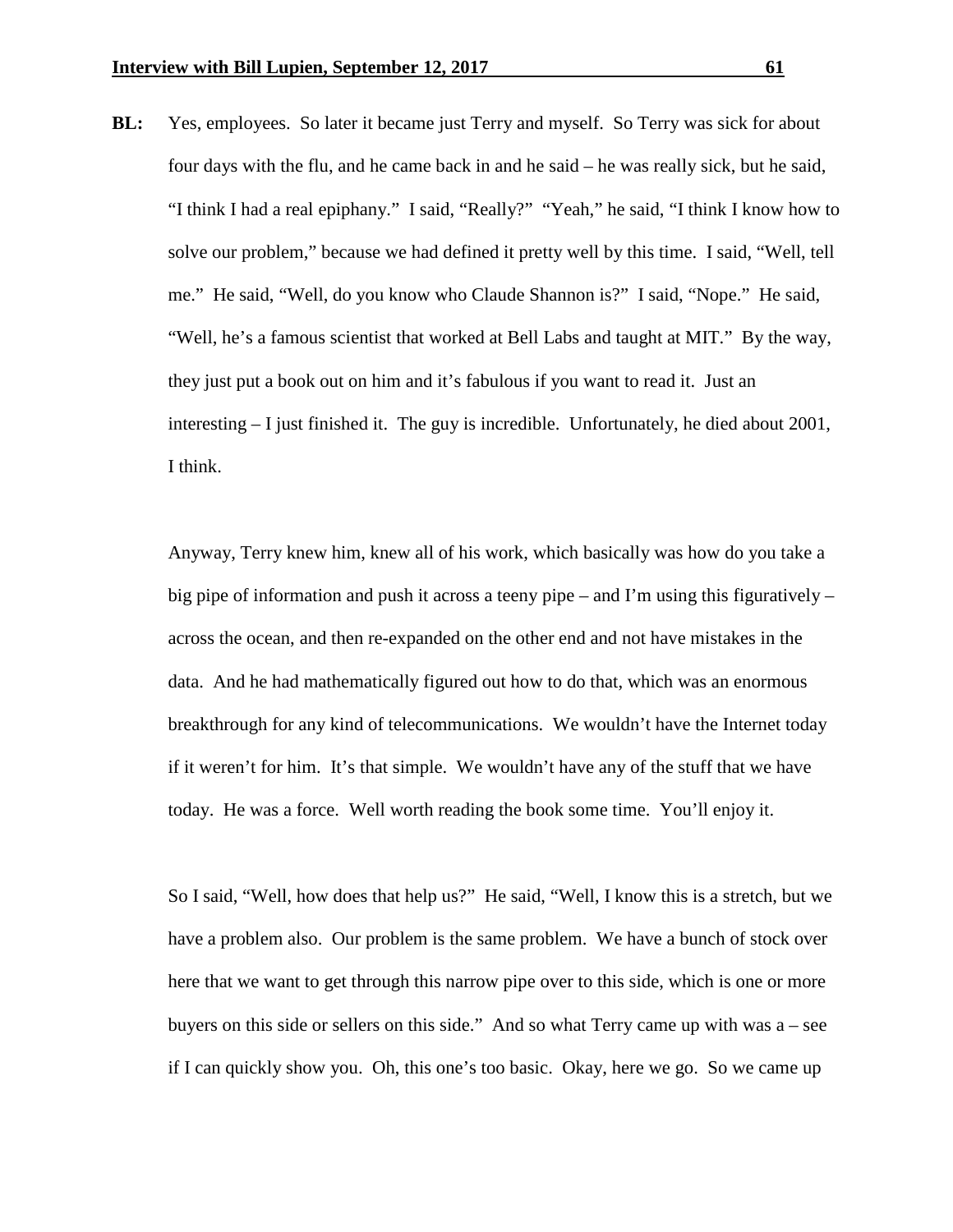with a way of describing an institution or anybody's interest in buying or selling. Each of these squares represents a cell, and the numbers or the coloring is your propensity, your scale of one to ten of how excited you would be to trade at that price and quantity.

So if you think about the problem, if you have 3 million shares, if I said to you you need to sell 3 million. You're the trader, and it's a tough stock to sell and it's trading at fifty bucks. And I said, well, what if I could show you a bid at forty-nine and an eighth? Sold. I mean, he'd be so excited it wouldn't even be funny. What about forty? Yeah, I'd still sell it. I mean forty-nine. What about forty-eight? Well, I'll sell half of it. What about forty-five? I still would sell some if that's the best that we could do. What if I could only sell a little bit at fifty and a quarter? No, I don't want to sell any at fifty and a quarter, because if I sell a little bit at fifty and a quarter I've told the market I'm out there.

So you can design what's known as a profile to buy and sell, and it doesn't have to be linear like this, it can be up and down. So you can have a dip in the middle of it says I don't want to do anything at this price, but if I can get rid of all of it I'd be willing to give you another half a point to get out of it. What I'm going to do if you promise to send this back to me –

**KD:** Oh, absolutely. That'd be great.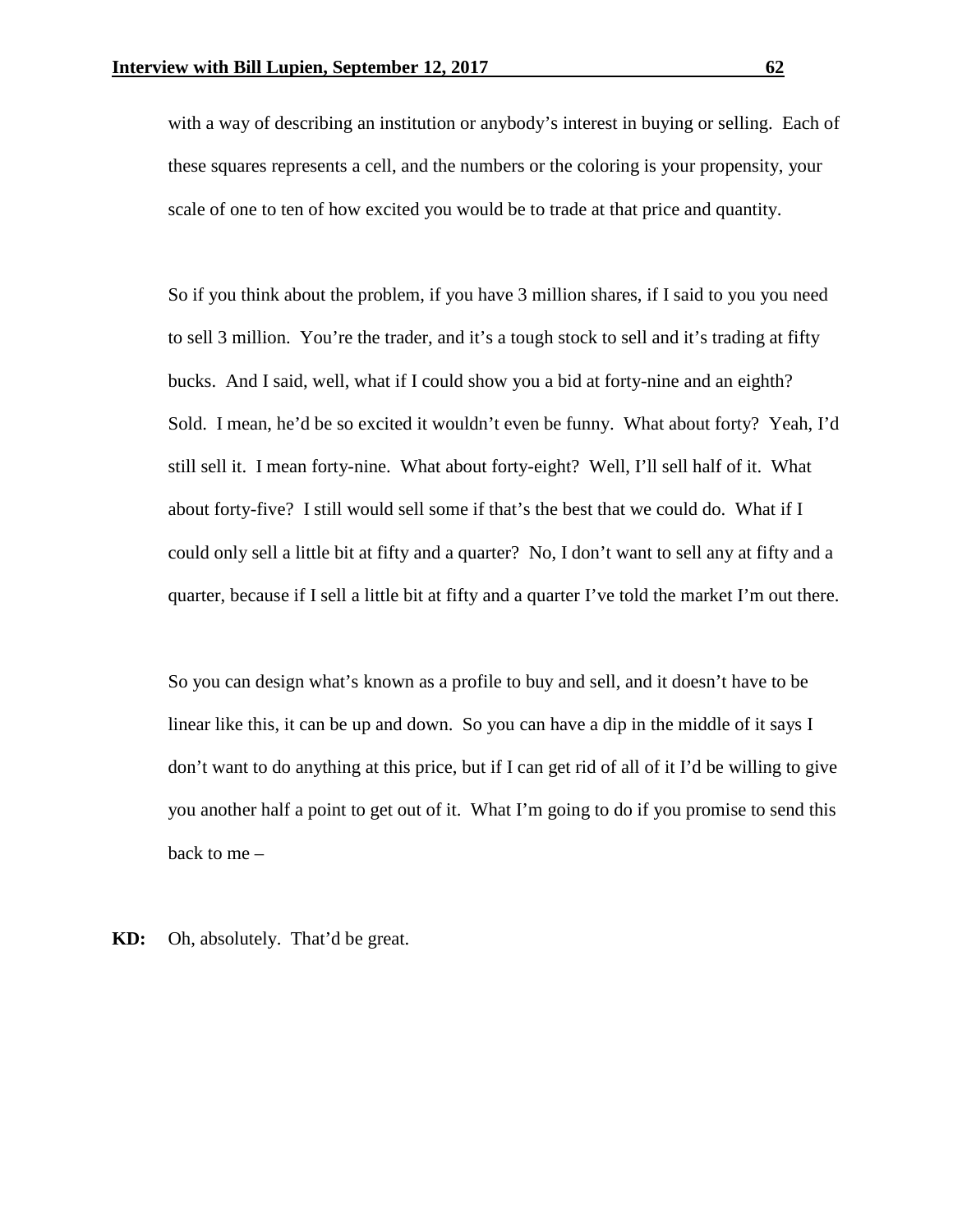- **BL:** Because I only have that one copy. So one thing I didn't tell you is I've had three case studies done at Harvard, two on Instinet and one on OptiMark, which are fun, by the way. Have you ever done that?
- **KD:** No.
- **BL:** Well, when they do a case study they have you, the CEO, come in and sit in the class, and the first half they argue about the thing and then they bring you in, which is fun.
- **KD:** Terrific. So this is basically the key to OptiMark, is your coming up with these profiles.
- **BL:** Right.
- **KD:** There was another word there was used, comfortability or something like that.
- **BL:** Oh, confidentiality.
- **KD:** Well, it's not the one that I'm thinking about, but that's okay.
- **BL:** Yes. Because basically, we actually built it in a way that even we wouldn't know what was in it, and we had to prove that, so we hired Deloitte & Touche to come in and do an attestation which was a legal document. We ended up paying them \$10 million for that, by the way, so this is a serious document.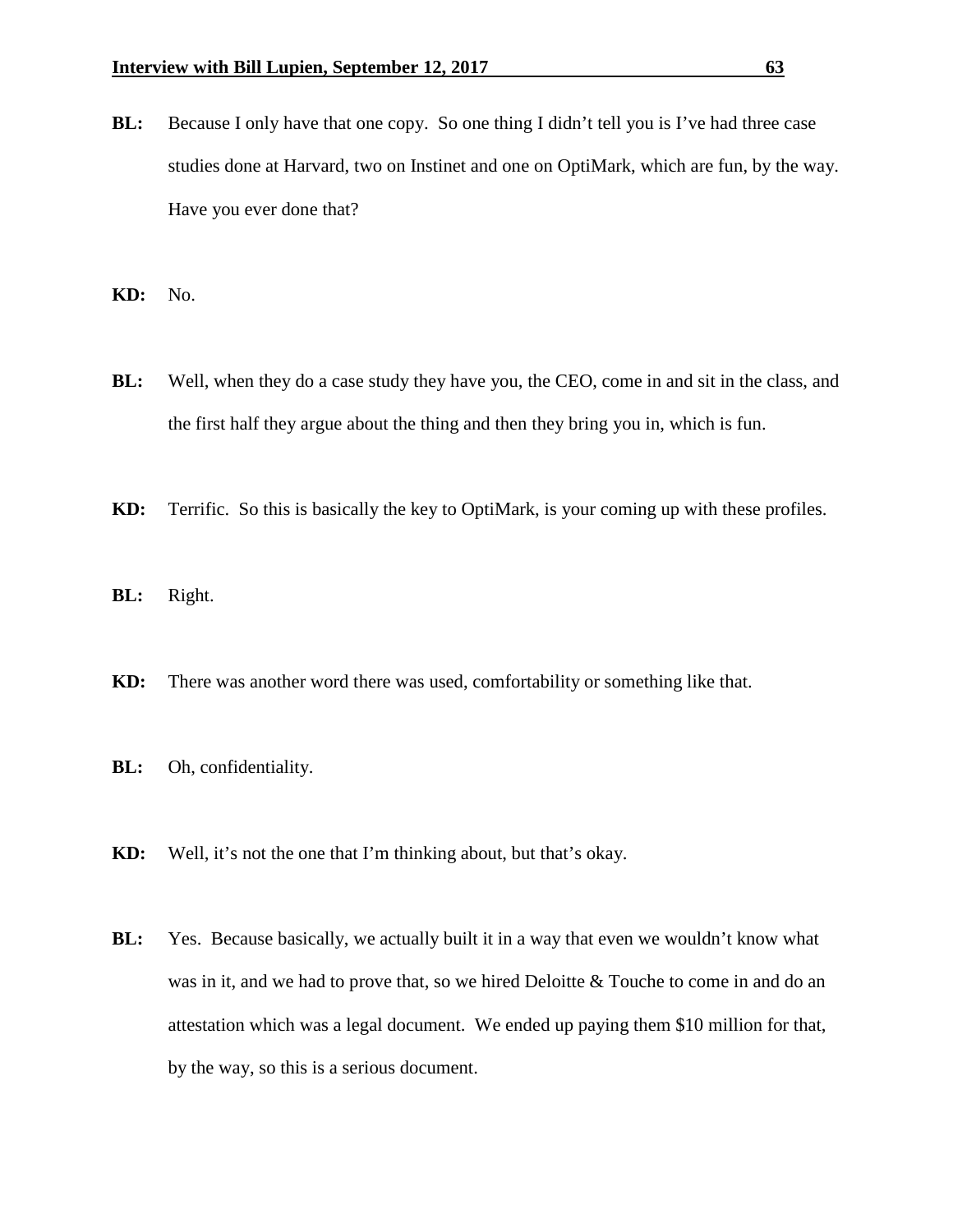**KD:** Yes, so speaking of serious, when did you start to get serious about OptiMark?

**BL:** Ninety-six.

- **KD:** Okay. Because you realized at some point that this was going to be a major investment and it was going to take a lot of time.
- **BL:** Yes. I had doubts. I mean, by that time personally, I'm talking about. And I remember saying to Terry, "We're going to get to a point where there's no turning back." And I said to him, "I'm not sure that I want to do this. I know what's in front of us. I mean, I really do." I knew more what was in front of us than he did because I done the battles at the SEC and with the exchanges and everything. So the issue with OptiMark and the SEC, we needed to integrate. We approached the SEC with this idea, because I had already gone down the path with Instinet of being a broker-dealer and offering a service as a broker-dealer that integrated with the customers, with the system, a so-called ECN.

So at that point in time the SEC looked at their field of opportunity, if I didn't put it that way, and had come to the conclusion there were only two ways that you could do something. One was to be an exchange and one was to be a broker-dealer ECN.

What I thought about was, well, wait a second. What if we were a facility of an exchange or a facility of many exchanges? I think that would meet the requirements that they're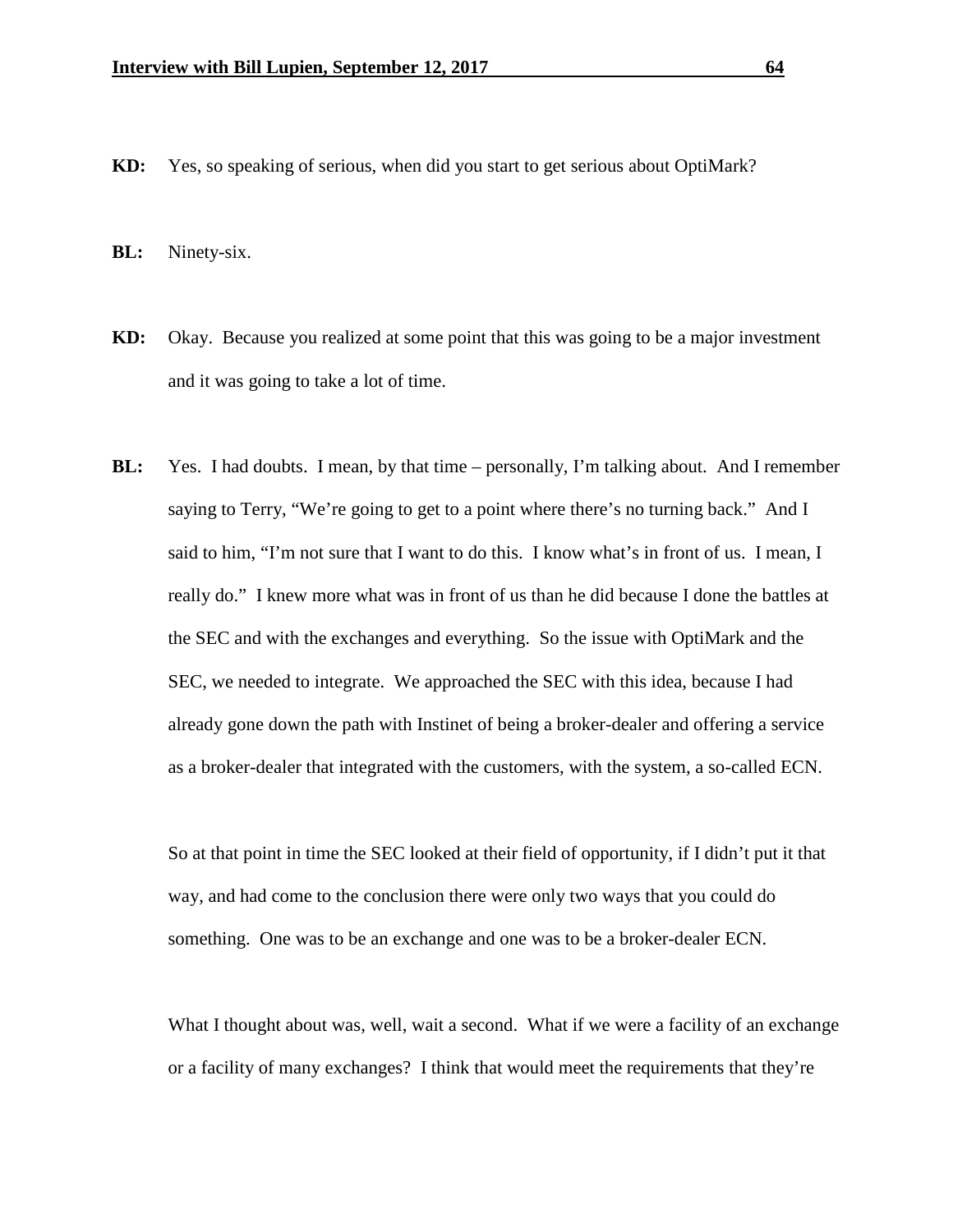talking about. I can show you examples of facilities of exchanges that are computerized. SCOREX, DOT. There's a variety of them out there today that are facilities of exchanges. So I told Terry that we needed to go to the SEC and present this idea, and I called up the head of Market Reg at the time and said, "I need two hours of your time." Now, that is a lot of time to ask somebody, the head of Market Reg. Fortunately, he knew me very well, and I said, "And I guarantee you I'm not going to waste your time. I've got something that you've got to see." "When do you want to come in?" So we looked at calendars and he said, "You've got it. You'll have from one to three." Fine.

So we got there, we set up our terminal in their conference – they told us what conference room to go to, and we were in there working on that and a couple of lawyers come in and we said, "Oh, this conference room is taken for  $-$ " And I won't name the name, but  $$ and, "Oh, no, no, we're here for that meeting." I said, "Oh, okay." So three or four more came in, and eventually there are twenty people in there, all from Market Reg. "We're here to see what you're going to show us."

So I wasn't quite prepared for that, but the head of Market Reg came in and he said, "Okay, so what do you have here?" So I said, "Well, we'll do a demo and then we'll talk about the regulatory environment." So we took him through a full demo of what the system did and how it worked and everything, and I said, "But more importantly I want to get to the point about how this fits into the regulatory environment." And he said this to me: "You know you only have two choices. You either have to be a broker-dealer or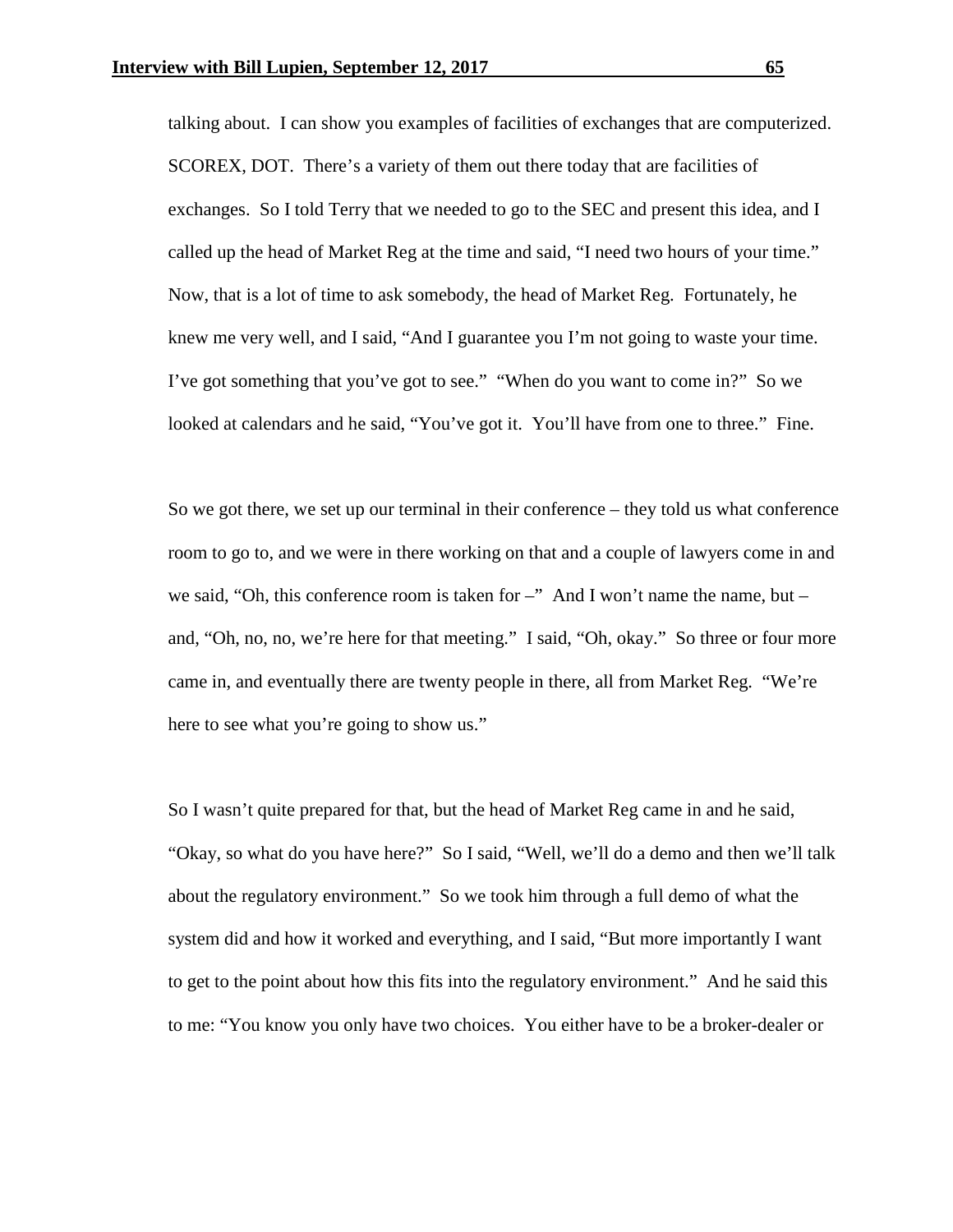you have to be an exchange." And I said, "No, I think there's a third." "Well, what's that?" I said, "A facility of an exchange."

And I'll never forget, he threw his head back and he started to laugh, and I couldn't tell whether he was laughing at me or what. And eventually he stopped laughing and he turned to me and he said, "That'll work." That's what I wanted to hear, because I had already thought through the ramifications and how it would work. So after that he then said, "Of course you're going to need to have the Commission approve this." I said, "Oh yeah, I understand that." He said, "It'll be the full Commission." I said, "That's fine." And he said, "You'll have to come back and do a demo and then answer all kinds of questions, but before you do that I want you to come back and talk to the chairman." I said, "Fine." I knew the chairman from previous experience before he was chairman.

So we came back and we had a meeting with the chairman and explained what we wanted to do, and I brought the chairman of the Pacific exchange with me. And I said, "We have the first exchange that's willing to do this. We're talking to others. And so, we're ready to go. We just need your blessing." Well, he said, "I'd want this –" oh, and Market Reg was there too and said, "Yes, we like this." So he said, "All right. Well, you're going to have to have a hearing in front of all the commissioners." I said, "Fine." So we did another demo with everybody there and they approved it.

Now, we had integrated the system. And you know now because of what I've told you about ITS, I know ITS as well as anybody, because I was one of the designers of it. I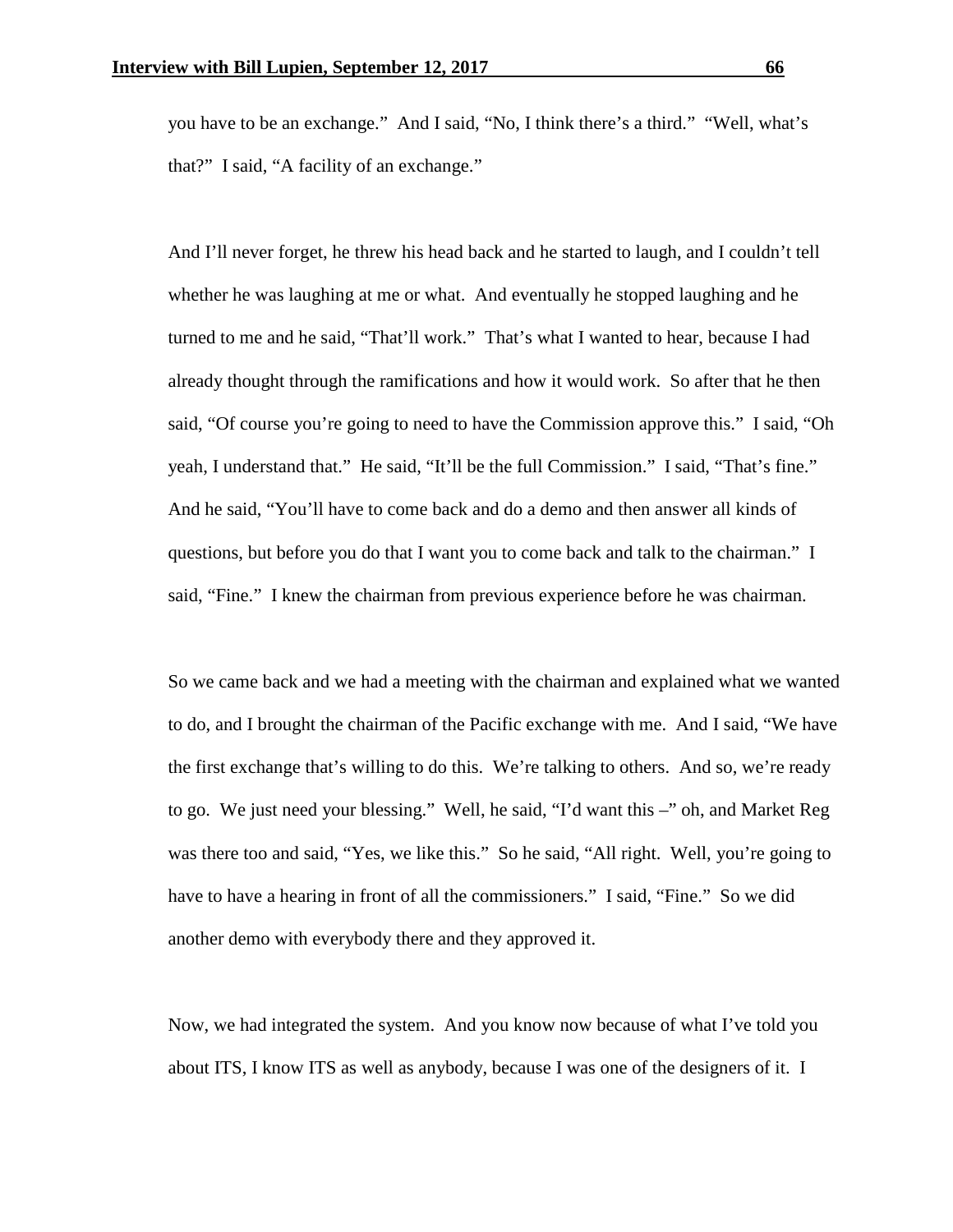knew the rules, I knew how it worked. And I told Terry at the time, I said, "Terry, we're going to have to integrate with ITS so that even if we're not a member of another exchange, if they have a better bid or offer, we're going to have to go out to that through ITS and take care of that. We're going to be integrated inside that even if that order is coming to the Pacific. He said, "Well, if you show me how it works, I'll get the thing written." I said, "Fine, I'll show you how works." So we did that and we showed the Commission how it worked. And the ITS people and the SEC loved it.

We then got the Commission to approve it and we started down the path of building the system. Now, at this point, we were way into it. I mean, we probably had already spent \$100 million. Just to give you a scale, we eventually raised \$350 million. By this time, though, with \$100 million, we had systems that were working, we understood how it would work. We had as our partner in the system side IBM. So we went to IBM supercomputer division, Terry and I did, met with the president of their supercomputer division and five of his executives, and explained what we wanted and what the criteria was, because the SEC said, "Well, you can do this as long as your total elapsed time of your process is under three and a half seconds." And I'll be honest with you, that's just a negotiated term, meaning if it's three and a half seconds or less it's considered continuous. If you went out to fifteen seconds, it wouldn't be considered continuous. You could get an argument about whether that's the right timeframe or not.

So we gave the specs to IBM supercomputer and two weeks later the head of the division called me and he said, "We're not going to be able to bid on this project." I said, "Why?"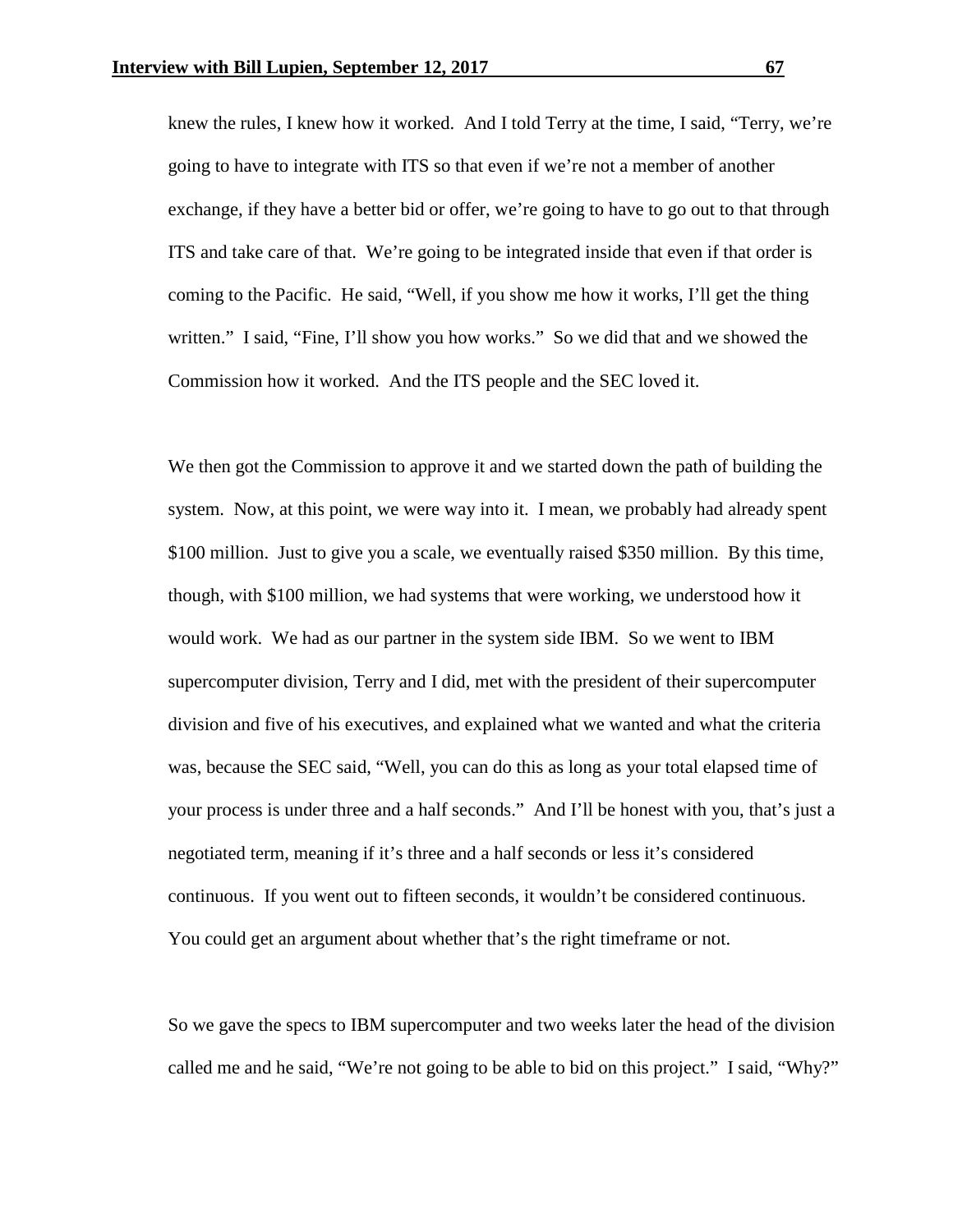He said, "We cannot meet those specs. We can't do what you need to do in three and a half seconds." I said, "You're kidding." He said, "No." I said, "I'm blown away. I'm absolutely blown away." He said, "Well, let me explain to you why we can't do it." I said, "I'm all ears." He said, "We have supercomputers, but our supercomputers are high-speed sequential processing, vector processing." So they go down a vector, was the term he used. "You need a computer system that is a grid-type solution, and we don't do that."

So I went to our head of systems and told him what happened he said, "Well, my brother works at DEC up in Boston, and they've got a new chip coming out that I think, from what I understand, can be put on a backplane with 100 of those chips that all interface with each other. Let me talk to him about it." Well, to make a long story short, DEC could do it, and did do it. And so what we were doing was a lot of processing in each cell and then bringing it together, very, very fast, of course. We spent a ton of money on that, but it worked, and it worked just –

- **KD:** There's just a lot more variables in what you're trying to do than in your typical trading software.
- **BL:** Yes, as you can tell from those grids, if you stack 1,000 of those grids and you search for the optimal solution across 1,000 grids, let me tell you, that explodes in terms of computational intensity. It blows up. It's not what you think it is.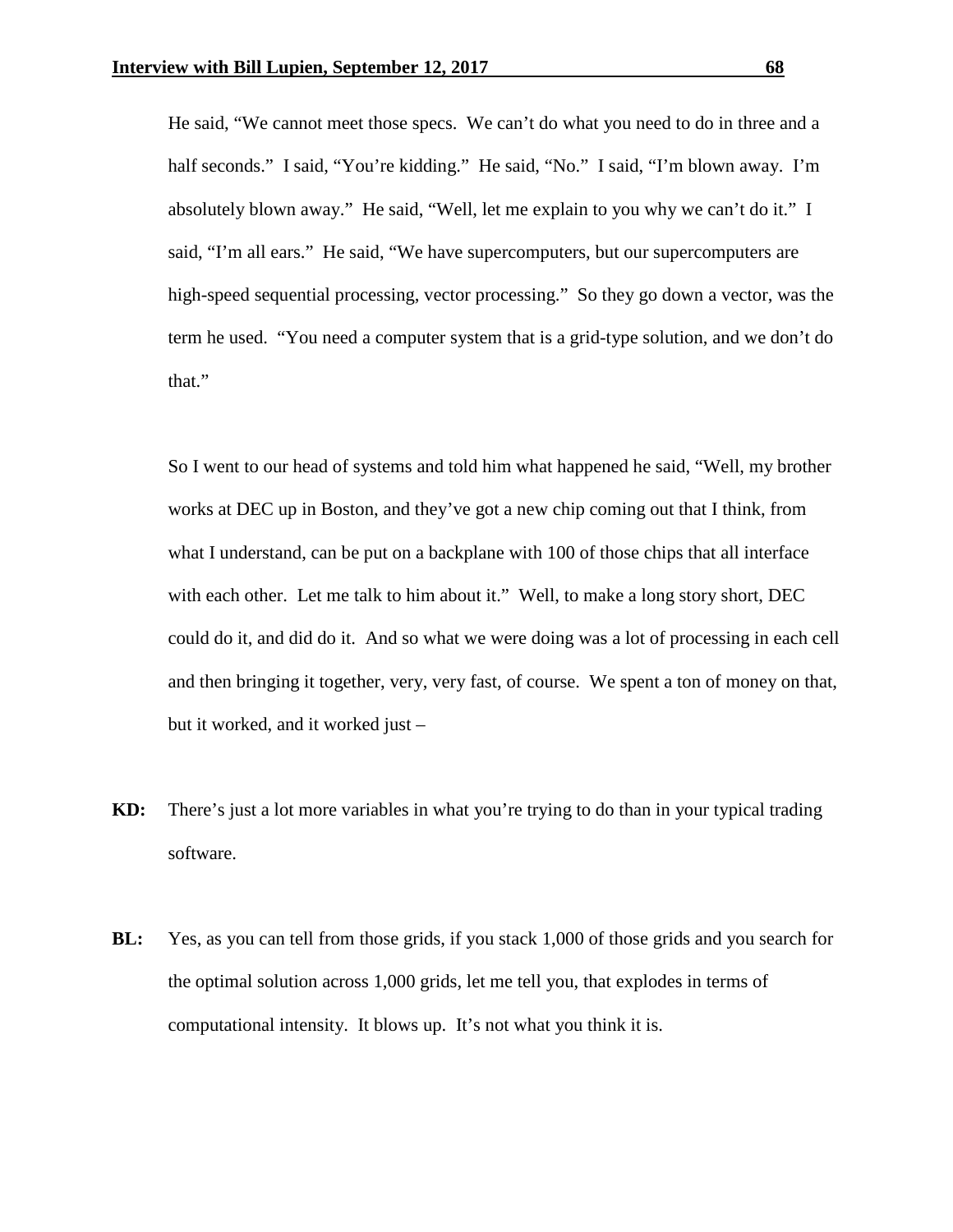- **KD:** So you talked about the SEC but I thought that you'd probably be talking about the New York Stock Exchange also.
- **BL:** Well, okay, so we did. Now, back up. Bill Johnston was president of the New York Stock Exchange at the time. I called up Bill – and he used to work for me, by the way. Let me correct that. Bill and I worked together. We acquired his specialist post on the New York Stock Exchange, so we've been friends for quite a long time, way before he became president of the exchange. So this is maybe twenty years later and I call him up and I say, "Bill, I have something that I want to come and show you and Dick Grasso, but only the two of you. I want no one else in the room. And my partner, Terry Rickard, will come with me. There will be four of us. And we need at least two hours of your time some afternoon. You name the time, we'll be there." I said, "I guarantee you, I'm not wasting your time." He says, "Okay." So we've got the meeting. Now, I've known Dick Grasso since before he was anything, really, at the exchange.
- **BL:** We went to the New York exchange, we had a meeting with just Dick Grasso and Bill and showed them what we had, and they said, "Well, why are you here? Why are you showing us this?" I said, "Because we would like to have you as part of the system. We're not here to hurt the New York Stock Exchange. If you want to be part of it, you can be." I explained how we were working with other exchanges. So after that, we had a series of meetings with specialists, with floor brokers, with board members, and it was difficult because some of them could see that this was going to impact their livelihood, more the floor brokers than the specialists. Specialists, if they were smart, could make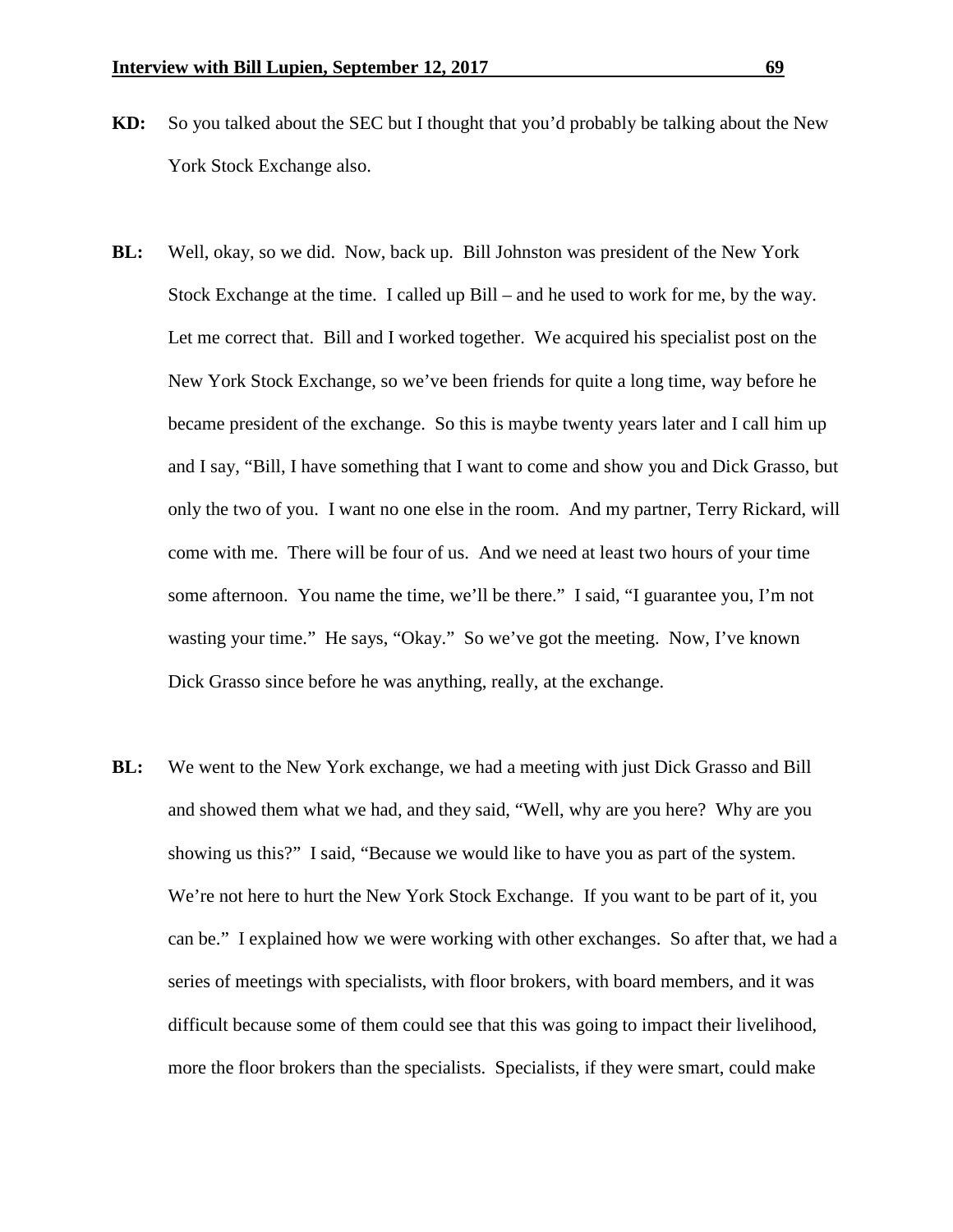more money, a lot more, and the reason is they can have their own profiles in there as a catcher's mitt or as a seller above the market and not have to have it in effect shown to the world. They would make more money if they knew what they were doing, but they were very fearful of it.

So eventually, the exchange voted it down internally. At that point, I'm going to editorialize what I think happened. I think the exchange used its political power to get the SEC to reverse its position, and the way they did that was to go to the SEC, put a throttle on how much volume we could put through ITS. So ITS was designed with no throttle limits –

- **KD:** You mean OptiMark or ITS?
- **BL:** ITS. OptiMark could only put so much through ITS to get to the New York. New York is now not part of the system, so now the only way we can get to New York is through ITS. So they're saying, "Well, you can only put up to 15 percent of your volume through ITS." I said, "Wait a second. ITS is designed to meet a requirement of the Securities Act of '75. I know that, you know that." "We don't care. That's the way it is." So I got a call from the SEC with this news, and the call went like this. "You have to go negotiate with Dick Grasso." I said, "What do I have to negotiate? I thought we had an approval from you guys." "Nope, you've got to go negotiate with him on ITS." I said, "There's nothing to negotiate. We've already integrated it, we're ready to go." "Nope, you have to negotiate."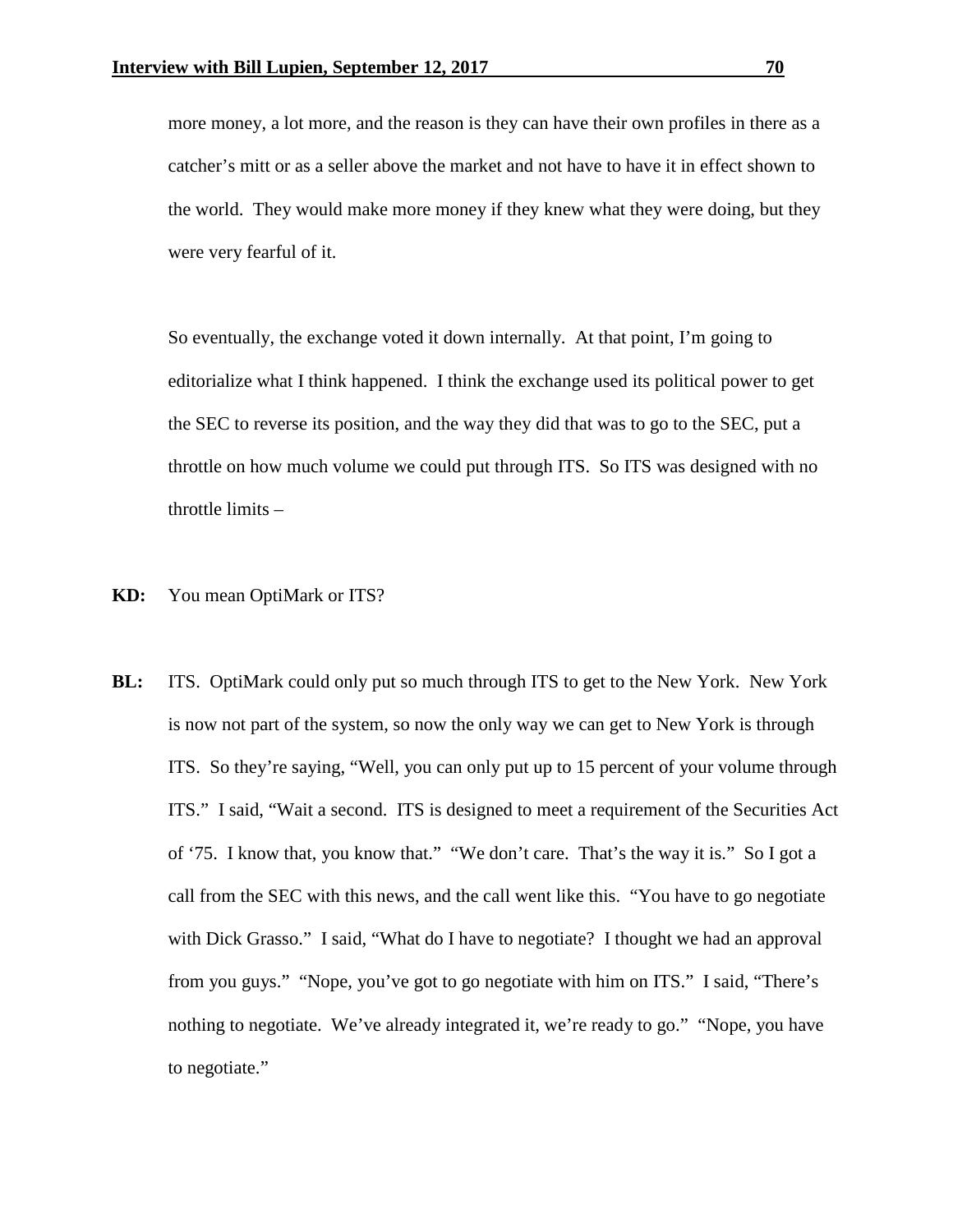So we go down to talk to Dick. Dick hands us off to some guy in the ITS skunkworks somewhere, and we had a horrendous series of meetings, just horrendous, because they didn't negotiate in good faith. And towards the end, I just got up and I said, "I've had it. I'm going to leave. I mean, there's no reason for me to be here. You guys aren't negotiating in good faith," which they weren't.

So we eventually went live with this 15 percent limit, and things were going along okay, meaning we're building volume and everything, and then we went through the 15 percent and so then they essentially cut the cord.

**KD:** Who did?

**BL:** New York. They could because we went past the 15 percent.

**KD:** So they cut it off entirely?

**BL:** Yes. And the logic of doing that, if you step back a second and you just say, okay, we built the system to equalize the opportunity for the customer to get to the best bid and best offer. That's what ITS is about. Okay? It's that simple. It meets the requirement of the Securities Act of '75. That's simple too. Now you're going to put an artificial limit on it. So as I said to one of the commissioners that was telling me this, I said, "There's something I don't understand. The first 15 percent of the orders that go in there meet the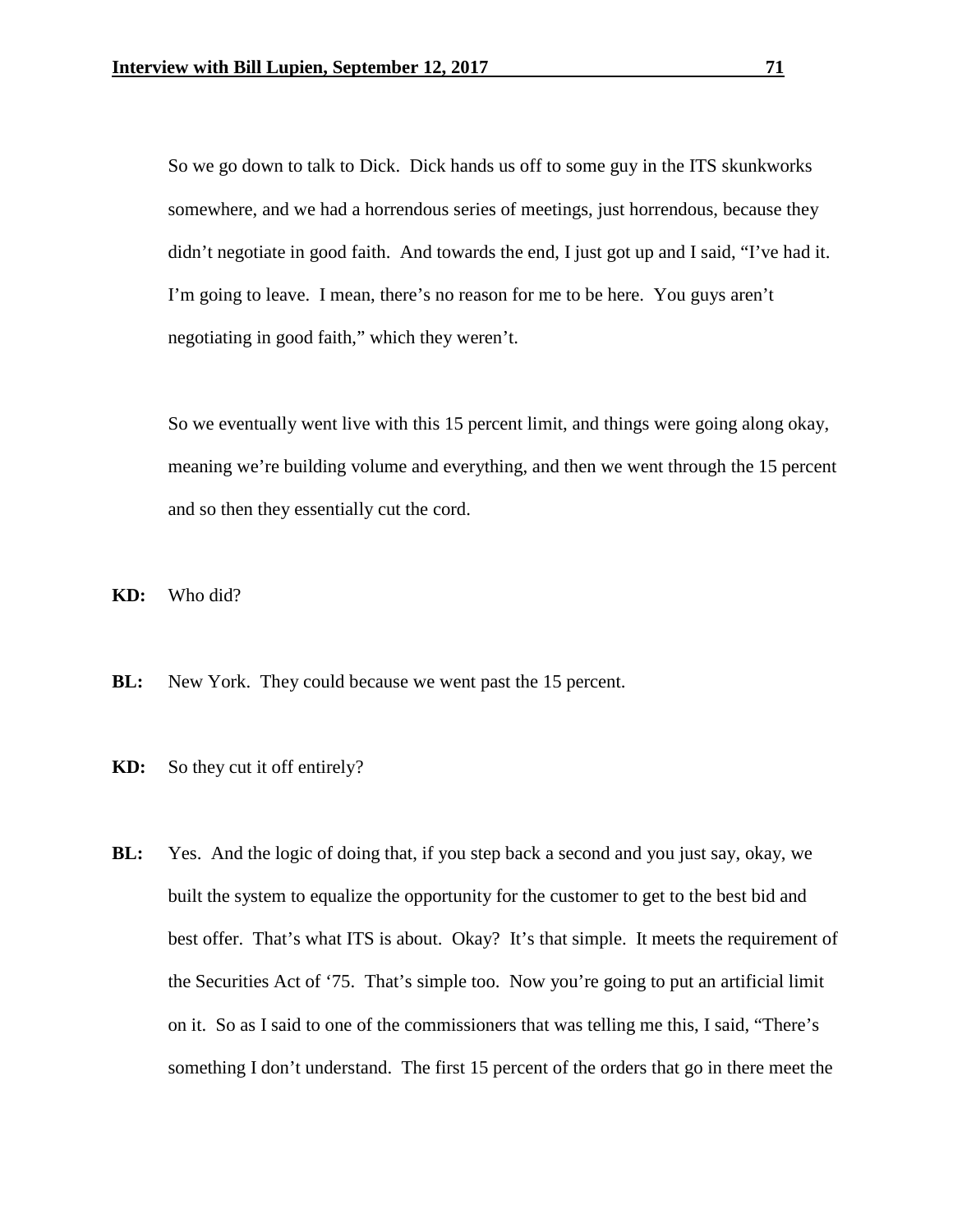requirements of the Securities Act. What about the other 85 percent? Are you telling me that they shouldn't?" I said, "It's not logical." But they weren't going to meet – the answer was, "We want the New York Stock Exchange to survive." That was the answer. I said, "I'm not out to kill the New York Stock Exchange. In fact, if they want to join, they can. But they don't want to."

So you know what happened? They killed themselves, because – they did. They're a mere shadow of themselves today. It's pathetic, frankly. It really is. When I look on the TV and I see CNBC with a big installation and nobody down there –

- **KD:** Yes, I've been there, actually. I've been on the ghost floor.
- **BL:** Yes, it's just horrible.
- **KD:** So the 15 percent throttle certainly didn't help. What were the other challenges that OptiMark was facing during its year or so?
- **BL:** Probably the other challenge, although we were making headway on it, was educating the customer base in something that was totally foreign, and quite frankly, quite sophisticated. And not everybody either could understand it or  $-$  and this is important  $$ wanted to understand what it could do. Now, I'm going to give you an example. Suppose that you got an order to sell 5 million shares of a security and you started working them in order and you peeled it off in pieces. Over time, eventually, you'll get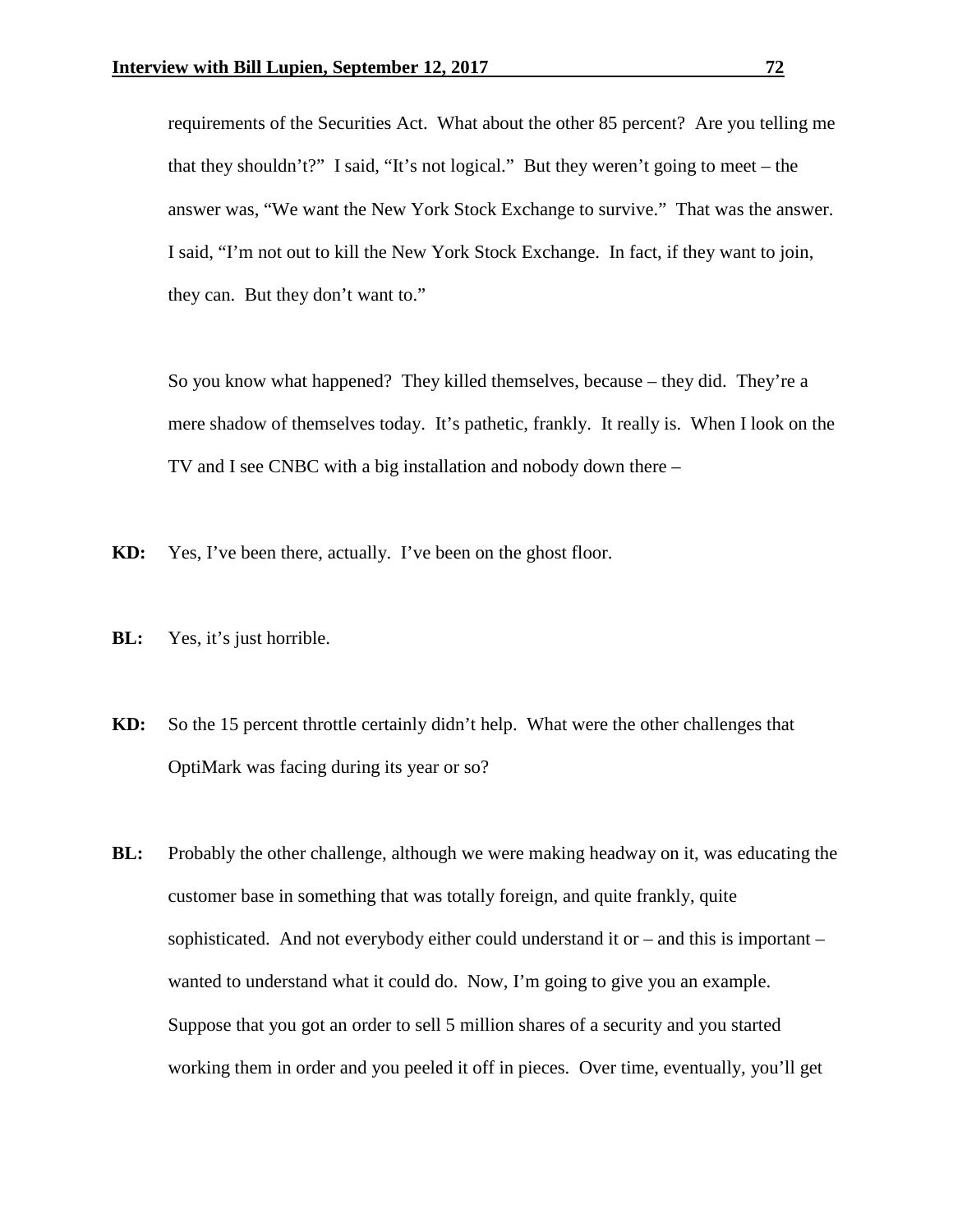rid of your 5 million shares, and you'll get an average price for that. And no one will second-guess you for making a bad decision, because you just you got the average over that period of time. The fact that it went down 10 percent, well, that was just the market. If, on the other hand, you got a 5 million-share order and you made the decision that you were willing to take a one-point discount to get out of the 5 million shares, you now have a risk that you didn't have before. Am I making it clear?

- **KD:** Very interesting, yes.
- **BL:** Yes. And so a lot of the institutional desks were afraid to actually utilize the power.
- **KD:** They didn't want that accountability. They'd rather the market take their –
- **BL:** Well, actually, what they really do is they hand the order off to a broker and then they blame the broker. It's really what they do. And then when the portfolio manager says, "That was a horrible execution." "Yeah, we won't give an order to those guys again for a while."
- **KD:** Interesting.
- **BL:** What we did do, just so you know, is we didn't just sit back and say, "Well, we can't solve this problem." We developed a thing called OptiMark Institute, and we had a team, several teams actually. They were three-person teams, generally, and we'd send them to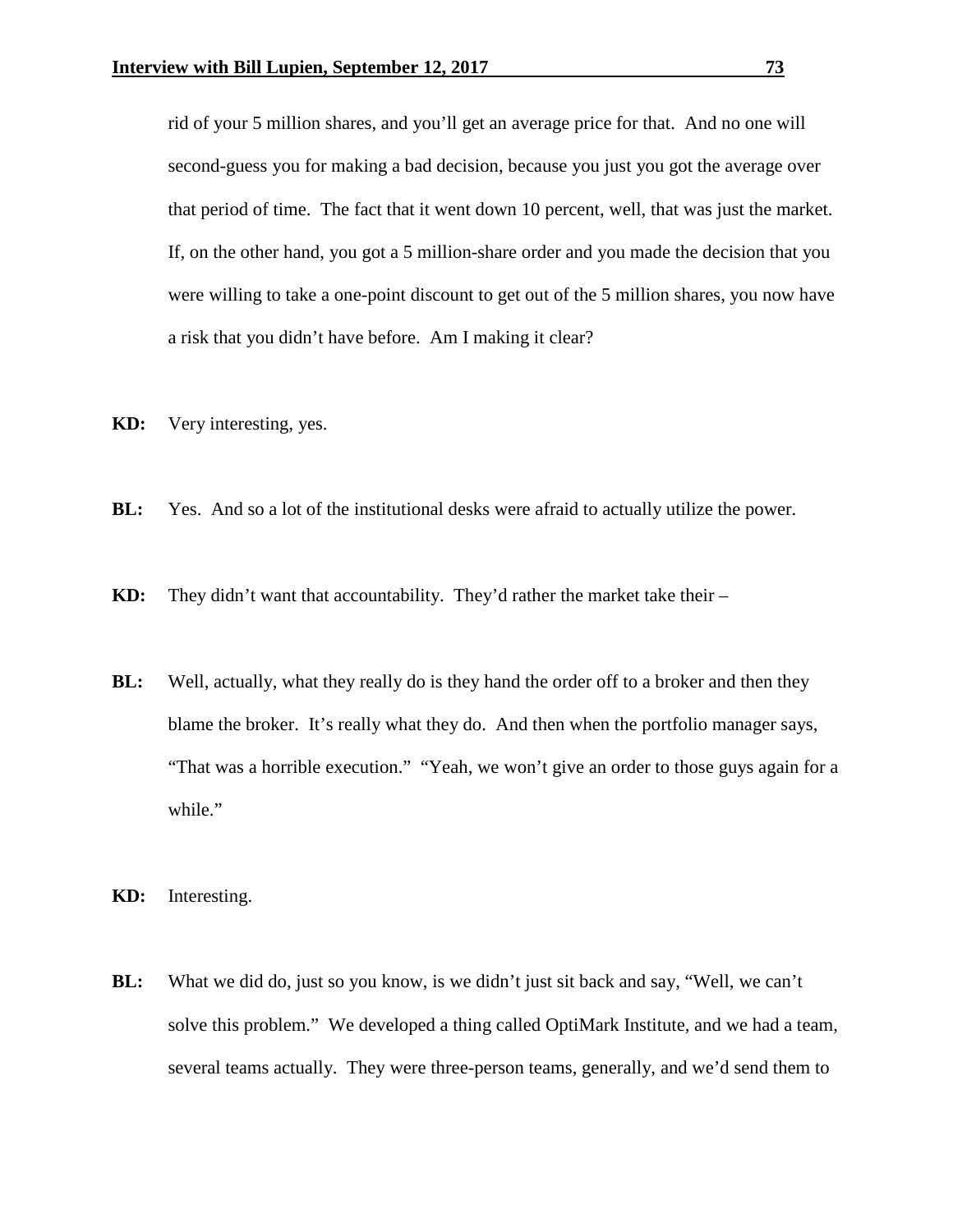a city and hold a training conference, and we'd have a series of computers set up so they could all trade. Obviously, mock trading, but they could all trade, and see how it works. And it worked fine. We actually had diplomas that we gave out, and I believe we got to 3,000 diplomas, something like that. So we were making progress on that front in terms of educating people.

Now, there were lots of people that were afraid. You know, this system requires you to have some mathematical understanding of what's going on, and a lot of people just were so fearful that they'd make a mistake or so fearful that they didn't understand what it was doing, and they'd just clam up. They'd rather do what everybody in the industry calls slice and dice, just feed it out a little bit at a time. That's safe. Does it help the customer? No, but it's safe.

There's one other thing that's under the surface, but I'm sure you're aware of it. Especially back then. I think it's less now, but it's the commission flow so that if you give me a lot of commissions, I'll give you a very good IPO that's coming out. Well, we didn't do that. We just gave you a very good execution. But the customer, the end customer, the guy investing in the mutual fund or the trust or whatever, never sees that part. It's just like the people that pay for order flow today. The average person on the street doesn't know anything about that.

**KD:** Right. So do you think if you'd had all the money in the world and you just kept it going, you would have worn down the resistance eventually?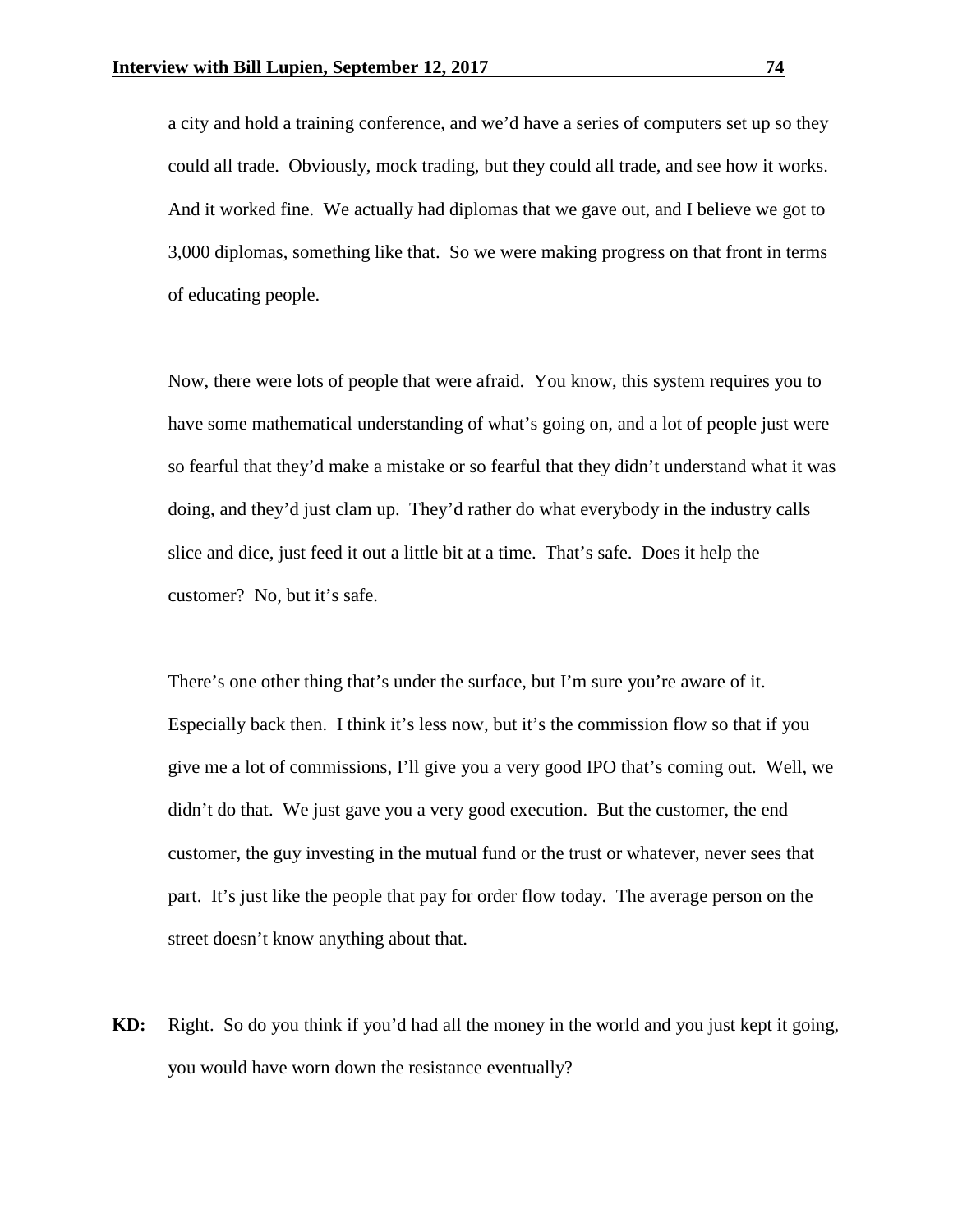- **BL:** I wasn't prepared for that question. That's an interesting question. I'm thinking about that. Yes, I think we would have worn it down, I really do. Because we don't have to have it all. And the key, the reason I hesitated, the key would be how many clusters of exchanges you could get put together even if you didn't have New York. Now, ironically, what's happened to New York, as you know they're a shadow of themselves. I mean, it's a museum. I mean, it's a living museum, but it's a museum. I remember the days when you could barely walk down there. We had crowds, there were lots of people down there, lots of noise. Now they're all working crossword puzzles.
- **KD:** So one thing I noticed after OptiMark, you wrote, it looks like a treatise on what's called swing trading. Is that something that's inherent in what you'd been doing with OptiMark, Instinet, that kind of thing?
- **BL:** No, it was really an effort with another guy to put in a book form how you can use swing trading, and that's really coming from being a specialist. That's not related to either Instinet or OptiMark. It was just, he had come to me and talked to me about the various ideas that a specialist does, and the more we got into it he said, "Well, let's write a book," so we did.
- **KD:** Something that you'd known about years before.
- **BL:** Oh, yes.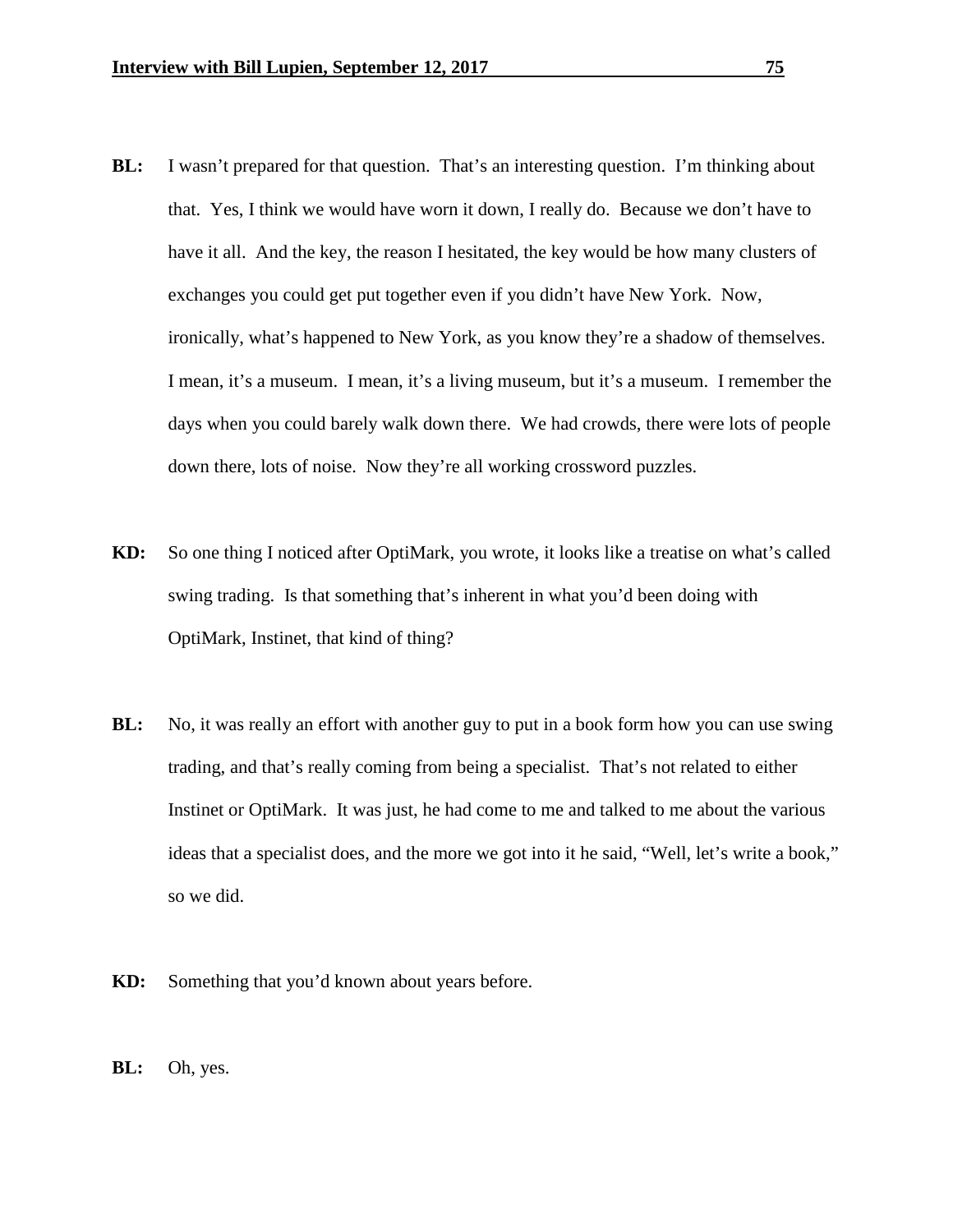**KD:** And then you were just involved in a series of hedge funds from then on?

**BL:** Yeah.

- **KD:** You got to be a specialist in, it looks like mines and minerals, that kind of thing?
- **BL:** I did, because I've always been interested in minerals, dating back into the sixties. I actually was the specialist in Cyprus Mines, which was a very large mining company headquartered in Los Angeles at the time. I knew those guys very well. And just personally, I'd always been interested. I was a coin collector, so you get interested in gold and silver and so forth, and I've always been that way. Now, in 1980, I went to South Africa for the first time and attended this conference that later I came and did the presentation to, and I enjoyed it so much that my wife and I would spend a month down there usually. The conference was in late January and February, and so we would go to Johannesburg and Cape Town and then travel – I loved going to the game parks, so we would do that. And most of the attendees were mining-type people, so you'd have a guy sitting next to you that's running AngloGold or Harmony Gold or something like Gold Fields or one of those kind, and you begin to learn a lot about it. I eventually was on two boards down there.

**KD:** Are you still on boards of the hedge funds?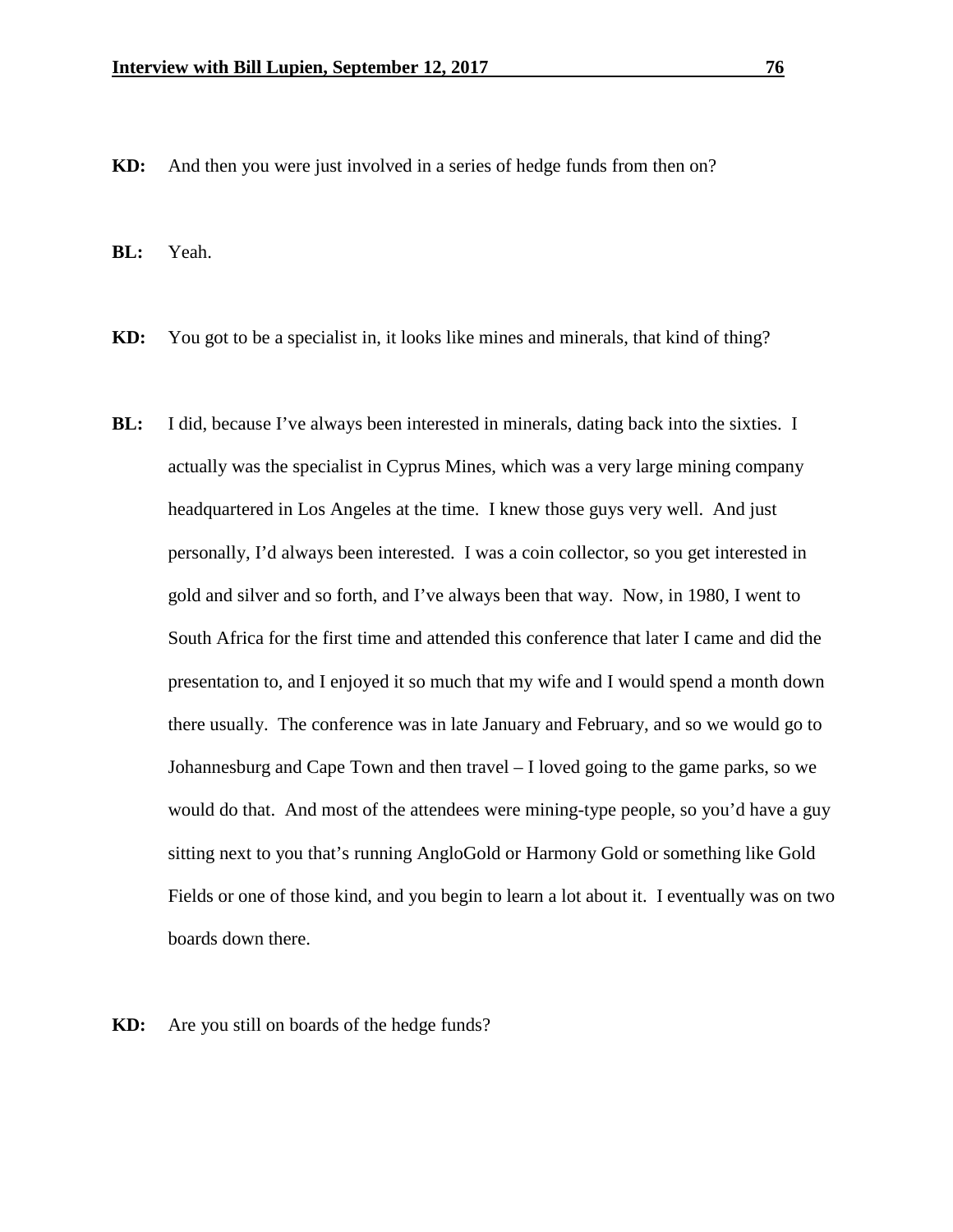- **BL:** No, I've gotten off the boards. I'm on one board other than our company that's a private company, a very good friend of mine. I've been on his board for a while. But I've cut back. My wife didn't want me – part of the problem with the South African boards is the meetings are in the middle of the night. I'd have a committee meeting at one in the morning. Well, you know, by the time we got through all the meetings and everything, I wasn't going back to bed, and at night I wasn't very good.
- **KD:** Is there anything else we should talk about that we haven't covered?
- **BL:** A very general statement, I guess, that later when I was living in Colorado I got to know the dean of the business school at the little college in Durango called Fort Lewis. It's part of the state college system. And he asked me to teach a couple of classes up there, not for compensation, because I wasn't interested in the compensation. So I taught a class on electronic trading. And then one night he was over at our place having dinner and he asked me, he said, "You're always creating things. Would you be willing to teach a class on creativity?" I said, "Yeah, I'd love to do that." So this may sound like a funny hobby, but one of my hobbies is creativity. I've studied it, I've read probably at least fifty books, probably more.

There's a process and a methodology, and I enjoyed that immensely, and teaching it. I still read books on creativity and I still practice it, and I teach it to friends of mine. So Terry and I, about every six months, hold a three-day brainstorming session and we usually invite one or two outsiders to attend. Not the same ones. In other words,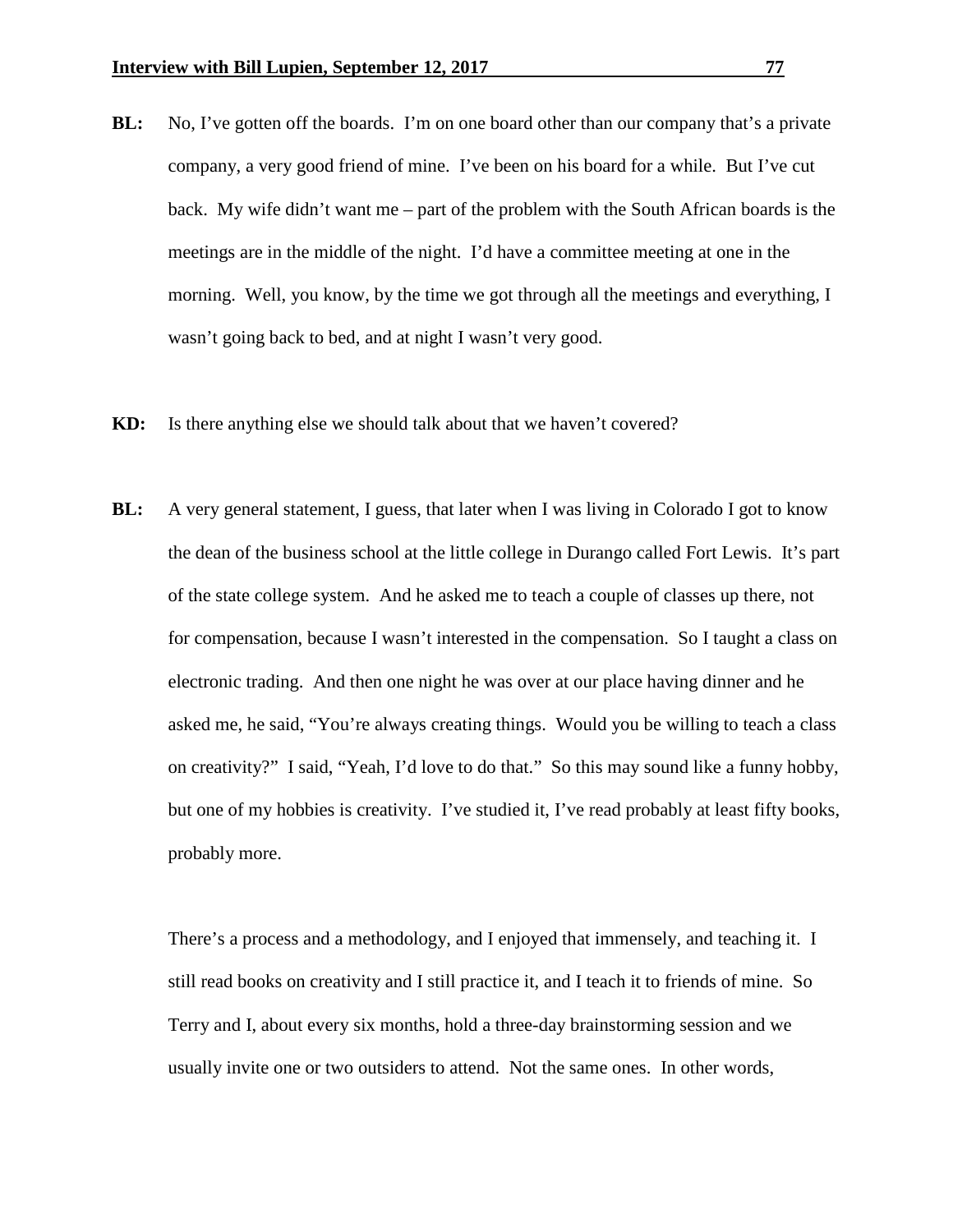different people. We're always looking for a new view of something. So for instance, we had a guy from China come over and spend the weekend with us. Now, we were lucky because he had gone to USC, so he spoke English. A little bit tough, but he had a PhD. Very sharp guy. And we invited him and he came over, so we spent three days with him.

So I'm going to give you an example, because this actually happened. On Friday, we kind of talk about the general areas that we want to try and be creative in, and on Saturday I gave – well, he gave a talk, which I didn't fully understand and I asked him to expand on it because I said, "I'm sorry, I just don't quite get what you're talking about." And so since he's a professor, he was very good about coming back and teaching me. Well, eventually, I got it. I said, "Okay, I think I have it." And theoretically, it was a pretty advanced idea. Let me just put it that way.

So I then said later in the day, actually it was at dinner, I said, "Just for fun I want to share with you guys a method of being creative, of encouraging your creativity to come out, and to either invent something or write something or whatever it is that you're trying – or solve a problem." And I said, "What I do is I take a piece of paper and I write down words that have some connection, not tied together, but some connection with a general idea that I'm trying to solve. And so, think of it as a scattergram, almost. They're not tied together, and I don't want you to tie them together. And right before you go to sleep, I want you to pick that piece of paper up and just look at them. Again, don't try to solve anything. Just look at them, and I'm going to tell you why I want you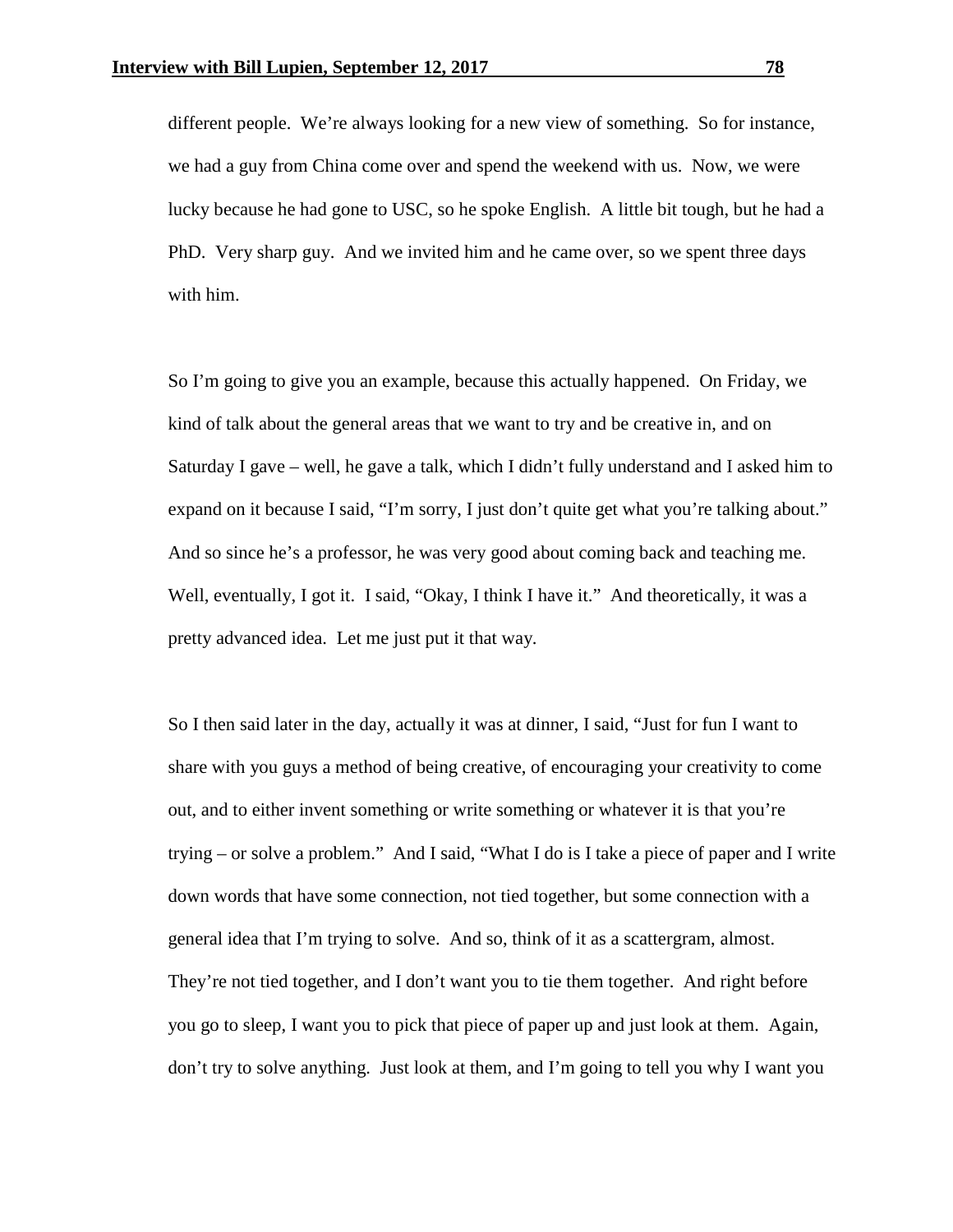to do this. You will feed your subconscious when you do that, and when you feed your subconscious with the raw material, often, in the middle of the night, you'll have a breakthrough." And I said, "If it happens in the middle of the night, turn the light on or go into the bathroom if you don't want to wake your wife up or whatever, and turn on a light and write it down so that you don't lose it."

Well, I had that happen that night myself with the Chinese guy's thing, and something that I knew from twenty, thirty years ago. So I took something from thirty years ago and combined it with what he had taught, and at breakfast I said, "I can't wait to tell you guys I had a breakthrough." And I said, "You will all know this could not have happened except last night." And so then I told them what had happened. I said I took – I can't think of this guy's name right now. Well, whatever. I said, "I took his idea and I merged it with something I've known for thirty or forty years, and I brought it together and here it is."

**KD:** Something new.

**BL:** Something new. And I constantly am doing that.

**KD:** Well, that's great.

**BL:** And for you, who's a writer, it also works, same thing.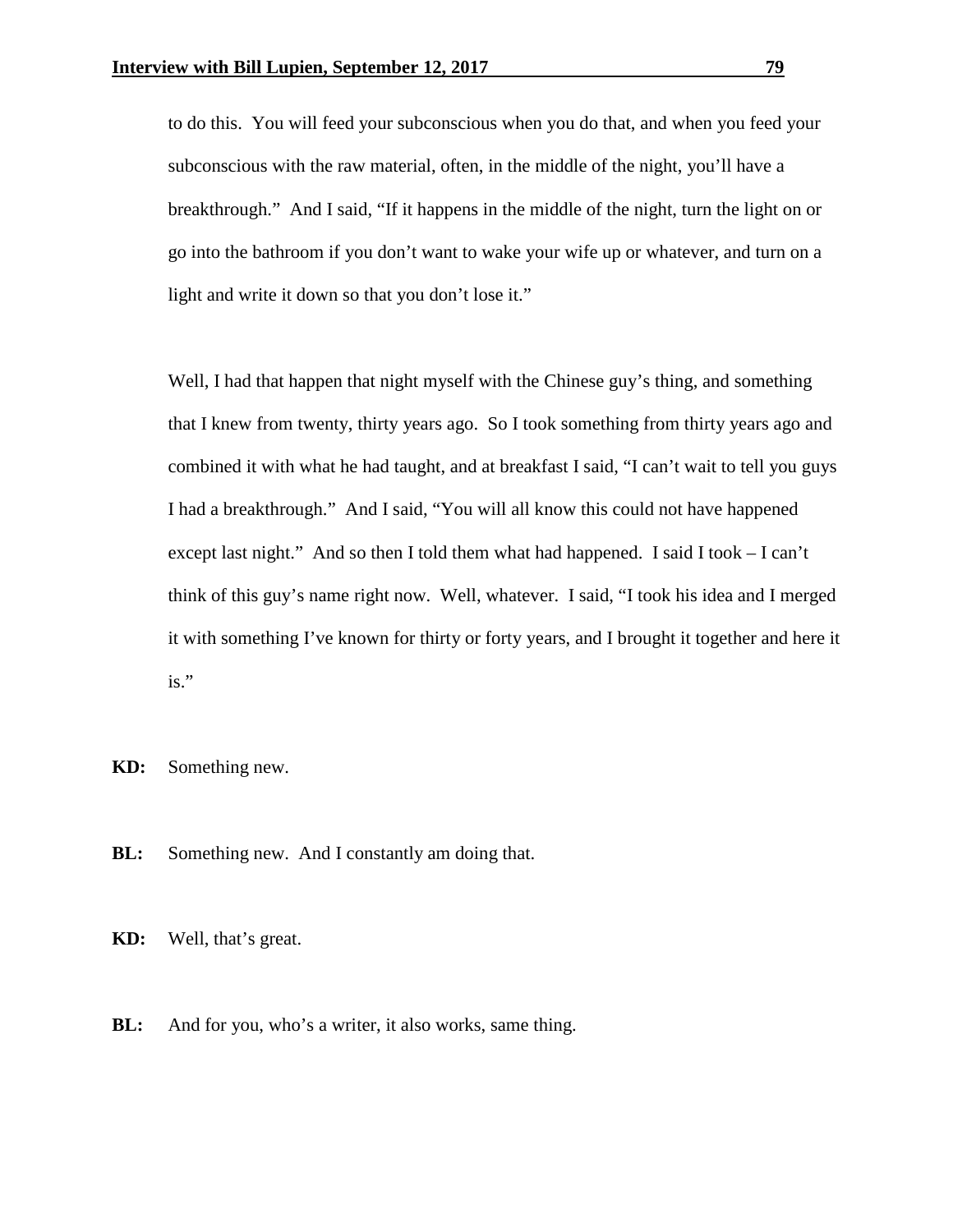**KD:** It's a process I know, yes.

- **BL:** Oh, okay, so I shouldn't have been talking –
- **KD:** No, no, it's great to hear someone else talk about that.
- **BL:** Yes. Well, I was teaching at a college for a funny reason. I spent time in China, and my nephew lives in Beijing, and I noticed that – this is a generalization, of course, that whenever I've gone over there and talked to Chinese businessmen, the one area that they seem to be lacking in is what I generally would call creativity. They can copy anything. They can make it faster, cheaper, better, whatever you want, but they don't come up with the original idea. Or they have the same problem with marketing. They don't conceptually understand that.

And so, I was teaching a class on creativity for college students and I said, "Look, you have a choice. You can work for fifty cents an hour at your competition or you can work for \$100 an hour, \$200 an hour, or a million dollars an hour if you can invent something. There's no limit to how much you can make. It's your choice. You want to work for fifty cents an hour? Go for it. Use this." I mean, that's the big advantage America has, we have a culture that encourages that. Use it.

**KD:** Right. Well, and you've taken advantage of that.